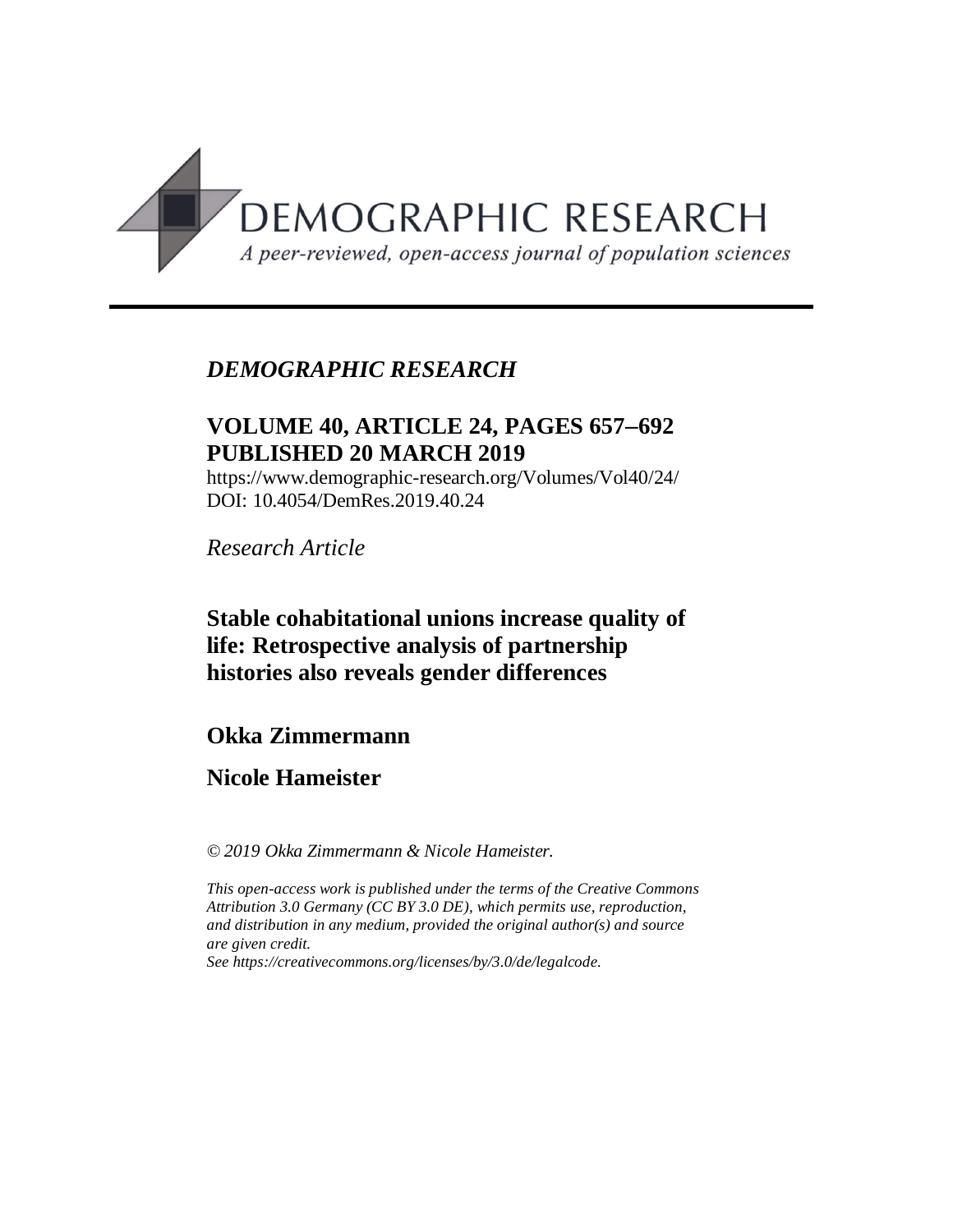# **Contents**

| $\mathbf{1}$    | Introduction                                                                                                                                 | 658               |
|-----------------|----------------------------------------------------------------------------------------------------------------------------------------------|-------------------|
| 2<br>2.1<br>2.2 | Background<br>Results from cross-sectional research<br>Theoretical perspectives: The accumulation of (dis)advantages over<br>the life-course | 659<br>659<br>660 |
| 3               | Research strategy and hypotheses                                                                                                             | 663               |
| $\overline{4}$  | Data and methodology                                                                                                                         | 665               |
| 5               | Results                                                                                                                                      | 670               |
| 6               | Summary and discussion                                                                                                                       | 676               |
| 7               | Acknowledgements                                                                                                                             | 678               |
|                 | References                                                                                                                                   | 679               |
|                 | Appendix                                                                                                                                     | 684               |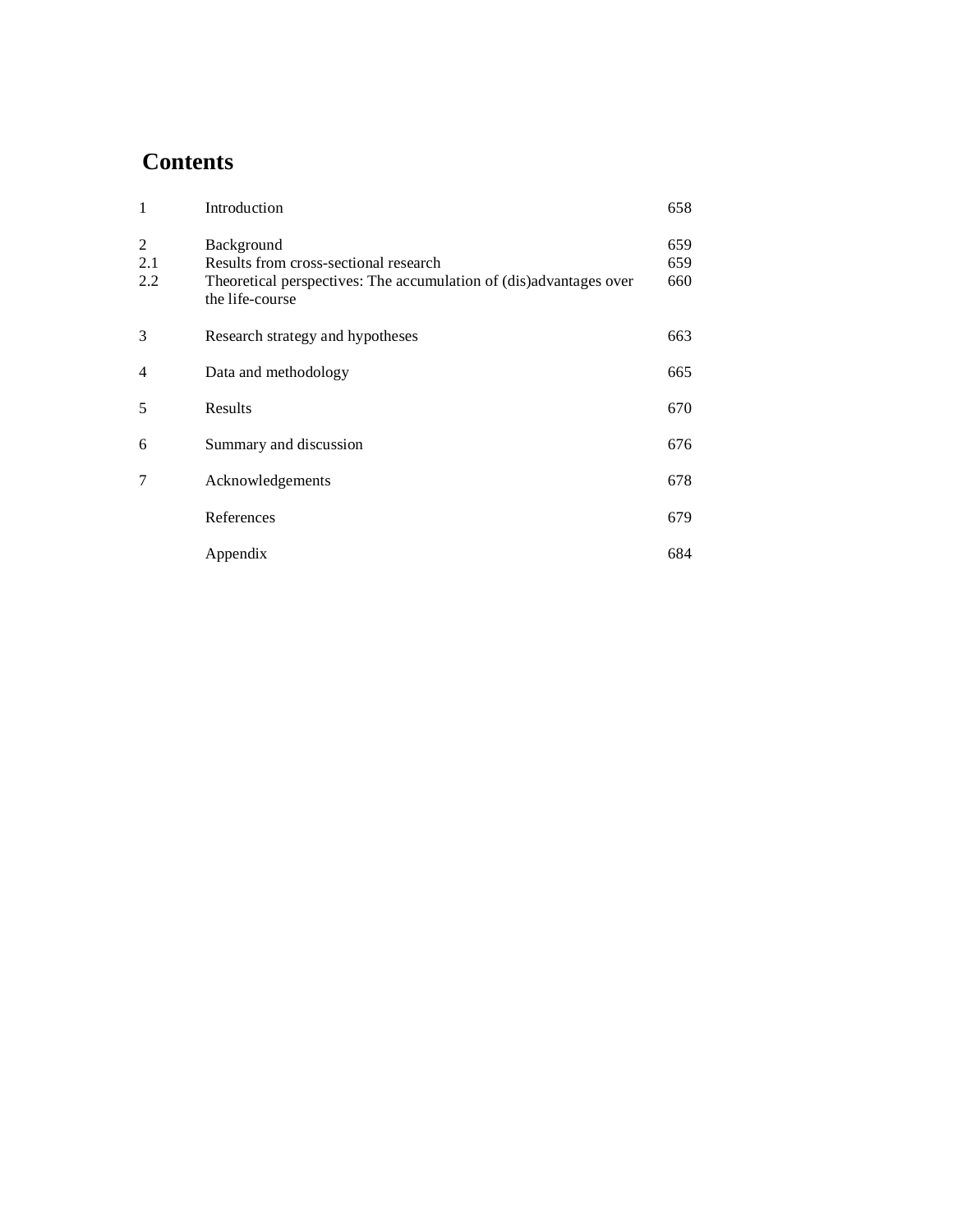# **Stable cohabitational unions increase quality of life: Retrospective analysis of partnership histories also reveals gender differences**

**Okka Zimmermann[1](#page-2-0)**

**Nicole Hameister[2](#page-2-1)**

### **Abstract**

### **BACKGROUND**

Prior research focused on the impact of being in a partnership on quality of life from a cross-sectional perspective; the impact of partnership histories has not yet been investigated.

#### **OBJECTIVE**

Based on the life-course paradigm and the theory of cumulative (dis)advantages, we address this research gap.

#### **METHODS**

Using pairfam data, we analyse the influence of partnership histories between ages 14 and 41 on depressiveness, overall life satisfaction, and partnership expectations. We demonstrate the additional value of using life-course clusters over simple sequence characteristics by showing that more detailed and accurate conclusions can be drawn.

#### **RESULTS**

Results highlight that both men and women benefited from being in a stable cohabitationalunion.<sup>3</sup> Gender differences were found among those who were negatively affected by not establishing a stable cohabitational union. Among men, longterm singles were significantly more depressed, less satisfied, and had more negative partnership expectations than their cohort peers. Among women, those with a history of unstable relationships were less satisfied and had more negative partnership expectations.

<span id="page-2-0"></span><sup>&</sup>lt;sup>1</sup> Technische Universität Braunschweig, Germany. Email: o.z[immermann@tu-braunschweig.de.](mailto:o.zimmermann@tu-braunschweig.de)

<span id="page-2-1"></span><sup>&</sup>lt;sup>2</sup> Deutsches Zentrum für Altersfragen, Berlin, Germany. Email: nic[ole.hameister@dza.de.](mailto:nicole.hameister@dza.de)

<span id="page-2-2"></span><sup>&</sup>lt;sup>3</sup> Cohabitational union is a partnership in a shared househould in or out of wedlock.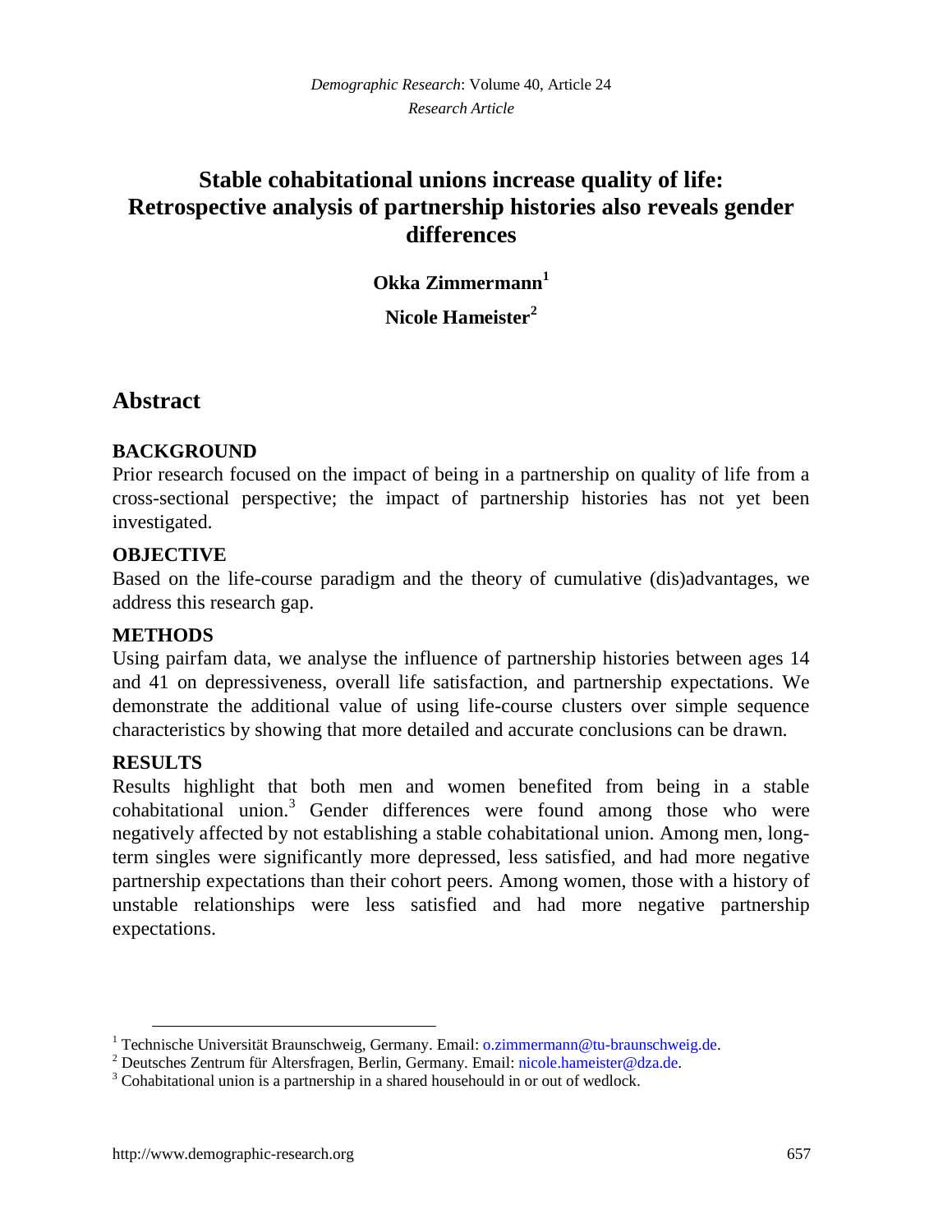#### **CONCLUSIONS**

In line with the theory of cumulative (dis)advantages, the benefits of stable cohabitations were shown to accumulate over time for both genders. The differences found between men and women are convincing in light of research on unequal gender roles within partnerships.

#### **CONTRIBUTION**

We add to prior research by demonstrating the value of conducting a gender-sensitive longitudinal analysis of the impacts of partnership trajectories on quality of life.

# **1. Introduction**

As the existing research has not addressed the influence of partnership trajectories on quality of life, there is no clear evidence about the influences of partnership histories on well-being. There is a large body of cross-sectional research that has focused on the correlation between partnership status, well-being, and other characteristics of an individual's situation. For example, studies on the socioeconomic correlates of never partnering have shown that, in general, people who have a low level of education and fewer labour market and economic resources are more likely than their counterparts with higher socioeconomic status to remain single – with the large exception of highresource women, who are also less likely than other women to be in a relationship (Wiik and Dommermuth 2014; Dykstra and Poortman 2010; Wiik 2011; Kalmijn 2011). Studies that have looked at the consequences of permanent singlehood have found that it has detrimental effects. There is, for example, evidence that compared to people in partnerships, single people have lower levels of emotional and economic support, well-being, and health, especially in old age, and are more likely to experience psychological and material disadvantages (Kalmijn 2013; Pinquart and Sörensen 2011; Kalmijn 2011; Wiik 2011).

The life-course perspective (Elder 1994) suggests that any given situation is a result of prior life decisions, experiences, and events; therefore, the life-course context has to be taken into account when examining the outcomes of single people. In line with the cumulative advantages and disadvantages concept (CAD, DiPrete and Eirich 2006, see below for explanation), we suggest that particular relationship careers lead to higher levels of well-being because the benefits of living with a partner and the disadvantages of being single accumulate over time. Our study takes into account the whole partnership career from age 14 up to age 41, and clusters these 27 years to identify typical partnership pathways through youth and young adulthood. We then consider these partnership biography clusters as potential explanatory factors for the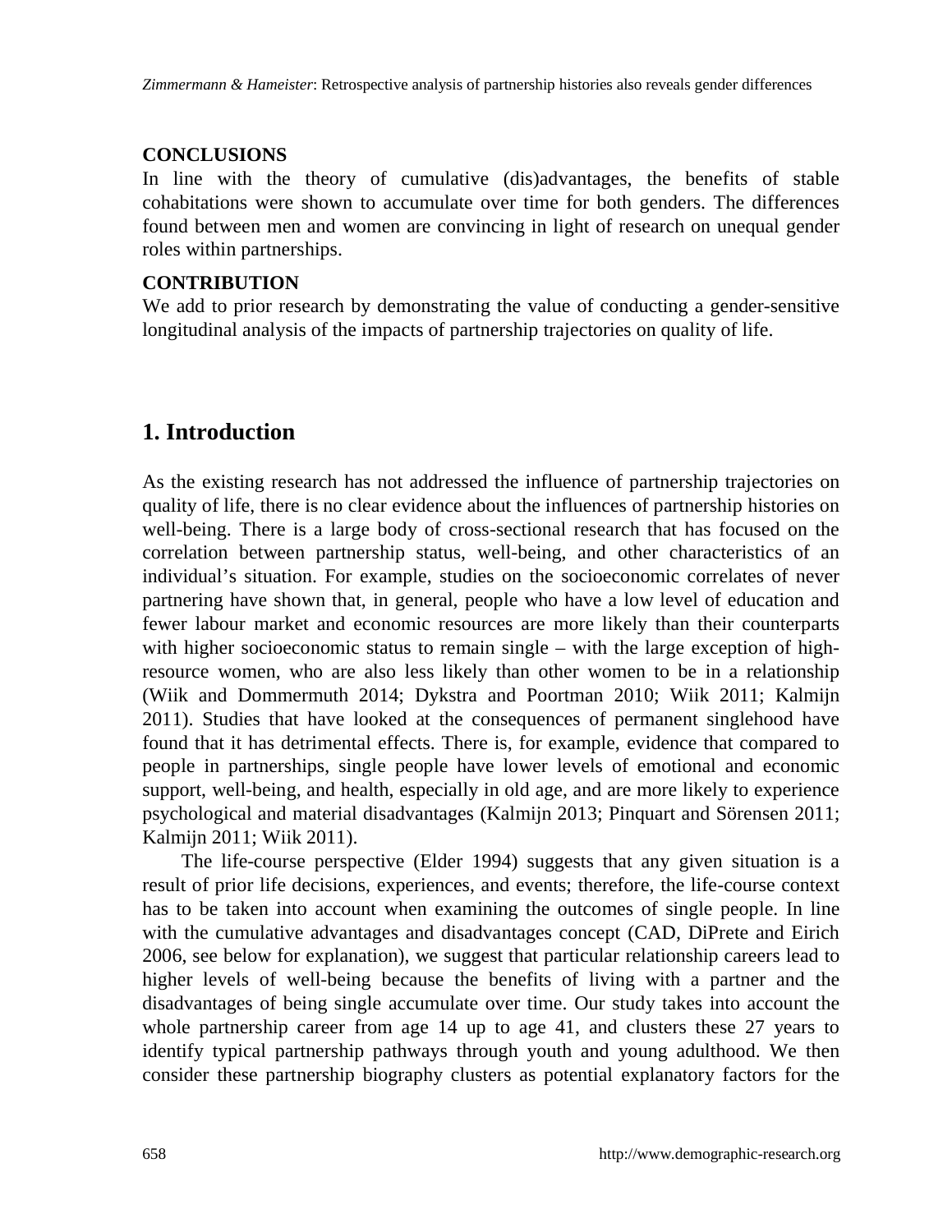three outcome dimensions of quality of life, psychological health (depressiveness), and partnership expectations. We add to the existing state of research by using sequence analysis methodology to offer a longitudinal perspective on the association between being in a partnership and well-being. We also use simple sequence characteristics to execute sensitivity tests, thereby demonstrating the additional value of applying the longitudinal perspective of sequence analysis to our research topic.

### **2. Background**

#### **2.1 Results from cross-sectional research**

A large number of studies have looked at the association between partnership status and well-being from a cross-sectional perspective. Uhlenberg and Mueller (2003) provided an overview of the results on the relationship between marriage and well-being and concluded that being married is correlated not only with a lower mortality hazard (especially for men), but with a much lower likelihood of engaging in risk-taking behaviour. It has been shown that most of the practical, social, and emotional support that adults receive, especially at older ages, comes from their partner, who is the main source of care giving (Pinquart and Sörensen 2011). Moreover, there is evidence that people who are cohabiting within or outside of marriage report feeling less lonely and having higher levels of well-being than single people (Dykstra and De Jong-Gierveld 2004; Soons, Liefbroer, and Kalmijn 2009). Mental and physical health has been shown to be of higher quality among married people than among people who never married or are divorced and did not remarry (Berkman et al. 2000; Lillard and Waite 1995). While it is likely that selection into marriage can explain a portion of these differences, there is also clear evidence of a protective effect (Berkman et al. 2000). Additionally, adult children have been found to provide less support to their parents when the parents are divorced or separated (Kalmijn 2007). Research has also shown that "the effect of marriage depends on its longevity" (Lillard and Waite 1995: 1154), which is a strong hint that using a longitudinal perspective could enable us to gain a much better understanding of the effect on well-being of being in a partnership.

Empirical findings on the question of whether being married contributes more to subjective well-being than being in another type of living arrangement within a partnership (mainly unmarried cohabitation) are extensive, yet ambiguous: whereas cross-sectional research has found that married people are happier and more satisfied than cohabiters (Lewin 2016: 4), longitudinal findings have shown less consistently that one living arrangement is more conducive to happiness or satisfaction than another. There is, for example, evidence that entering marriage or cohabitation tends to increase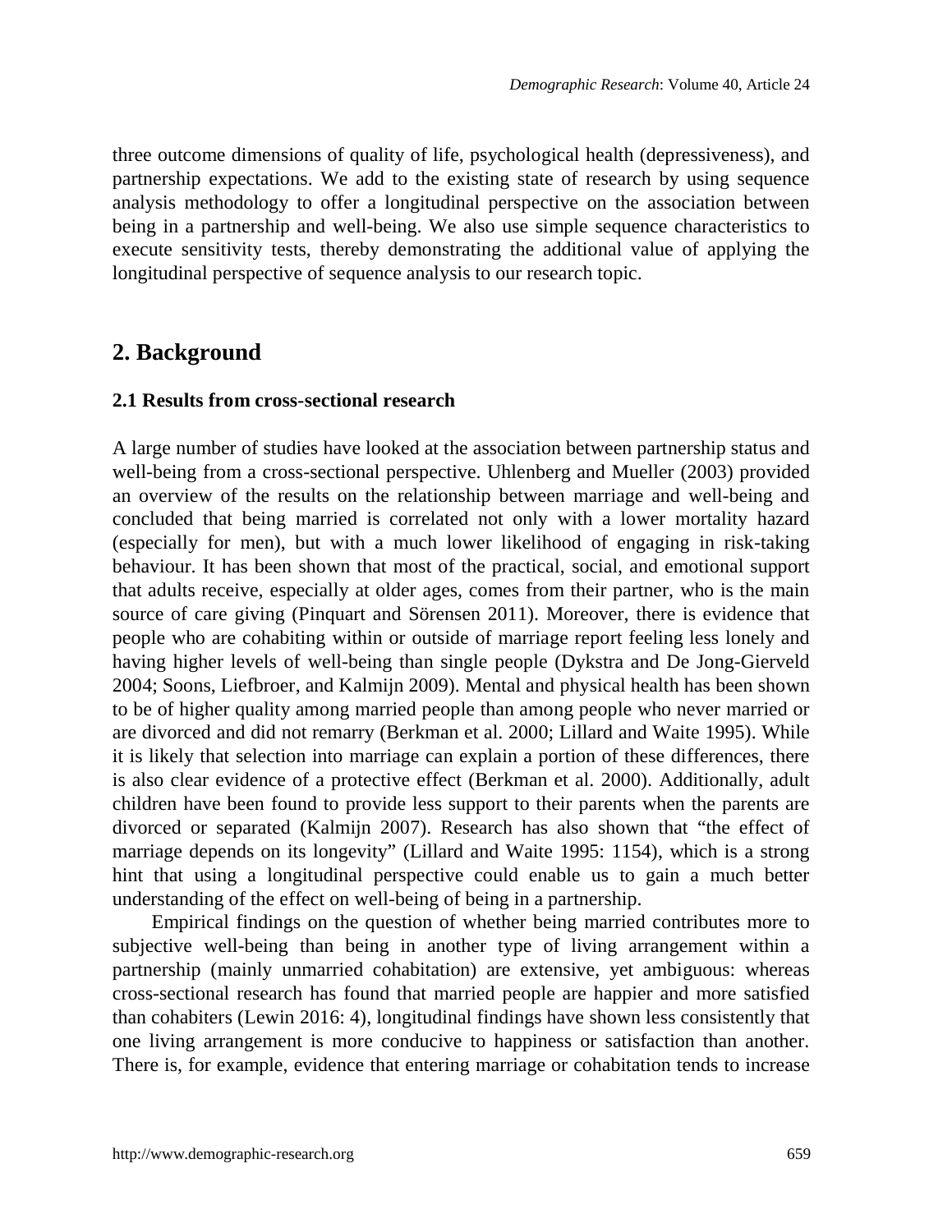well-being for at least a couple of years, but that marital quality tends to decline thereafter (Lewin 2016; van Laningham, Johnson, and Amato 2001). Theoretical considerations, such as hedonic adaptation and set-point theory, support these findings.

The research results on the effects of having a partner but living in separate households – or 'living apart together' (LAT) relationships, an expression shaped by Staver (1980) – have been ambiguous. Some studies have found that LAT partners are more satisfied with their relationship than partners who live together, possibly because LAT couples tend to meet more frequently to engage in common activities, and actively reserve time in their everyday lives to spend together (Noyon and Kock 2006). However, another analysis found that LAT partners receive less practical and emotional support from their partners and are therefore less likely to be happy than married or cohabiting partners (Lewin 2016). A larger body of research that focused on LAT relationships among older people found that LAT partners report lower levels of strain in their relationships, but also lower levels of happiness than their married and cohabiting counterparts. These findings may appear contradictory, but research has shown that strain and support are interdependent (see Connidis, Borell, and Ghzanfareeon Karlsson 2017 for an overview on the research results on LAT relationships in later life).

In summary, long-term singlehood is usually associated with lower subjective well-being, whereas being in a stable relationship such as cohabitation or marriage is, on average, beneficial for an individual's quality of life. The results for being in a LAT relationship suggest a more ambivalent association: compared to partners who live together, LAT partners report having lower stress levels concurrent with lower levels of happiness. Most previous research on the effects of partnership status on well-being was conducted at the cross-sectional level and linked current partner status with different outcomes or personal characteristics. There are almost no existing studies that considered relationship careers as an explanatory factor for quality of life. Nevertheless, the previous literature on the association between different partnership states and socioeconomic and subjective well-being has provided interesting insights, as well as hints about the kind of results we can expect to find when analysing the effects of partnership careers on well-being.

#### **2.2 Theoretical perspectives: The accumulation of (dis)advantages over the lifecourse**

There are two main theoretical perspectives that are helpful for this research. The lifecourse perspective (Elder 1994) provides the general theoretical framework, while the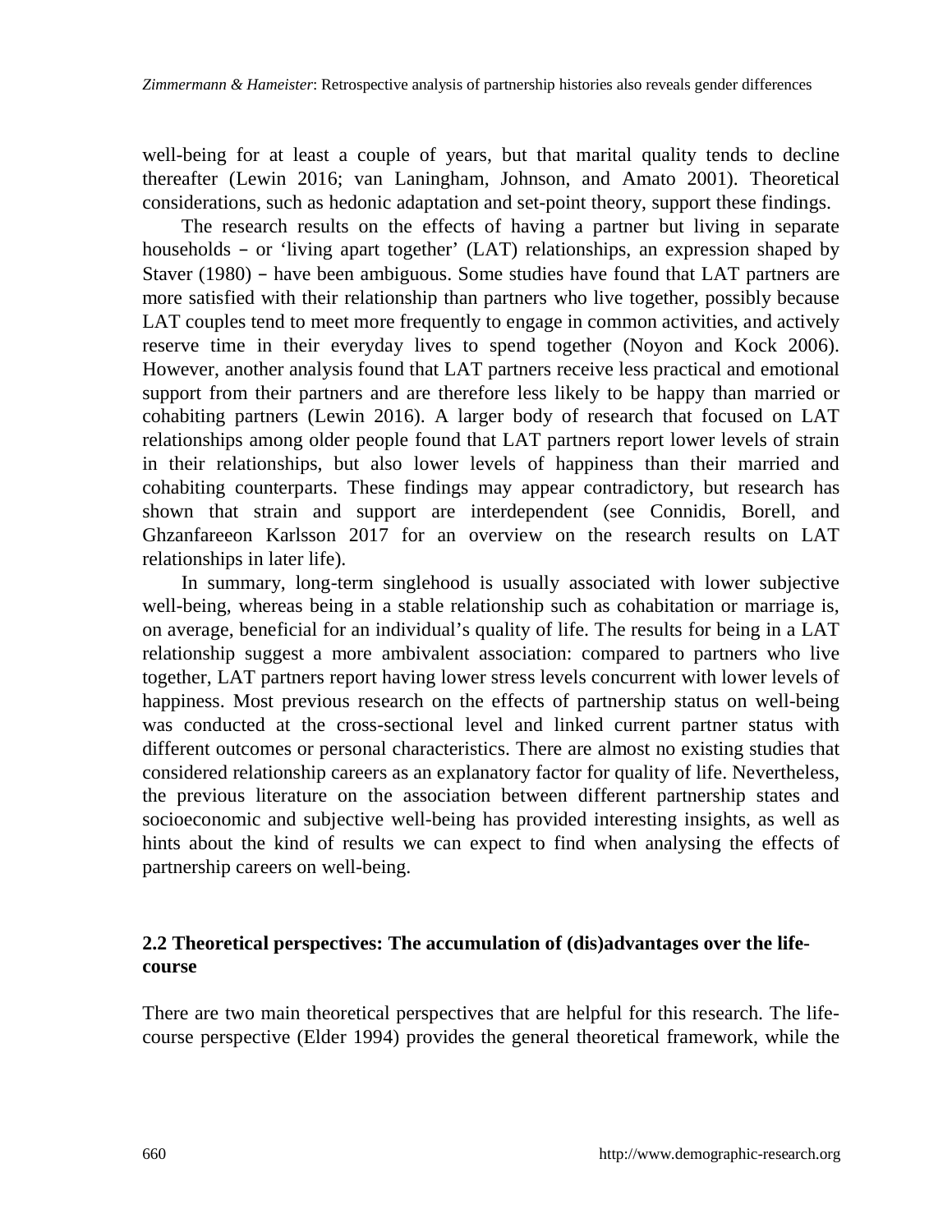CAD concept (DiPrete and Eirich 2006) can help to explain the longitudinal effects of partnership trajectories.

Life-course theory assumes that individuals move through a sequence of roles in life from birth to death and refers to this process as the life-course (Elder 1994; Elder, Kirkpatrick Johnson, and Crosnoe 2003). The institutional formation of roles, their enactment, and their interplay over time have been addressed by life-course scholars (Mayer 2009), most of whom see the life-course as a multilevel phenomenon, "ranging from structured pathways through social institutions and organizations to the social trajectories of individuals and their developmental pathways" (Elder 1994: 5). Following Kohli's (1986, 2007) very prominent concept of destandardisation, it has been shown that the sequencing of roles over the life-course reached a highly standardised pattern in the 1950s and 1960s but became more fragmented, more fluid, and less calculable in the decades that followed (Elder, Kirkpatrick Johnson, and Crosnoe 2003).

Elder put forward five essential life-course principles: life-span development, agency, time and place, timing, and linked lives (Elder 1994). The life-course principle that is the most relevant for the study of relationship careers is that of linked lives, as "[…] human lives cannot be adequately represented when removed from relationships with significant others" (Elder, Kirkpatrick Johnson, and Crosnoe 2003: 13). Thus, lifecourse analysis needs to take relationships, and especially partnerships (or the absence of partnerships), into consideration. Starting or ending a relationship can have significant (positive or negative) effects on an individual. For example, when people enter or leave a relationship, their networks may change, and their lives may become more or less conventional or antisocial. Receiving financial, instrumental, and emotional support from a partner (or, alternatively, being independent) can contribute substantially to a person's well-being. As individuals move through a sequence of states (being single, LAT, cohabitation), they actively construct (most of) these trajectories and are affected by expectations and beliefs about the appropriate order and duration of these states. By entering or exiting a relationship, they link or unlink their lives. Thus, to understand the effects of linked lives, it is crucial that we analyse partnership histories (although here we analyse the life-course of one of the partners only).

Another principle that is highly relevant for studying relationship careers is that of timing. This term refers to "the incidence, duration, and sequence of roles, and to relevant expectations and beliefs based on age" (Elder 1994: 6). The same events or transitions may affect individuals in different ways, depending on when in the lifecourse they occur (Elder, Kirkpatrick Johnson, and Crosnoe 2003: 12). In our study, we assume that it certainly makes a difference whether people start their first cohabitation episode in their early adult years or later in life. The duration of episodes is also relevant: Episodes of being single, in a LAT relationship, or cohabiting that last for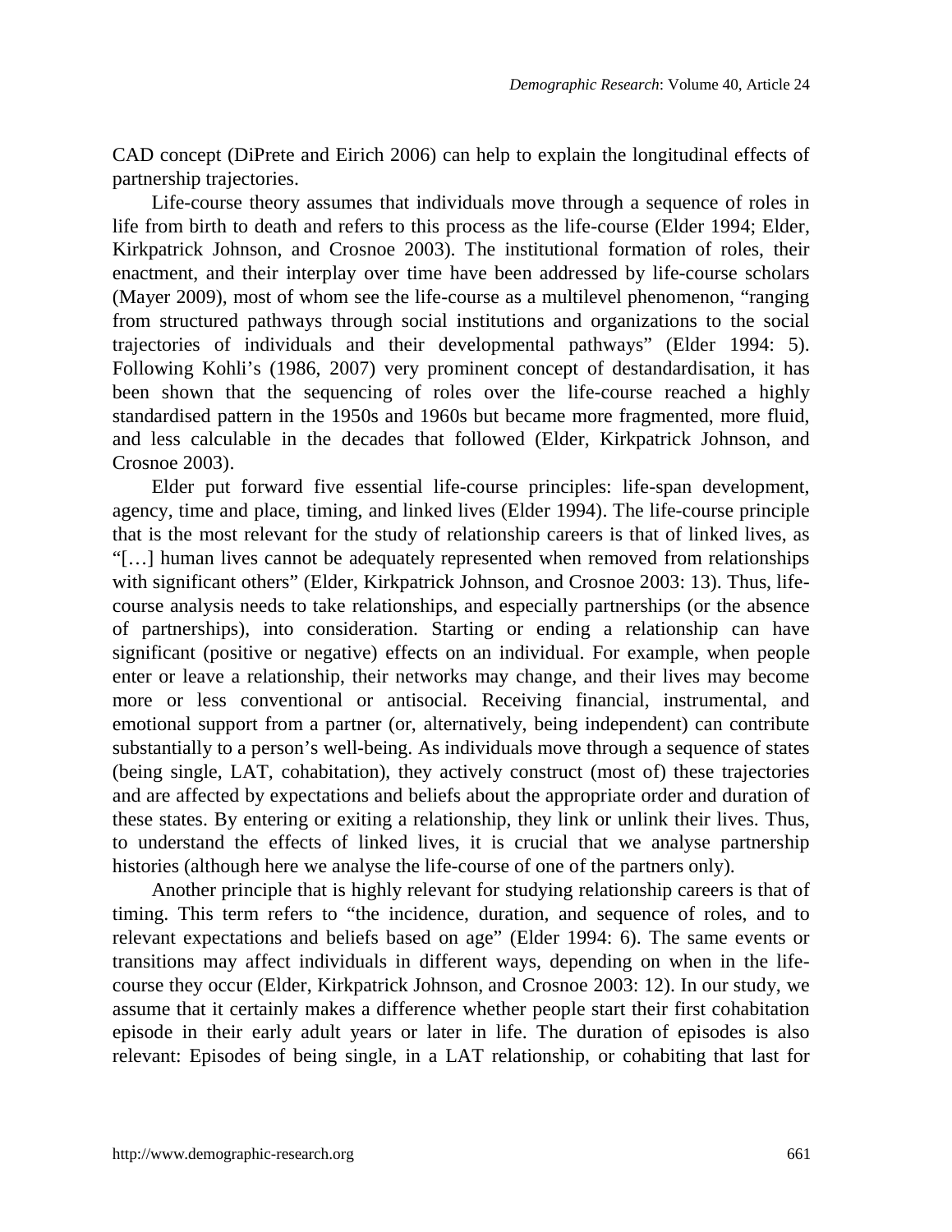decades are assumed to have a very different impact compared to shorter episodes that alternate frequently between states. Elder has observed that age norms are associated with specific life events (Elder 1994: 6), and that violating these norms "may be illtimed and particularly costly; teenage childbearing is an example" (Elder 1994: 6). Even in societies with high levels of pluralisation and destandardisation of living arrangements and life-courses, social norms concerning not only the timing, but also the sequencing and quantum of demographic events, remain relevant. In particular, norms regarding the appropriate ages for entry into a union and childbearing have persisted (Liefbroer and Billari 2010).

At the interface of life-course and social inequality, the CAD concept has been frequently invoked in the social science literature (DiPrete and Eirich 2006; Dannefer 2003). In essence, CAD describes patterns of social processes in which certain individuals or groups have initial advantages over others, and these advantages accumulate over time, resulting in growing inequality. "More formally, cumulative advantage/disadvantage can be defined as the systemic tendency for interindividual divergence in a given characteristic (e.g., money, health, or status) with the passage of time" (Dannefer 2003: 327). The CAD concept originates from Merton's (1968) classic essay on reward and communication systems. The concept has been applied to a wide range of topics, including the educational process, racial inequality, family and neighbourhood backgrounds, professional careers, and health (DiPrete and Eirich 2006). Although more systematic empirical investigations of CAD mechanisms are needed, most of the existing data suggests that advantages and disadvantages accumulate over the life-course and generate increasing levels of inequality between social groups in many social domains (DiPrete and Eirich 2006: 292).

Based on the theory of CAD and in line with prior research results (above), we assume that relationship careers affect well-being in two main ways, with advantages accumulating over time.

First, it is assumed that people in a partnership receive more social, emotional, and instrumental support than people who are single. This is partly because people who are living with a partner, with or without being married, typically pool their financial and material resources, and share their housework and care responsibilities. The social and emotional support a partner provides may be especially important to a person's quality of life, as the level of support given by a partner usually exceeds that offered by friends and relatives. While single people might have a social network that fulfils their emotional needs, most people report that their partner is their most important source of support (Kalmijn 2013; Dykstra and De Jong-Gierveld 2004; Soons, Liefbroer, and Kalmijn 2009). Additionally, having a partner provides a link to an extended family as well as an extended circle of friends and acquaintances. In line with the results of prior research (see above), we expect to find that the level of support increases with the level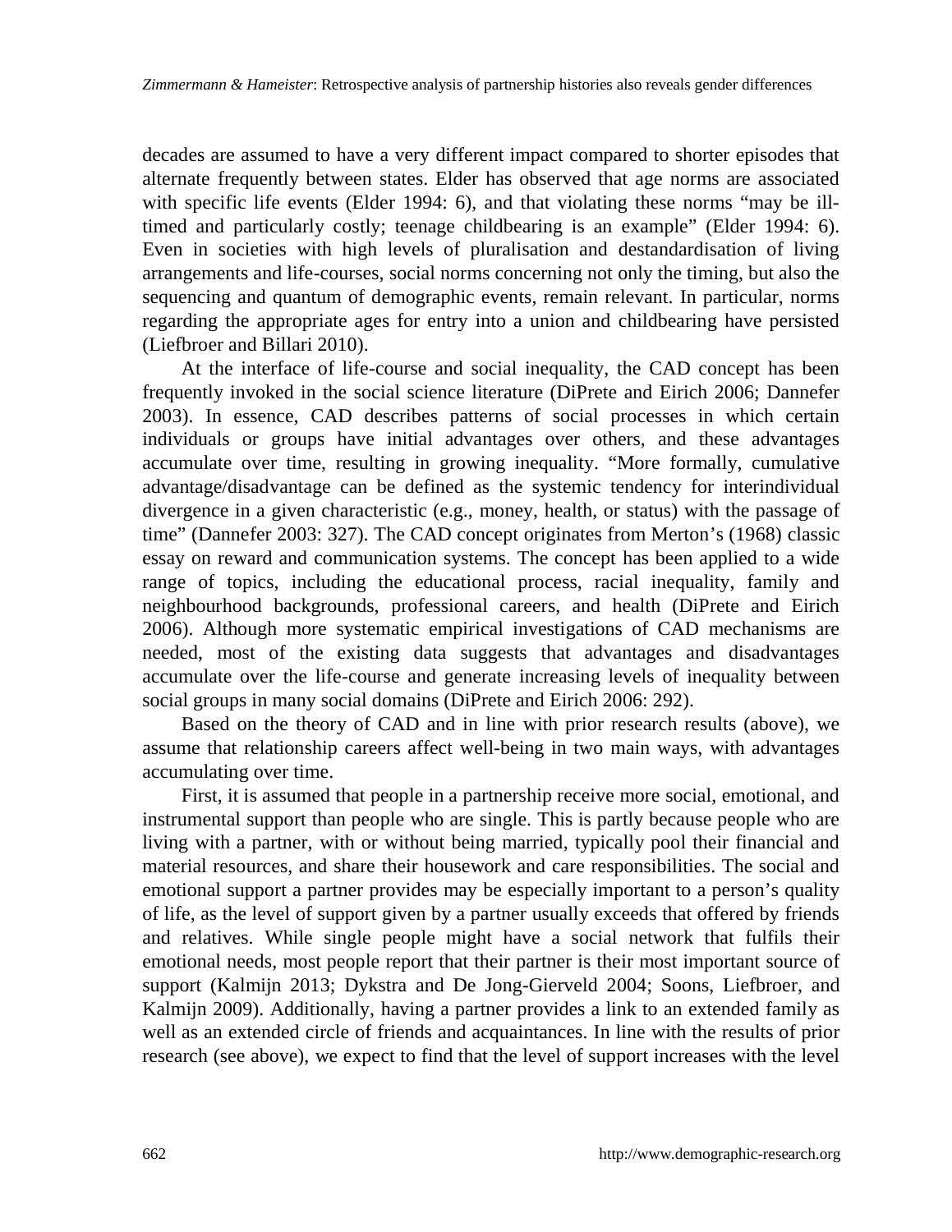of institutionalisation of a partnership, i.e., that people who are in LAT relationships have a higher quality of life than singles, and that partners who are cohabiting or married are happier than partners in LAT arrangements.

Second, norms regarding the incidence, timing, and duration of cohabitation are still highly prevalent (Liefbroer and Billari 2010) and shape people's evaluations of their own relationship careers. In most societies, the norm for relationship formation is entering a cohabiting union as a relatively young adult. Although the influence of norms on life-course decisions is often called into question, and little research has been done on the topic, we can assume that most people feel more satisfied when their lifecourse conforms to the standards of their society. Based on the assumption that norms are reflected in the behavioural patterns of a population, we can conclude that having a life-course that is similar to the life-courses of cohort peers (i.e., is more standardised) is evaluated positively and leads to a greater level of satisfaction.

### **3. Research strategy and hypotheses**

In the tradition of life-course research (specifically, the CAD theory described above), we argue that certain partnership careers influence the well-being of individuals either positively or negatively, not just around the time they enter a partnership but in their subsequent lives. This general assertion is broadly supported in the literature (Uhlenberg and Mueller 2003: 123) and, indeed, different categories of outcomes have been researched. However, most studies on the explanatory effects of the life-course have focused on survival and physical health, emotional and mental health, socioeconomic status, or social relationships (Umberson and Karas Montez 2010).

In our analyses, we do not differentiate between married or unmarried cohabitation, as the overall shift from marriage to unmarried cohabitation is predominantly a formal one (Kohli 2007), and some strands of research have shown that the association between being in a partnership and subjective well-being is similarly strong, regardless of whether the partners are married or cohabiting (see above). Unmarried partners living in a joint household can offer each other the same levels of commitment and support as spouses do. Moreover, in our supplementary sequence analyses (not displayed), we found no noteworthy deviation from the final cluster solution when we included married and unmarried cohabitation episodes separately. Apart from cohabiting, we observe being single or being in a LAT relationship as valid states in respondents' retrospective partnership biographies.

The life-course outcomes that have received the most attention in the social sciences are related to individual well-being (Uhlenberg and Mueller 2003). In this tradition, we analyse the effects of partnership careers on three different dimensions of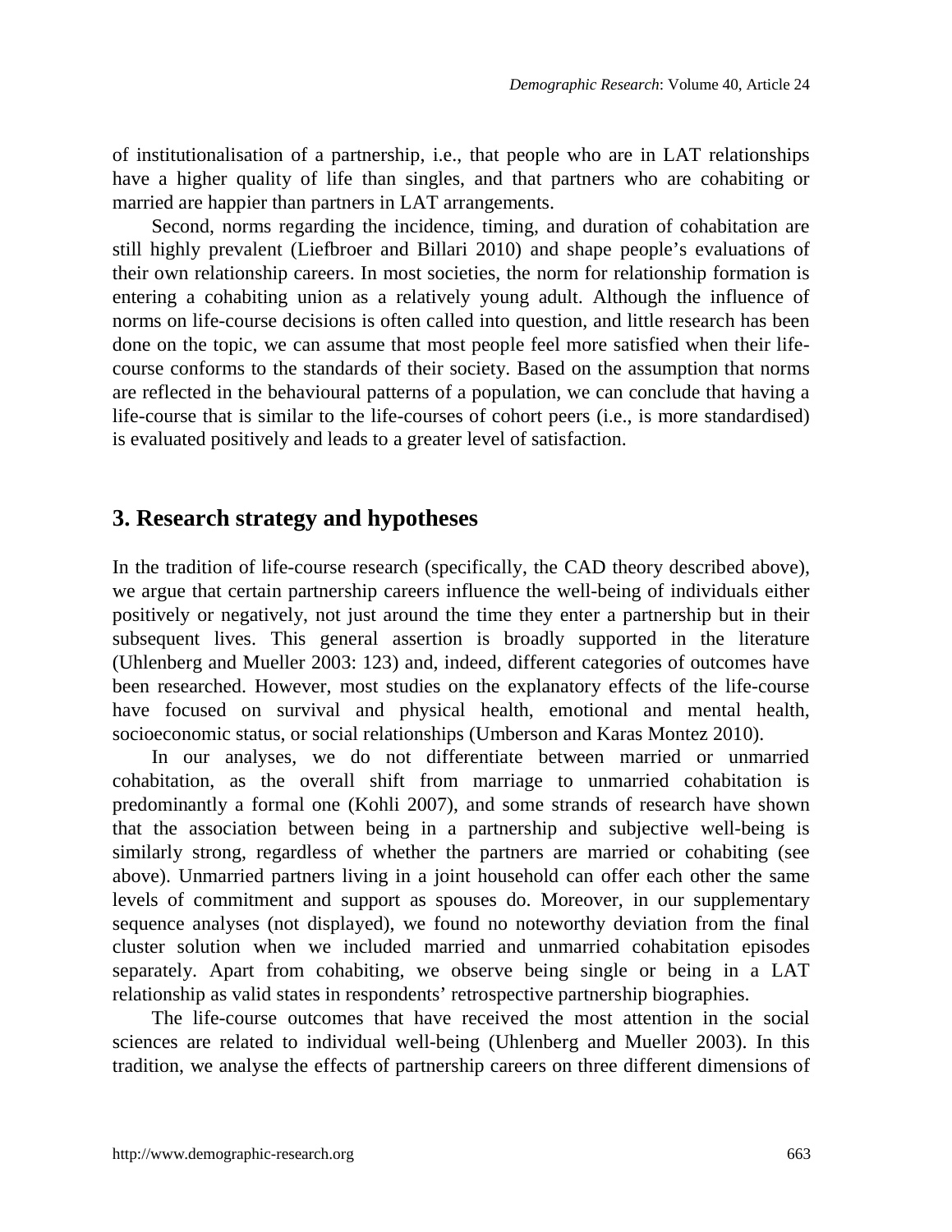well-being: quality of life, psychological health, and partnership expectations. Quality of life, operationalised as overall life satisfaction, is a general measure of how positively individuals evaluate their own lives relative to their expectations (Nieboer et al. 2005; Ryan and Deci 2000). Information on quality of life is available and is thus comparable for respondents with or without a partner. Level of depression symptoms is a widely used indicator of psychological problems and can be used to approximate respondents' overall mental health status. This indicator is also measured within couples (Johnson et al. 2017). Partnership expectations are directly correlated to individuals' previous and subsequent partnership careers. Although we cannot disentangle causality, it seems reasonable to assume that individuals' expectations of a partnership are influenced by their previous experiences, and that those expectations in turn shape the development of their partnerships over time.

In line with the CAD theory, as well as with the cross-sectional research on the positive effects on well-being of being in a partnership (see above), our main research hypothesis is as follows:

*Hypothesis 1*: Partnership careers with longer and more stable episodes of cohabitation are associated with more positive outcomes (i.e., a higher quality of life, lower levels of depression, and less negative expectations of partnerships) than biographies that are characterised by long episodes of being single or being in unstable relationship sequences with high levels of turbulence between partner states.

In line with the theoretical considerations described above on the importance of norms for individuals' (positive or negative) evaluation of their lives, we propose the following hypothesis:

*Hypothesis 2*: Individuals whose partnership biographies are more similar to those of their cohort peers have higher levels of well-being on all three dimensions.

We also assume that how individuals' partnership biographies influence their quality of life, psychological health, and partnership expectations vary, depending on whether the person is a man or a woman. In general, compared to women, men experience more benefits from cohabitation and suffer more negative consequences from being single for longer periods of time. Several strands of research have confirmed the existence of gender disparities at various levels. Some of the more important gender differences are briefly described here: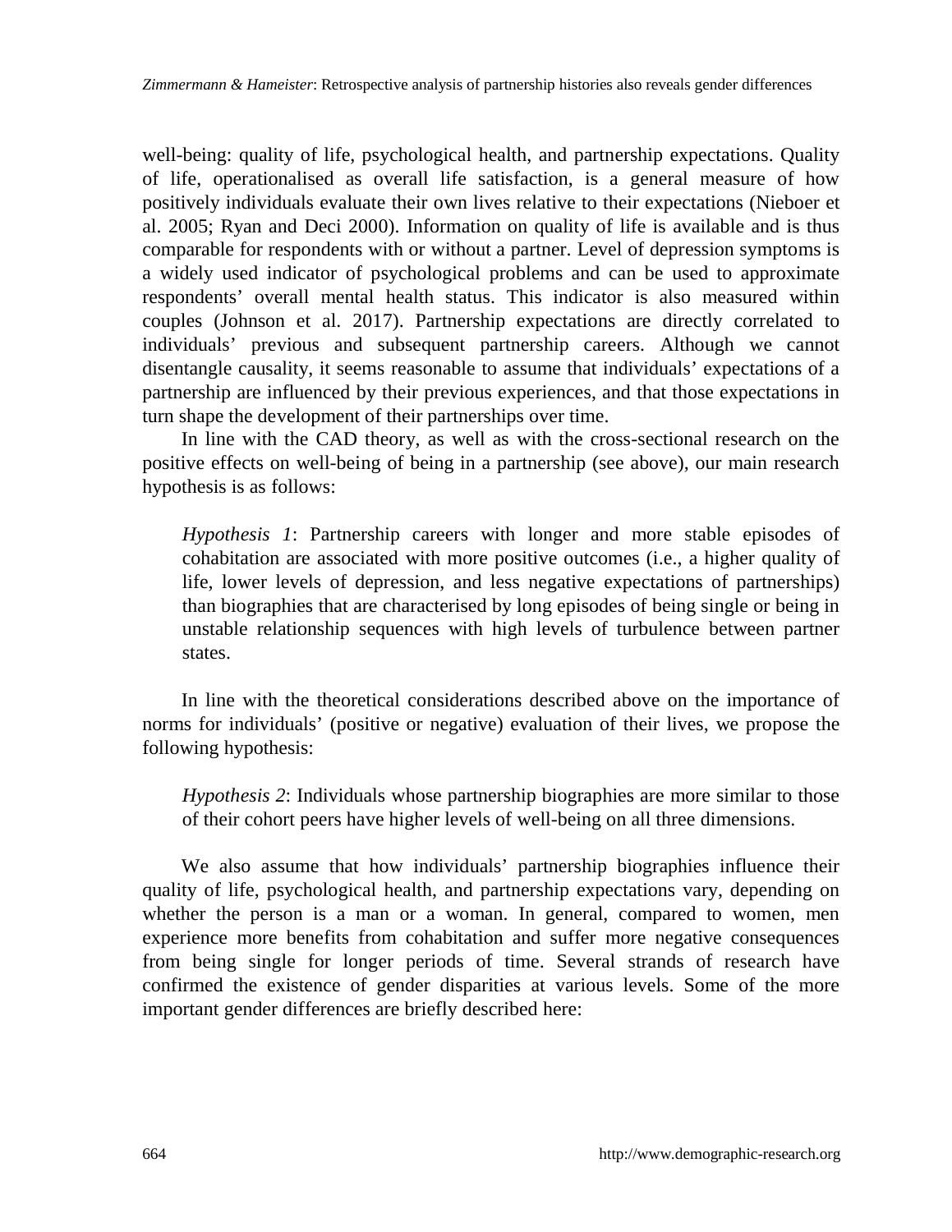- Social and emotional support: As the vast body of research on the association between partnership status and mortality and physical health has demonstrated, men benefit more than women from being in a stable cohabiting union. Compared to men who are single, men who are married tend to have a healthier lifestyle and a higher level of social integration and are less likely to engage in risk-taking behaviour (see Uhlenberg and Mueller 2003: 138).
- Financial support: Marriage improves the life chances of women mainly by improving their economic position (Lillard and Waite 1995). Remarriage can be a strategy for making up for the loss of income after a separation (Dewilde and Uunk 2008). This strategy is especially crucial for women who had a low income and/or low qualifications before divorcing. (Interaction of class/income and gender is expected.)
- Sharing of household tasks: While there is general agreement that household labour should be divided equally, women still invest more of their time in housework and caring tasks than their partners. Thus, single men tend to have a greater household workload than cohabiting men, while single women tend to invest less time in household tasks than their cohabiting counterparts (Fahlén 2016; Aasve, Fuochi, and Mencarini 2014).
- Substitution of support: Single women seem to be more successful in substituting the missing support of a partner. For example, there is evidence that, compared to men, women foster larger and closer networks of friends and family and appreciate their independence more (Baumbusch 2004).

These well-established gender differences lead us to expect the following with respect to the three levels of well-being:

*Hypothesis 3a*: Men are more negatively affected than women by permanent singlehood and having unstable partnership trajectories.

*Hypothesis 3b*: Women benefit less than men from having a stable cohabitational biography.

# **4. Data and methodology**

Our analyses are based on prospective and retrospective data from waves 6 and 7 of the German Family Panel (pairfam), release 7.0 (Brüderl et al. 2016). A detailed description of the study can be found in Huinink et al. (2011). To cover partnership histories over a long age range (from age 14 to age 41), we use only data from the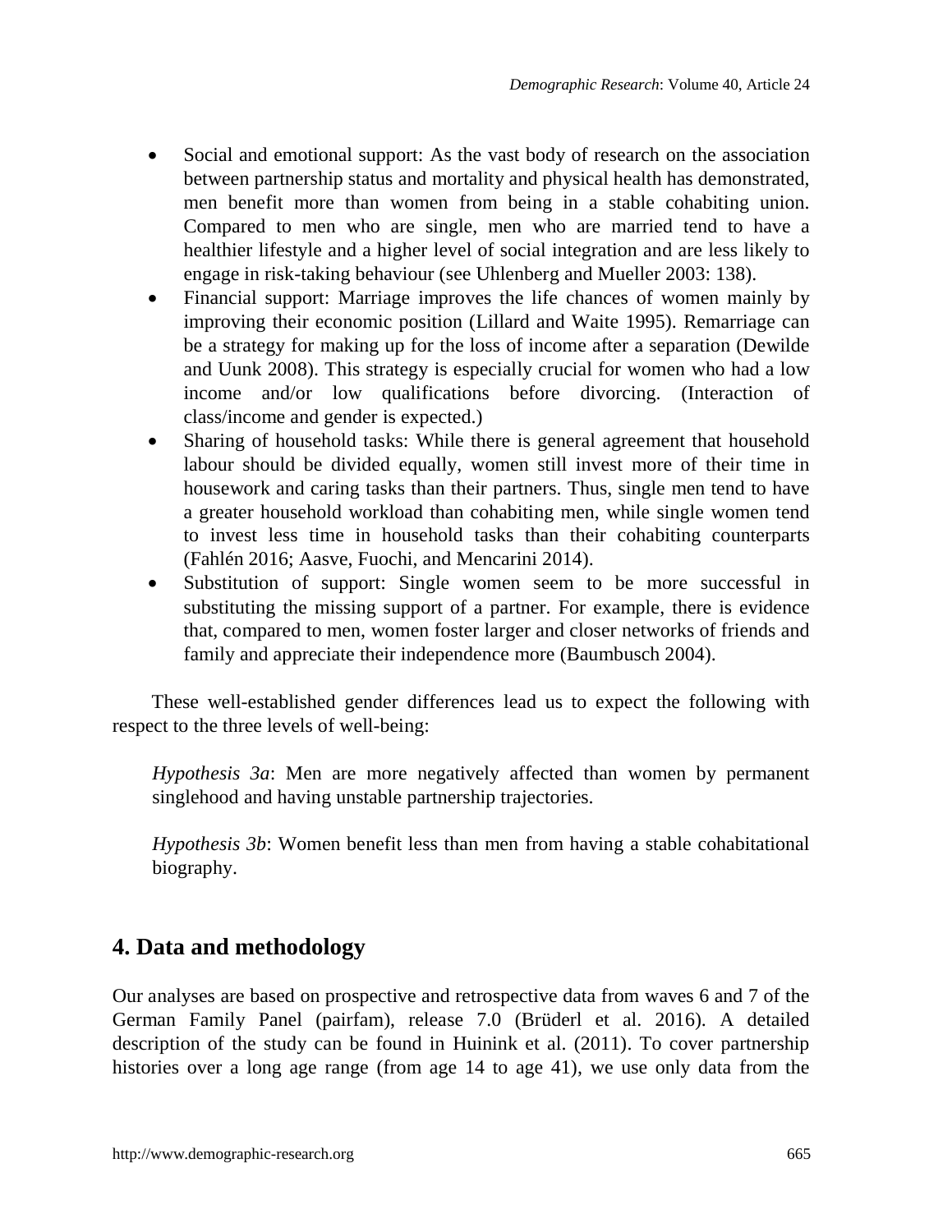cohort born in 1971–1973 and exclude respondents who were under age 41 at the time of the last interview, whose data is incomplete or inconsistent, or who are migrants of the first generation. The remaining sample size is 1924. Of this sample, 1069, or 56%, are women, while 855, or 44%, are men (see Table 1 for further details on the sample composition). The sample size is further reduced in the multivariate analyses, depending on the availability of information on dependent variables (see Table 3 in the Results section). We do not apply any weighting to avoid the over-representation of certain kinds of individuals or unintended influences on the data.

|                                              | Total          |     | Women |     | Men |     |
|----------------------------------------------|----------------|-----|-------|-----|-----|-----|
| Total                                        | 1924           |     | 1069  |     | 855 |     |
| Region                                       |                |     |       |     |     |     |
| East Germany                                 | 887            | 46% | 368   | 34% | 519 | 61% |
| West Germany                                 | 1037           | 54% | 701   | 66% | 336 | 39% |
| Levels of formal education                   |                |     |       |     |     |     |
| No qualifications                            | 21             | 1%  | 11    | 1%  | 10  | 1%  |
| Low (Hauptschule)                            | 258            | 13% | 125   | 12% | 133 | 17% |
| Medium (Realschule)                          | 841            | 44% | 496   | 46% | 345 | 40% |
| High (Abitur)                                | 797            | 41% | 434   | 41% | 363 | 42% |
| Other                                        | $\overline{7}$ | 0%  | 3     | 0%  | 4   | 0%  |
| Migration status (First generation excluded) |                |     |       |     |     |     |
| No migration background                      | 1662           | 86% | 905   | 85% | 757 | 89% |
| Second generation                            | 198            | 10% | 129   | 12% | 69  | 8%  |
| Information missing                          | 64             | 3%  | 35    | 3%  | 29  | 3%  |
| Children in household                        |                |     |       |     |     |     |
| No children in household                     | 334            | 17% | 145   | 14% | 189 | 22% |
| At least child in household                  | 1590           | 83% | 924   | 86% | 666 | 78% |
| BIK classification (simplified)              |                |     |       |     |     |     |
| 500.000+                                     | 564            | 29% | 338   | 32% | 226 | 26% |
| 100,000 to <500,000                          | 543            | 28% | 303   | 28% | 240 | 28% |
| 50,000 to <100,000                           | 253            | 13% | 133   | 12% | 120 | 14% |
| 20,000 to <50,000                            | 256            | 13% | 136   | 13% | 120 | 14% |
| < 20,000                                     | 308            | 16% | 159   | 15% | 149 | 17% |

#### **Table 1: Sample description**

*Source:* Pairfam, respondents from waves 6 and 7, own calculations.

*Note*: Total respondent numbers and column percentages are displayed. Simplified classification code based on municipality codes developed by BIK Aschpurwis + Behrens GmbH.

We differentiate between three partnership states: single (without a relationship), LAT, and cohabitation. We do not differentiate between nonmarital and marital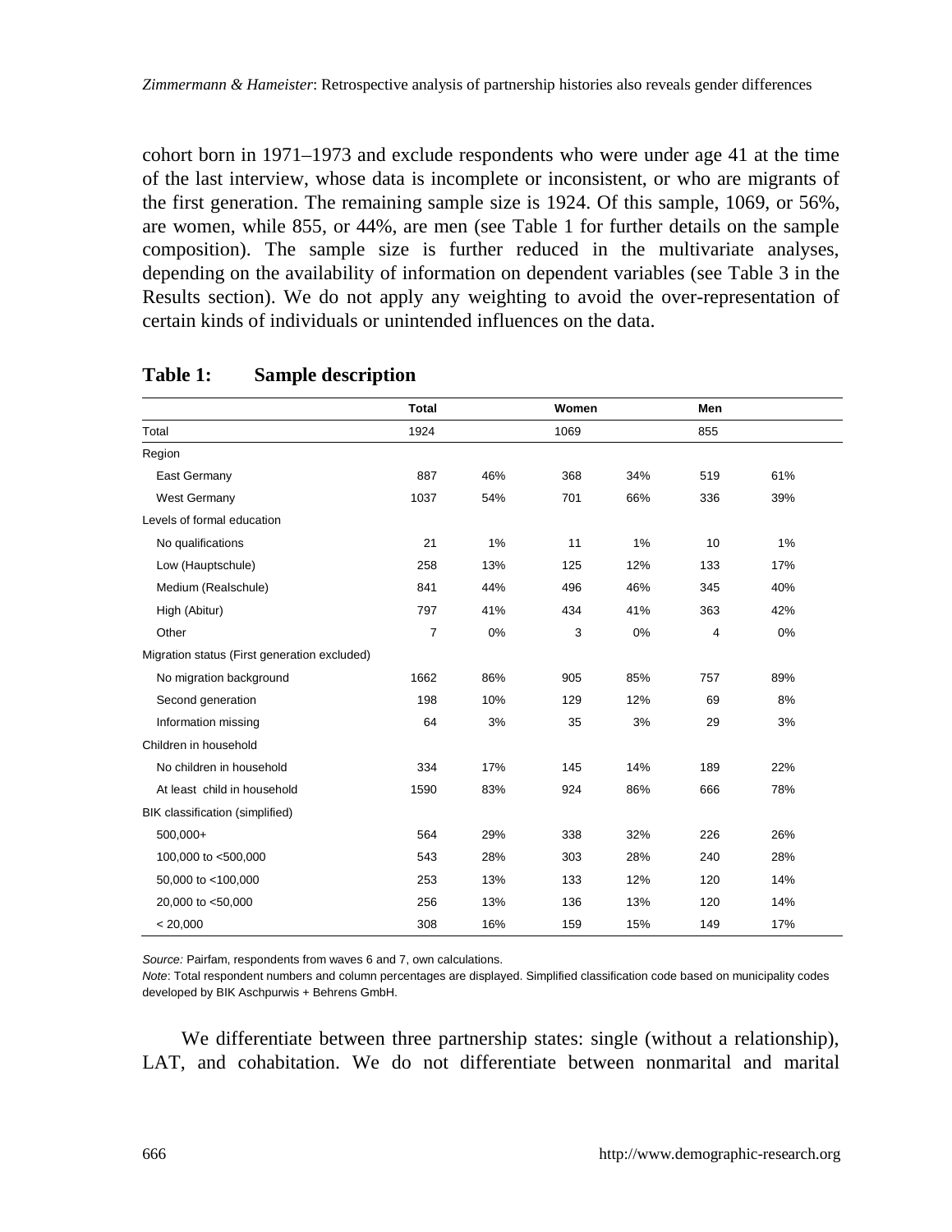cohabitation because we consider this difference to be of less importance for our research question, as we assume that the (emotional) support the partners receive does not depend on this formal partnership characteristic. Additionally, the findings of our preliminary comparative analyses indicate that differentiating between nonmarital and marital cohabitation would have little impact on our final results. We have defined one dominant state per quarter of the year. We decided against using the information on every month to reduce the complexity of the data. In the case of several partnership states within a quarter, the state of the month in the middle of the quarter is used.

While the issue is seldom discussed in any detail in the literature, the choice of the dissimilarity measure used to identify clusters of respondents is crucial in sequence analysis research. Studer and Ritschard (2016) pointed out that each sequence dissimilarity measure focuses on specific types of dissimilarity. In our research, sensitivity to duration is crucial because of the CAD theory hypothesises that the benefits of the time spent in partnerships accumulate. However, these benefits cannot simply be summed up, as the length of the partnership spells is important (i.e., having longer, more stable relationships is assumed to be more beneficial than having a few short relationships). Therefore, it is advisable to use duration (meaning the length of an episode in one state) rather than exposure (meaning the pure sum of the time spent in a state across the life-course) as the key dissimilarity concept to be measured by the sequence analysis approach chosen. The life-course perspectives described also strongly suggest that the sequencing and timing of transitions, episodes, and states should be taken into account.

We have chosen the longest common subsequence (LCS, recently also used by, for example, Böhnke, Zeh, and Link 2015; Jalovaara and Fasang 2017; Hoppmann and Zimmermann 2018) as our dissimilarity measure because it combines a high sensitivity to duration with sensitivity to other aspects of life-course dissimilarity (Studer and Ritschard 2016: 508). This is partially due to the fact that the LCS usually includes large portions of the longest episodes of life-courses (Elzinga and Studer 2015). The LCS can be interpreted as a variant of optimal matching (OM, Abbott and Forrest 1986; Abbott and Tsay 2000) in which the indel costs are relatively low (half or less of the fixed substitution costs), and substitutions are, therefore, never used (Lesnard 2006). The core principle of the OM approach is that sequence dissimilarity is in pairwise comparison defined by the number of operations (substitutions, insertions, and deletions) used to transform one sequence into another. According to Studer and Ritschard (2016: 593), OM with low indel (i.e., also the LCS) costs is less (but still somewhat) sensitive to timing and less insensitive to sequencing than other versions of OM.

We discarded preliminary analyses of clusters created using variations of OM (with differing cost schemes), including the Hamming distance (Hamming 1950, 1980)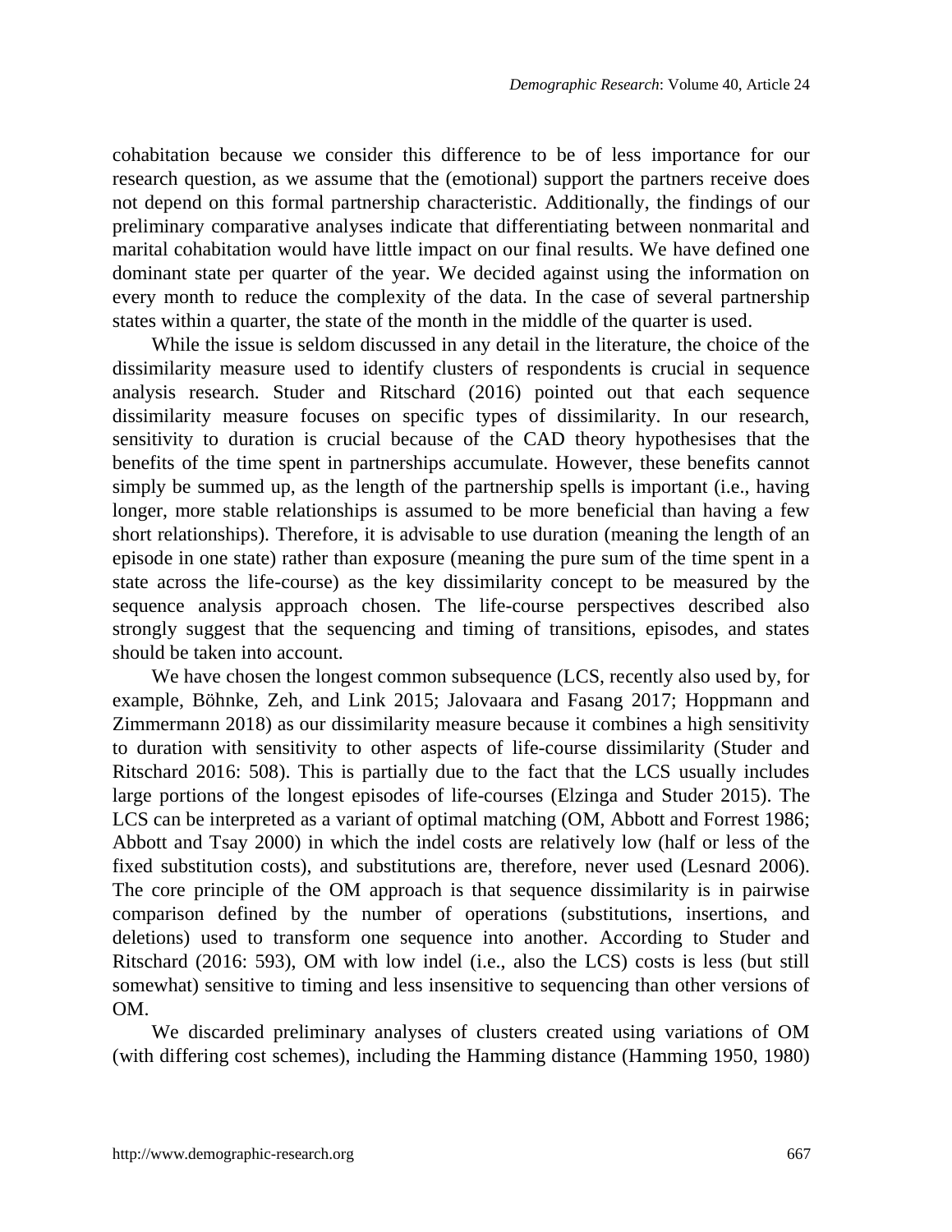and episode-based measures (as suggested by Elzinga and Liefbroer 2007; Elzinga and Studer 2015), which resulted in lower pseudo-F values, less distinctive clusters, and (in the case of the episode-based measures) a very unequal distribution of respondents across clusters. Separate analyses for gender groups also generated similar clusters, and therefore did not add further value. We have thus chosen to analyse life-courses across gender groups. We use Halpin's (2017) SADI-Tools to calculate sequence dissimilarity and the SQ-ados of Brzinsky-Fay, Kohler, and Luniak (2006) to generate the sequence index plots.

| Table 2: | <b>Pseudo-F of different cluster solutions</b> |
|----------|------------------------------------------------|
|          |                                                |

| <b>Clusters</b> | $\mathbf{2}$ |      | 4    | - 5  | - 6  |     | 8   | 9    | 10   | 11   |      | 13   | 14  |
|-----------------|--------------|------|------|------|------|-----|-----|------|------|------|------|------|-----|
| Pseudo-F        | 1.49         | 1.84 | 1.36 | 1.61 | 1.31 | 1.2 | 1.2 | 1.31 | 1.22 | 1.25 | 1.16 | 1.13 | 1.1 |

*Source:* Pairfam, respondents from waves 6 and 7, own calculations.

As independent variables, we use average dissimilarities as well as two cluster solutions (with three and nine clusters), which we selected based on local maxima of pseudo-F (Table 2) and the distinctiveness of the cluster descriptions. Although the pseudo-F value is higher for five than for nine clusters, the first was not used for further analyses because it did not add much value to the analysis of the three-cluster solution. The solution with nine clusters (local maximum) adds more information because it highlights several smaller differences between life-courses. The average degree of dissimilarity between the life-courses indicates the extent to which the life-course has been destandardised (Kohli 1986; Aisenbrey and Fasang 2010), i.e., how much on average the partnership history of each individual differs from those of the other cohort members. In contrast to most applications of dissimilarity as a measure of destandardisation, it is used here as an individual attribute. For each respondent, the average of the degree of dissimilarity of the respondent's trajectory to that of any of their cohort peers is calculated as an indicator of the level of destandardisation of the respondent's trajectory. As described above, this measure can also be interpreted as showing the extent to which a respondent's behaviour diverges from the norms of partnership formation.

To test our hypotheses, we use three dependent variables, two of which are indices constructed out of the items displayed in Table A-1 in the Appendix. The first variable is "overall life satisfaction" (no index, but deducted from one question, Thönnissen et al. 2017: 170), which we normalised to values between zero (very dissatisfied) and one (very satisfied). We also used a 'depression scale' (Cronbach's alpha 0.91), which is constructed out of ten relevant variables (Johnson et al. 2017; Thönnissen et al. 2017: 161f.) covering, for example, (un)happiness, sadness, feelings of (in)security, and (not)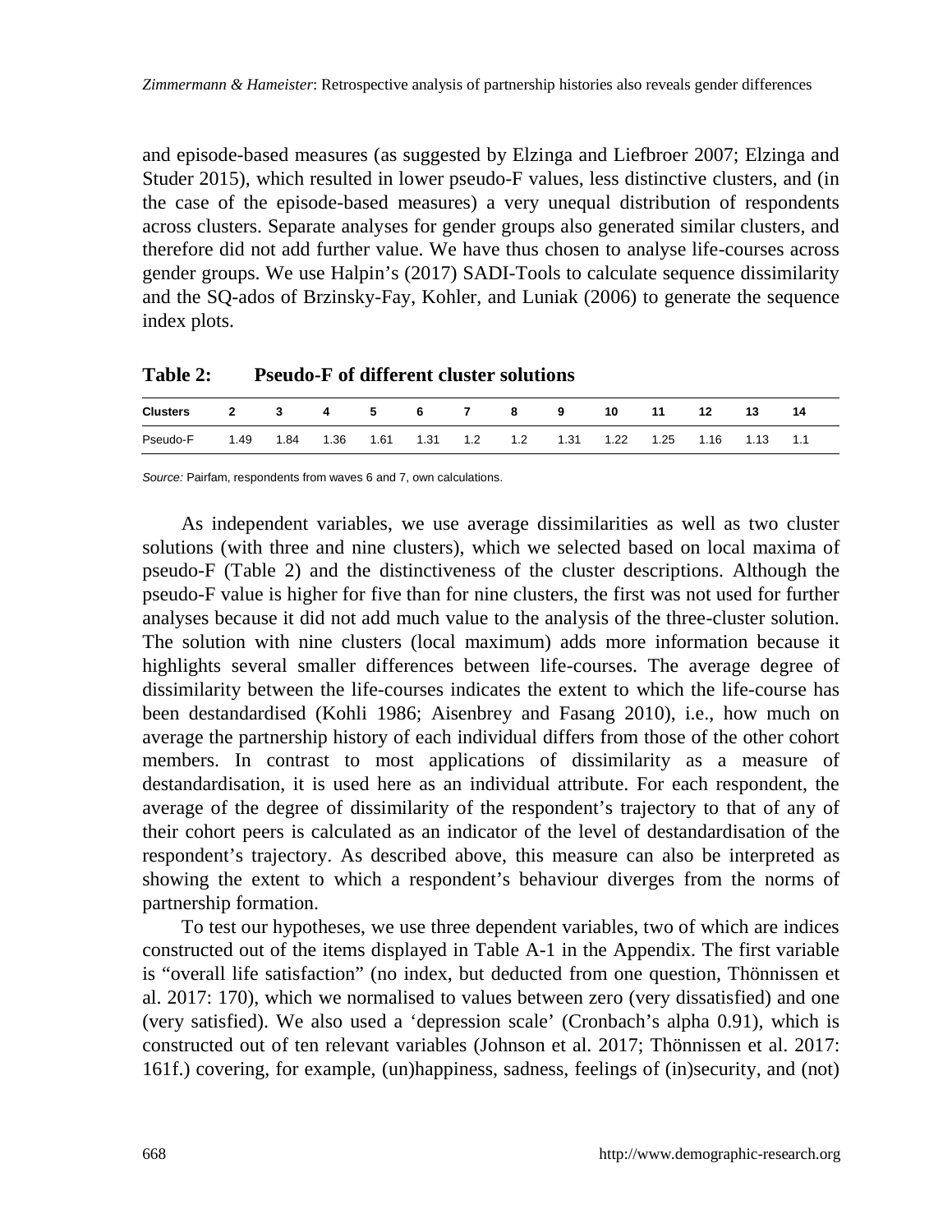enjoying life. The values in the scale range from zero (almost never depressed) to one (almost always depressed). The third dependent variable summarises 'negative partnership expectations' constructed out of five negative 'value of partnership' variables (VOP-) (Nieboer et al. 2005; Ryan and Deci 2000; Thönnissen et al. 2017: 25ff.) with Cronbach's alpha of 0.82. These variables are based on responses to questions posed to all respondents (with or without a relationship) about issues such as fear of stress, boredom, constraints, and relationship problems. As the addition of the 'positive partnership expectations' (VOP+) variables led to a decrease in Cronbach's alpha, and an additional index made up of VOP+ variables had only a low Cronbach's alpha of 0.57, these variables were not considered. The dependent variables were measured mainly between the ages of 41 and 43, as only a few of the respondents had reached the age of 44 at the time of measurement.

We controlled for important sociostructural variables (east/west Germany, level of education, individual net income, hours of work per week, children in the household, household size, migration status, and size of the population of the city/town of residence according to a simplified BIK classification). We calculated the models separately for gender groups because of the strong interactions of gender and partnership histories in relation to the influences on the quality of life variables found in the descriptive analyses (Table A-4). To capture as many significant differences as possible, we also used all of the clusters as reference categories in separate models. One to two models with different reference categories were always sufficient to display all significant differences between the respondent groups for each combination of gender group, cluster, or dissimilarity (independent variable) and dependent variable.

We also calculated models by using some simple summarising features of the partnership histories (timing of the first partnership, number of and time spent in LAT relationships and cohabitations, at least one or two cohabitational episodes) as independent variables. The purpose of these analyses was to investigate whether the models that used sequence analysis generated results that are of greater value than the results of the analyses of these very simple models (sensitivity tests). Therefore, the hypotheses were first evaluated by using the models that include the summarizing features, and then using the results from the models that include clusters from sequence analysis. The distribution of the summarizing features is shown in Table A-8 (Appendix).

A limitation of our study is that we cannot control for selection effects because we have no information on the partner's level of depressiveness, negative partnership expectations, and overall life satisfaction at the beginning of our partnership histories. Therefore, we cannot disentangle selection effects from causal effects. There is some likelihood that having depressive symptoms and negative partnership expectations also leads to having less stable partnership trajectories or being single. However, in light of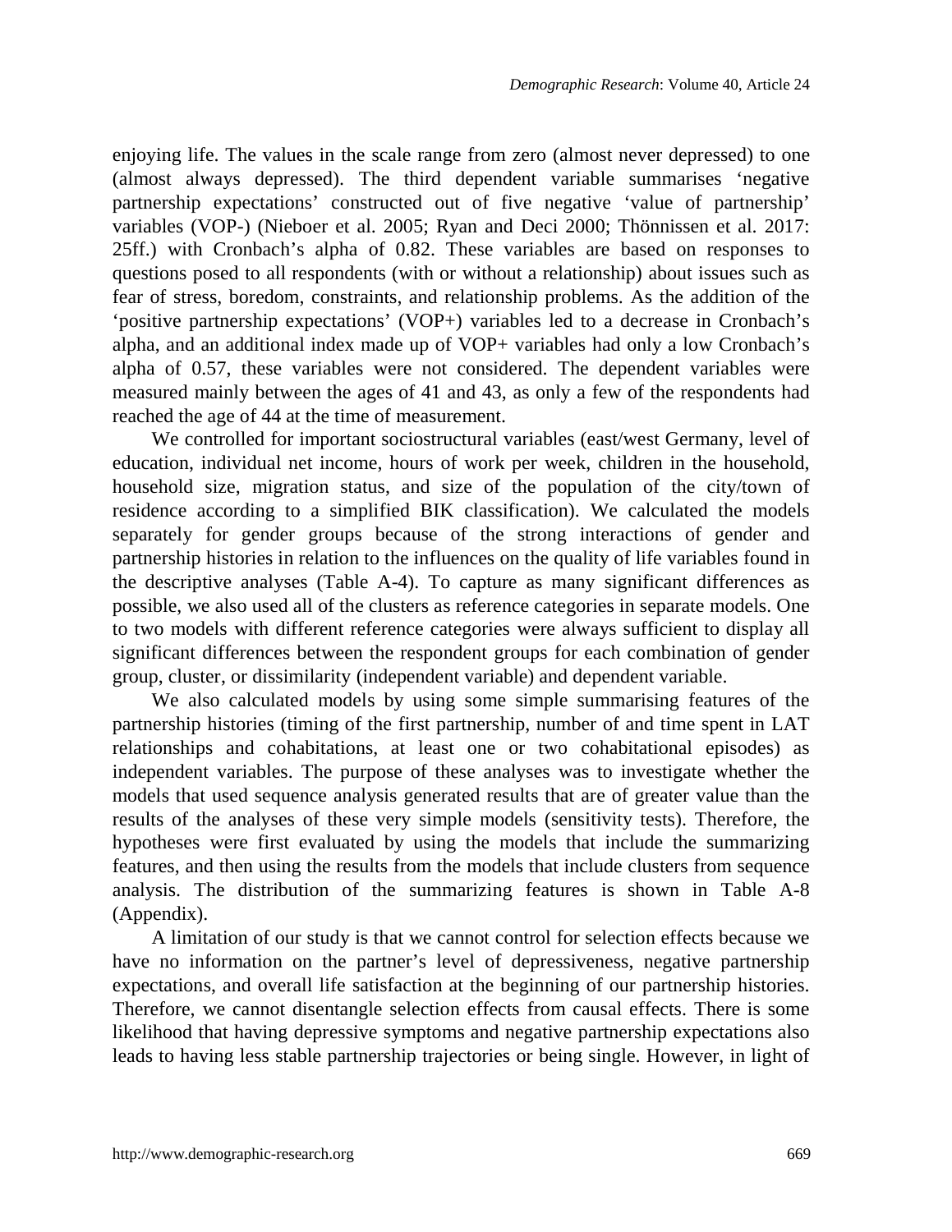prior research, it is implausible that selection effects alone cause the interdependencies observed between our partnership histories and our dependent variables. It is more plausible to assume that both selection and causal effects play a role. Only through research using prospective data can these effects be disentangled. Until now, however, it was not possible to conduct such research for life-course phases that are as long as the ones we are analysing.

### **5. Results**

The two cluster solutions in Figures 1a and 1b (an overview of the distribution of the respondents is in Table A-2 in the Appendix) reveal the high prevalence of life-courses dominated by cohabitation, especially among women (two-thirds of life-courses in the three-cluster solution). Thus, the results point to a normative preference for being in a stable, long-term cohabitation. In the more differentiated view of the nine-cluster solution, these respondents are differentiated according to the timing and the speed of the transition, as well as the stability of the partnership (clusters iii,  $v.-ix$ .). However, the results also reveal that 9% of respondents (14% of men) remained single throughout the life-course span analysed (98% of the time spent single, cluster II/iv). One-third of respondents had partnership histories with a mix of different states (cluster I). Here, unstable partnership histories (with numerous breakups or changes between LAT relationships and cohabitations) as well as partnership histories with a relatively late transition from being single to being in a LAT relationship, or from being in a LAT relationship to cohabiting, are found. The independent variables strongly vary by clusters; these variations are mostly significant in the bivariate analyses (Tables A-3a and A-3-b in the Appendix), but some are also significant in the multivariate analysis (Table 4). As certain characteristics (for example, education, migration status, region (east or west Germany), and BIK classification) tend to be stable within each lifecourse, it is plausible to assume that selection effects also appear.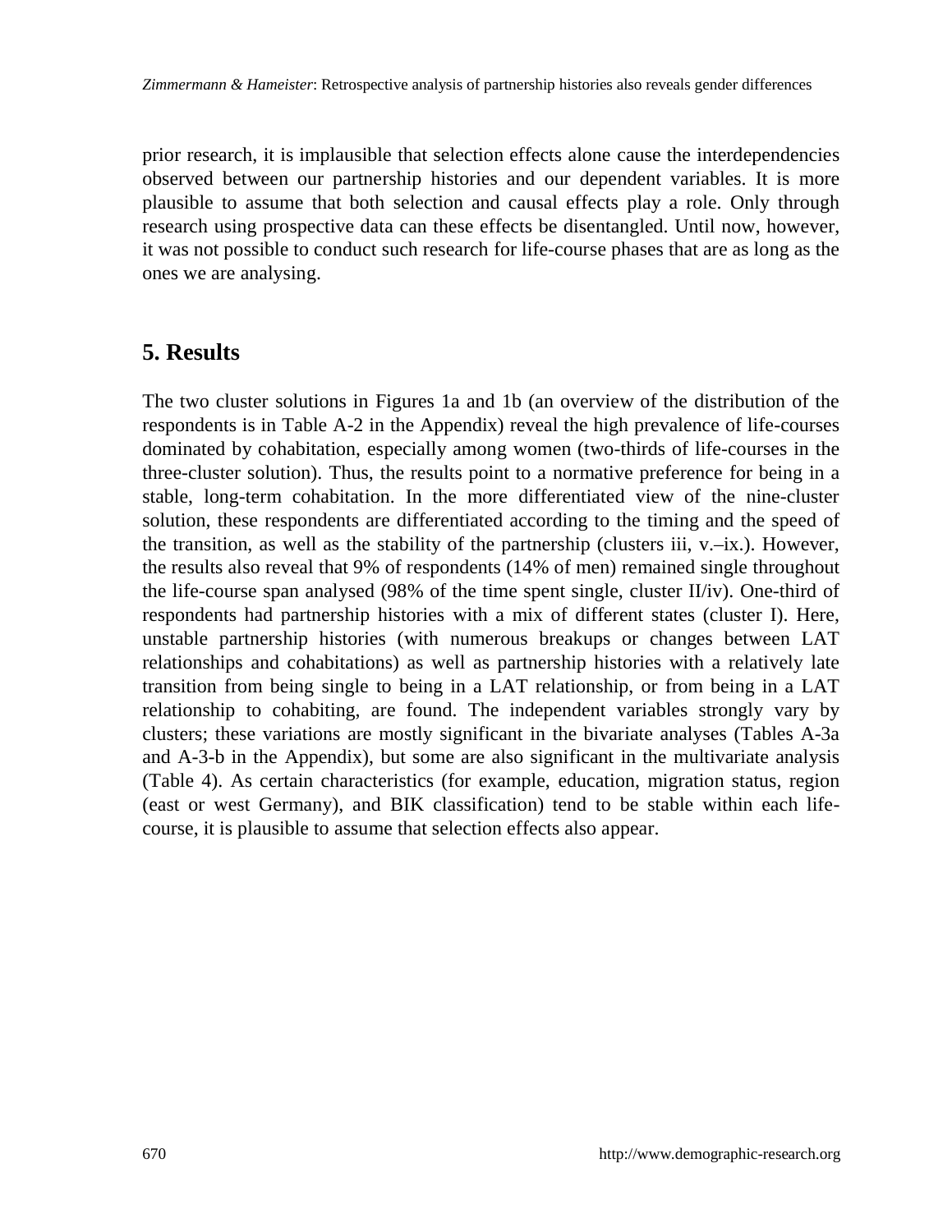

#### **Figure 1: Sequence index plots of selected cluster solutions (age 14 to 41)**





*Note:* trans. is used as abbreviation for transition.

*Source*: Pairfam, respondents from waves 6 and 7, own calculations.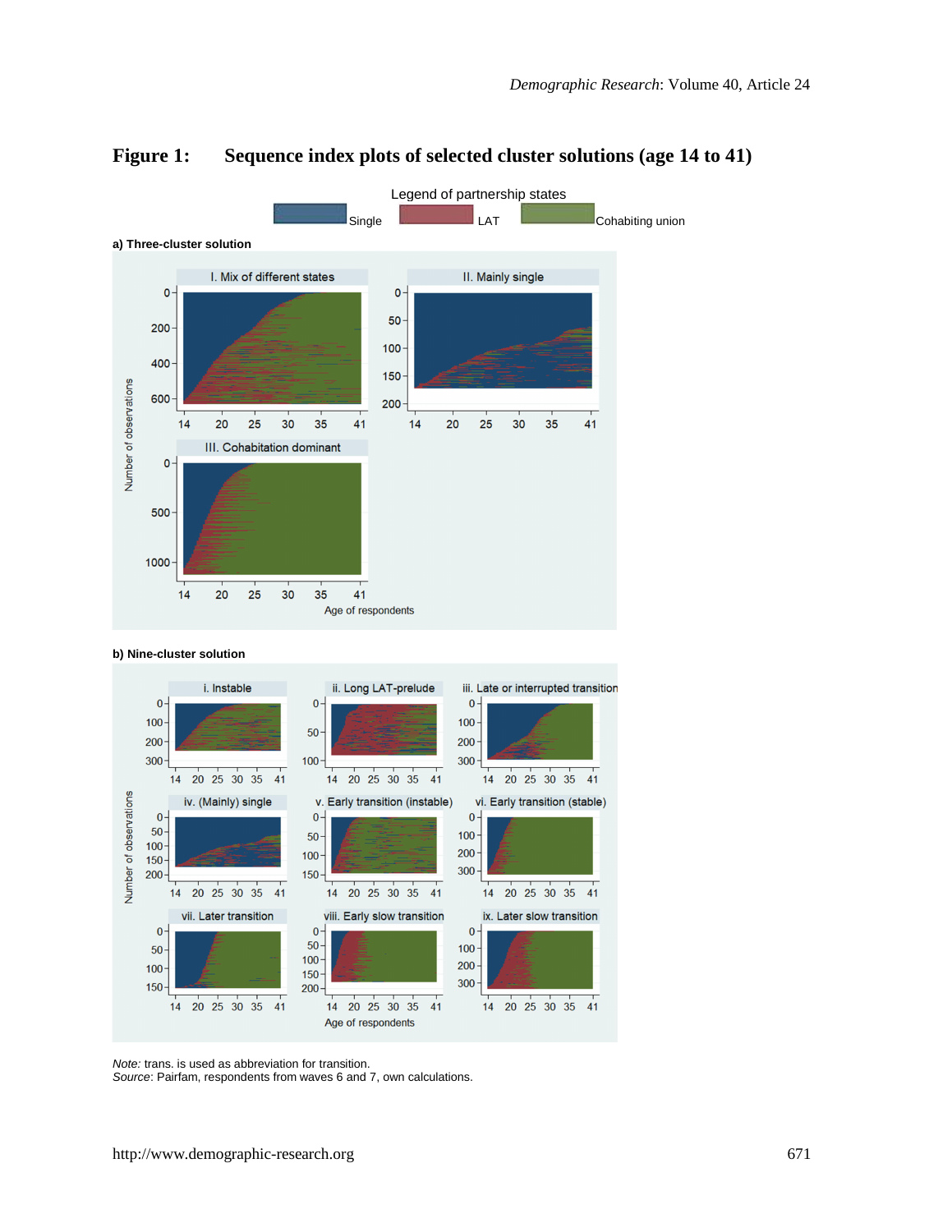Table A-7 (in the Appendix) describes the distribution of the outcome variables as well as the average dissimilarities. It shows that there are only minor differences between men and women in terms of the average values. In Table 3, the influences of the simple summarising features onto the dependent variables are shown as a summary of 24 models, for which the controlling variables are not shown. Table 4 displays the influences of the cluster and the average dissimilarity variables as an overview of 21 multivariate regression models; in the Appendix, the full models (including the sociostructural variables that are controlled for and the standard errors for regression coefficients) of the models presented in Table 4 are displayed. For models A and B in Table 4, the reference category is adapted in each model to maximise the differences between the reference category and the remaining categories, thereby enabling us to identify as many statistically significant differences as possible. To capture all of the statistically significant differences, it is necessary in some cases to show two models with different reference categories. The models shown include all significant differences between the categories. In the following, we first evaluate the hypotheses based on the results of the models that include simple sequence features (Table 3) and then check the additional value of the models that include the results of the sequence analysis (Table 4). Thus, we can clearly demonstrate the need to apply the complex sequence analysis methodology when seeking to understand the connection between partnership histories and well-being.

| Dependent variables                                     | Depressiveness scale<br>$(0 to 1 = depressed)$ |                        | Negative partnership<br>expectations | $(0 to 1 = strongly negative)$ | <b>Overall life satisfaction</b><br>$(0 to 1 =$ highly satisfied) |                        |  |
|---------------------------------------------------------|------------------------------------------------|------------------------|--------------------------------------|--------------------------------|-------------------------------------------------------------------|------------------------|--|
| Independent variables                                   | (1)<br>Women<br>Obs: 809                       | (2)<br>Men<br>Obs: 714 | (3)<br>Women<br>Obs: 745             | (4)<br>Men<br>Obs: 668         | (5)<br>Women<br>Obs: 816                                          | (6)<br>Men<br>Obs: 721 |  |
| Models A: Time spent in partnership states              |                                                |                        |                                      |                                |                                                                   |                        |  |
| Time in LAT                                             | 0.0077                                         | $-0.0492$              | $-0.0497$                            | 0.0128                         | $-0.0092$                                                         | $0.0930*$              |  |
| Time in cohabitation                                    | 0.0289                                         | $-0.0281$              | $-0.1255**$                          | $-0.1216**$                    | 0.0327                                                            | 0.0372                 |  |
| Models B:<br>Start of first partnership                 | $-0.0002$                                      | $-0.0002$              | $-0.0002$                            | $-0.0003$                      | 0.00005                                                           | $-0.0001$              |  |
| Models C:<br>Number of LAT relationships                | 0.0004                                         | $-0.0053$              | $0.0149**$                           | 0.0059                         | $-0.0035$                                                         | $0.0091*$              |  |
| Models D:<br>Number of relationships in<br>cohabitation | $-0.0165*$                                     | $-0.0113$              | $-0.0131$                            | $-0.0160$                      | $0.0166*$                                                         | $0.0271**$             |  |
| Models E:<br>At least one cohabitational episode        | $-0.0520*$                                     | $-0.0156$              | $-0.1080***$                         | $-0.1150**$                    | $0.0932***$                                                       | 0.0500                 |  |
| Models F:<br>At least two cohabitational episodes       | $-0.0102$                                      | $-0.0168$              | $-0.0089$                            | $-0.0008$                      | 0.0249                                                            | 0.0187                 |  |

#### **Table 3: Linear regression for simple life-course characteristics (sensitivity tests to evaluate the additional value of sequence analysis)**

*Note*: \*\*\* ≙ p≤0.001, \*\* ≙ p≤0.01, \* ≙ p≤0.05; all significant influences are highlighted in grey; all others are p>0.05 and are thus statistically not significant; Controlled for east/west Germany, level of education, individual net income, hours of work per week, children in the household, household size, migration status, and size of population unit living in (according to simplified BIK classification).

*Source*: Pairfam, respondents from waves 6 and 7, own calculations.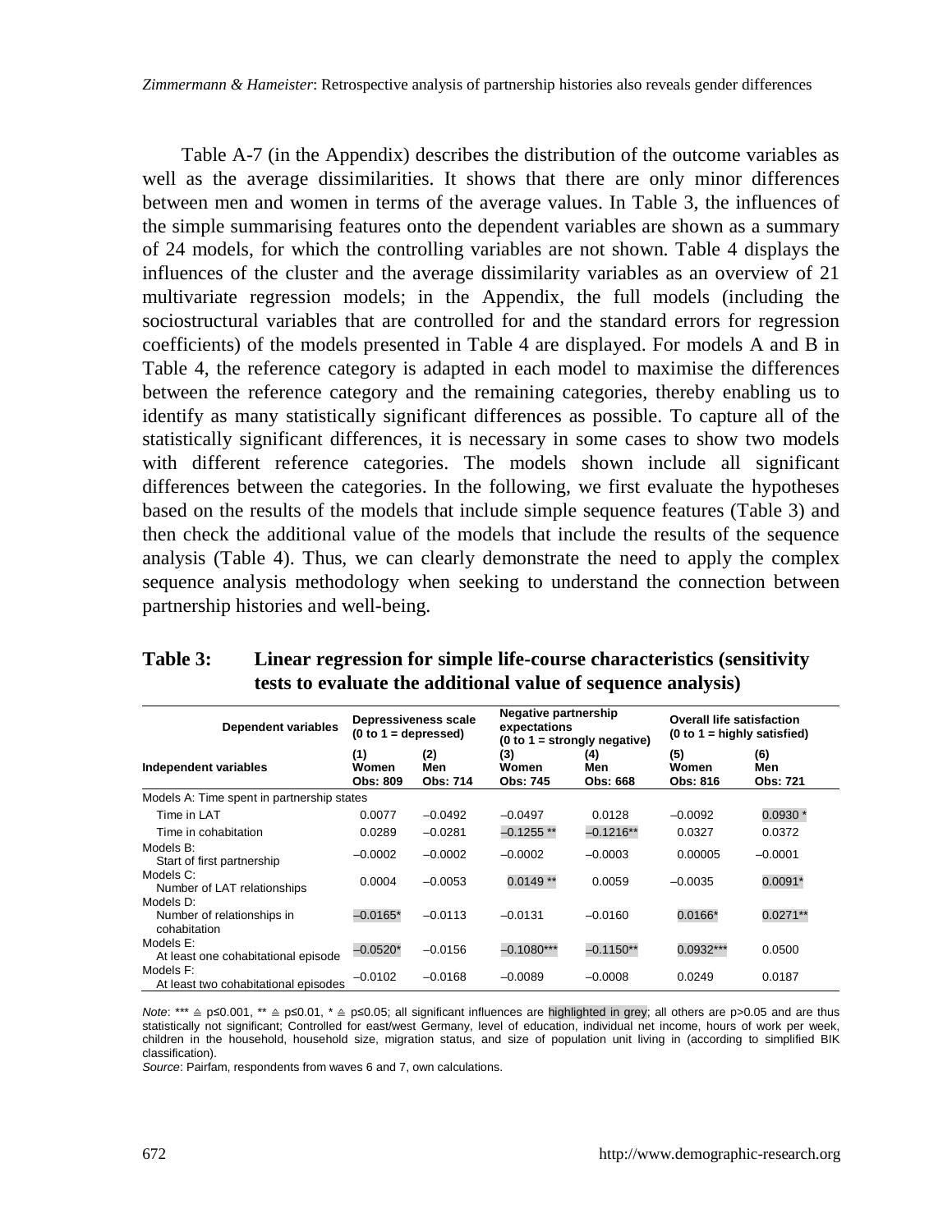Hypothesis 1 assumed that the partnership histories with long periods spent single or with a high degree of turbulence between partnership states have a negative impact on well-being. In line with Hypotheses 3a and 3b, we found that the results are very different for men and women; therefore, we decided to evaluate Hypotheses 1, 3a, and 3b jointly. Hypothesis 3a argued that having unstable partnership trajectories and long periods of singlehood have more negative effects on men than on women, and that men therefore benefit more than women from being in a stable cohabitational union (Hypothesis 3b). As the results for the three dependent variables differ, we first evaluate the results for each variable separately, and then briefly summarise the findings.

| Table 4: | Overview of the influences of partnership histories from multivariate |
|----------|-----------------------------------------------------------------------|
|          | regression models                                                     |

| Dependent variables                    | Depressiveness scale     | expectations                   | Negative partnership<br>$(0 to 1 = strongly negative)$ | Overall life<br>satisfaction<br>(0 to 1 = highly<br>satisfied) |                                   |                        |                           |                          |                        |
|----------------------------------------|--------------------------|--------------------------------|--------------------------------------------------------|----------------------------------------------------------------|-----------------------------------|------------------------|---------------------------|--------------------------|------------------------|
| Independent variables                  | (1)<br>Women<br>Obs: 809 | (2)<br>Men<br>Obs: 714         |                                                        | (3)<br>Women<br>Obs: 745                                       |                                   | (4)<br>Men<br>Obs: 668 |                           | (5)<br>Women<br>Obs: 816 | (6)<br>Men<br>Obs: 721 |
| Models G: Three clusters               |                          |                                |                                                        |                                                                |                                   |                        |                           |                          |                        |
| I: Mix of different states             | 0.0015                   | $-0.0022$                      |                                                        | 0.0263                                                         |                                   | $0.0291*$              |                           | $-0.0158$                | $0.0641**$             |
| II: Mainly single                      | $-0.0458$                | $0.0549*$                      |                                                        | 0.0491                                                         |                                   | $0.0683**$             |                           | $-0.0049$                | [reference]            |
| III: Cohabitation<br>dominant          |                          | [reference][reference]         |                                                        | [reference]                                                    |                                   | [reference]            |                           | <b>Ireferencel</b>       | $0.0513*$              |
| Models H: Nine clusters                |                          | (a)                            | (b)                                                    | (a)                                                            | (b)                               | (a)                    | (b)                       |                          |                        |
| i: Unstable                            | 0.0329                   | $-0.0747**$                    | $-0.0751*$                                             | [reference]                                                    | $0.1176$ *** -0.0274              |                        | $0.0877**$                | $-0.0538*$               | $0.0833**$             |
| ii: Long LAT-Prelude                   | 0.0449                   | $-0.0387$                      | $-0.0391$                                              | $-0.0965*$                                                     | 0.0212                            | $-0.0244$              | $0.0907*$                 | $-0.0311$                | $0.0654*$              |
| iii: Late or interrupted<br>transition | $0.0703*$                | $-0.0516*$                     | $-0.0521$                                              | $-0.0946**$                                                    | 0.0231                            | $-0.0557*$             | $0.0594*$                 | $-0.0402$                | 0.0459                 |
| iv: (Mainly) single                    |                          | [reference][reference] -0.0005 |                                                        | $-0.0246$                                                      | $0.0931*$                         | <b>Ireferencel</b>     | $0.1151***$               | $-0.0356$                | [reference]            |
| v: Early transition<br>(unstable)      | 0.0395                   | 0.0005                         | [reference]-0.0554                                     |                                                                | $0.0622*$                         | $-0.0563$              | 0.0588                    | $-0.0407$                | 0.0444                 |
| vi: Early transition<br>(stable)       | 0.0652                   | $-0.0439$                      | $-0.0444$                                              | $-0.0823$ **                                                   | 0.0353                            |                        | $-0.1151$ *** [reference] | $-0.0356$                | $0.0649*$              |
| vii: Later transition                  | 0.0615                   | $-0.0796**$                    | $-0.0800*$                                             | $-0.0999**$                                                    | 0.0176                            | $-0.0746*$             | 0.0405                    | $-0.0289$                | 0.0365                 |
| viii: Early slow transition            | 0.0317                   | $-0.0741*$                     | $-0.0746*$                                             |                                                                | -0.1176 *** [reference] -0.0800 * |                        | 0.0351                    | <b>Ireferencel</b>       | 0.0480                 |
| ix: Later slow transition              | 0.0483                   | $-0.0548*$                     | $-0.0552$                                              | $-0.0859**$                                                    | 0.0317                            | $-0.0567*$             | $0.0584*$                 | $-0.0300$                | 0.0422                 |
| Models I:<br>Average dissimilarity     | $-0.1197$                | 0.1438                         |                                                        | $0.262**$                                                      |                                   | $0.2396**$             |                           | $-0.0903$                | $-0.087$               |

*Note*: \*\*\* ≙ p≤0.001, \*\* ≙ p≤0.01, \* ≙ p≤0.05; all significant influences are highlighted in grey; all others are p>0.05, and are thus statistically not significant; Controlled for east/west Germany, level of education, individual net income, hours of work per week, children in the household, household size, migration status, and size of population unit living in (according to simplified BIK classification). (See Appendix for full models including all variables.) *Source*: Pairfam, respondents from waves 6 and 7, own calculations.

For the level of depressiveness, we found, contrary to our expectations, hardly any significant influences of the simple sequence characteristics (Table 3). A significant influence of cohabitational episodes was found only among women, mainly due to the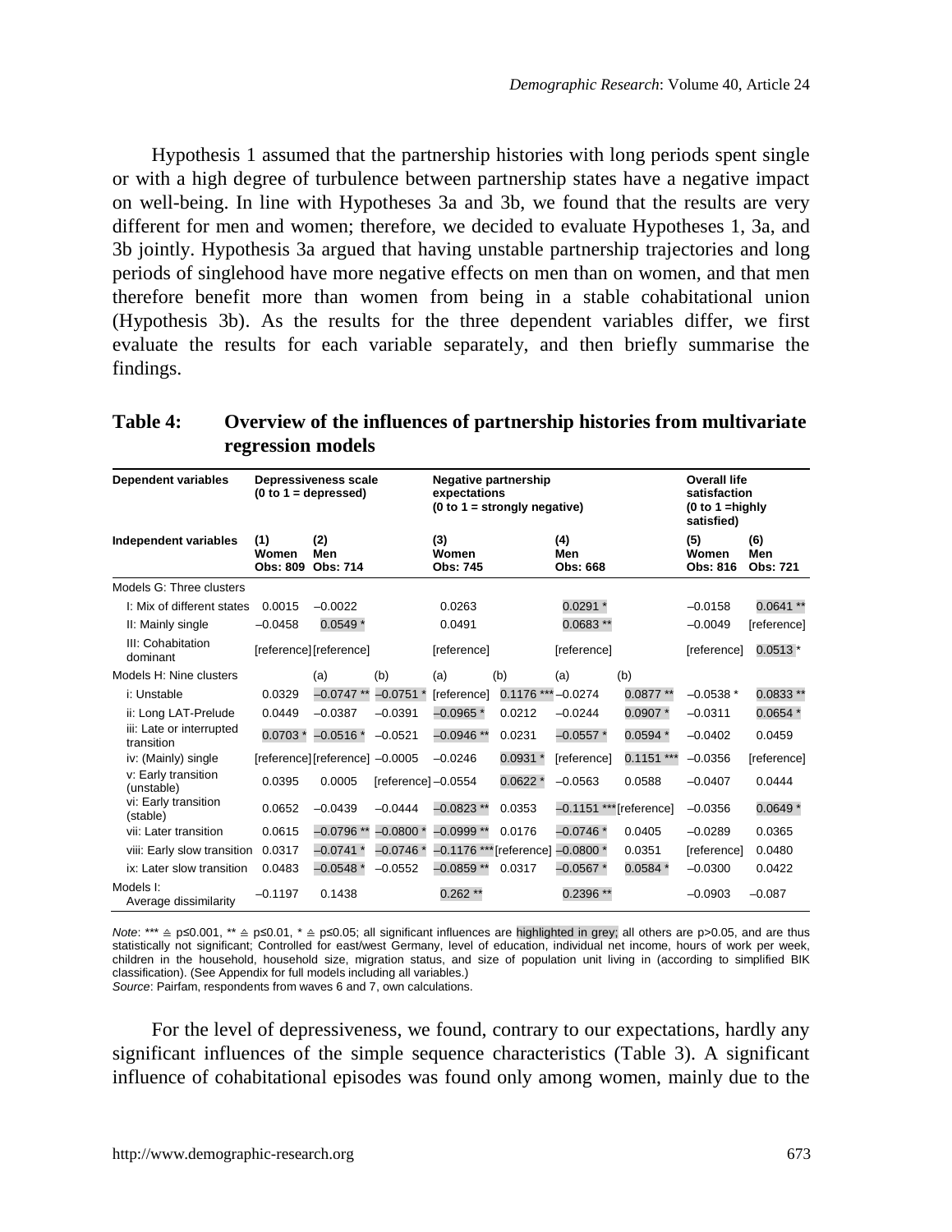positive influence (leading to fewer depressive symptoms) of having at least one cohabitational episode. Thus, we can very clearly demonstrate for this dependent variable that the use of sequence analysis considerably enriches our understanding of the influences of partnership histories on wellbeing. According to models G.2 and H.2a (Table 4), men with a history of being single were significantly more depressed than those with stable or unstable partnership histories (including those who were mainly cohabiting), especially if they did not transition to cohabitation until late in the lifecourse. Men were also found to be significantly more depressed if they had entered an unstable cohabitation early in the life-course (model H.2b in Table 4). They were, by contrast, likely to be better off if they had experienced an unstable partnership trajectory with a mix of different states, including LAT periods (models H.2a and H.2b in Table 4). It therefore appears that men were least likely to show symptoms of depressiveness if they experienced a greater degree of freedom at the beginning of their partnership history but had benefited from entering a stable cohabitation later in life. Hypothesis 1 can thus be only partially supported for men and depressiveness, as only permanent singlehood and an unstable trajectory of mainly cohabitation episodes that started early in life were found to have a negative impact, while having an unstable partnership trajectory consisting mainly of LAT and cohabitational episodes were shown to have a positive impact.

Among women, we found that the number of cohabitational episodes and having at least one cohabitational episode had significant negative effects on the level of depressiveness (i.e., women with more cohabitational episodes or at least one cohabitational episode are less depressed – models D.1 and E.1 in Table 3). These results were not, however, mirrored in the sequence analysis models (G.1 and H.1 in Table 4), where we found that women with a late or an interrupted transition to cohabitation were significantly more depressed than those who remained single, and were also more depressed (although not significantly so) than those who entered partnerships earlier. It thus appears that making a late transition was not beneficial for women. We can thus conclude that Hypothesis 1 is not supported for women and the level of depressiveness; and that Hypotheses 3a and 3b, which argue that these relationship patterns influence depressiveness levels more among men than among women, can be supported.

In line with Hypothesis 1, we found that both men and women had less negative partnership expectations if they spent more time in cohabitation or had at least one cohabitational episode (models D3, D4, E3, and E4 in Table 3). A smaller significant influence of the number of LAT episodes was also found among women (model A.3 in Table 3), as they were shown to have slightly more negative views on partnerships if they had experienced more LAT episodes. The results of the models including sequence analyses (models G3, G4, H3a+b, H4a+b in Table 4) again helped us to better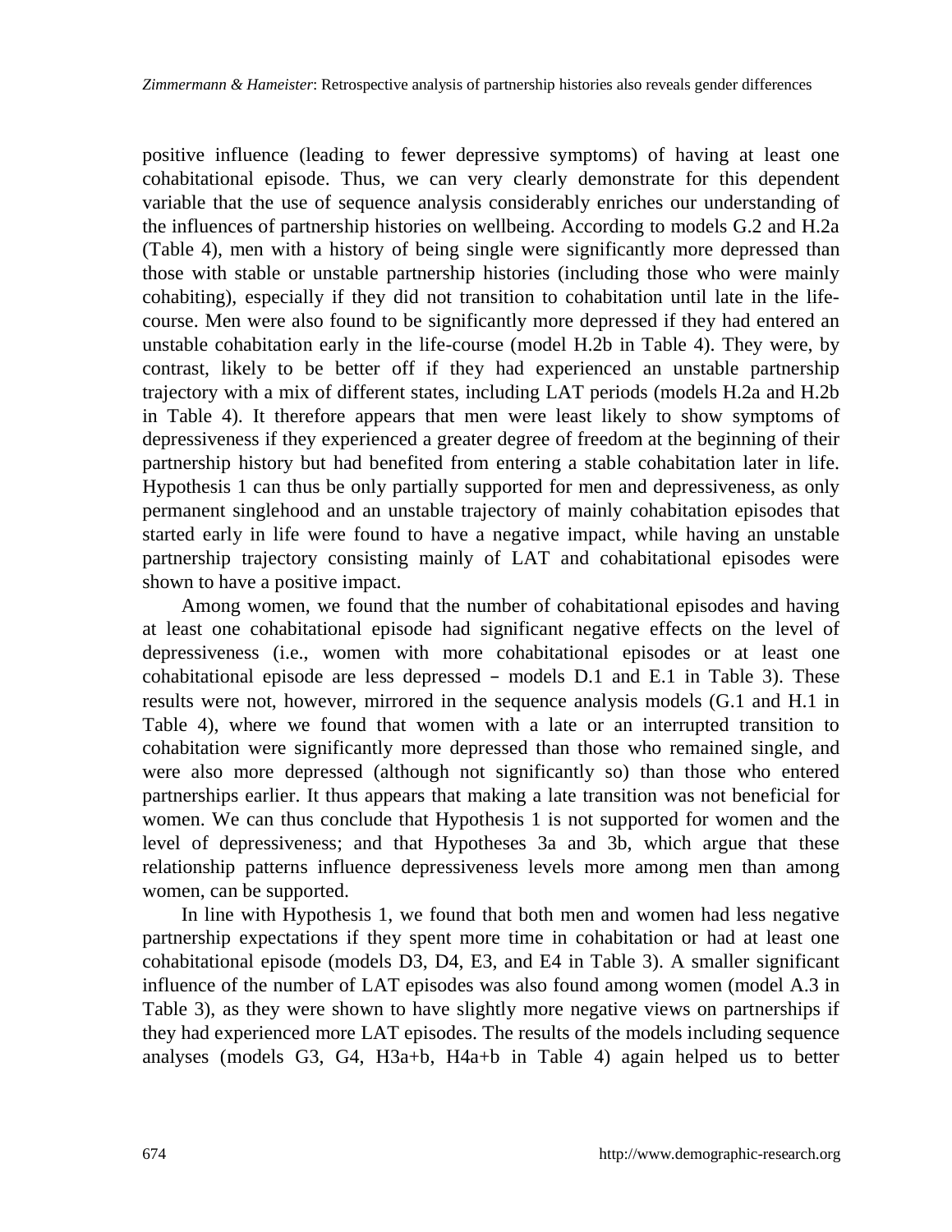understand these results by highlighting that having a relationship history that was largely stable had a positive influence. The differences were found to be most pronounced among men: the men who largely remained single had more negative partnership expectations in the three-cluster as well as in the nine-cluster models (models G4, H4a, and H4b in Table 4). Models H4a and H4b in Table 4 also showed that being in a stable cohabitation led to less negative partnership expectations among men (with a greater impact when the partnership was entered early), but that there was no significant positive impact among men with unstable histories. According to models H3a and H3b in Table 4, women benefited only from being in a stable cohabitation, and they benefited most if they entered the cohabitation after being in a longer LAT relationship at an early age. Women who remained single and had an early but unstable cohabitation had significantly more negative partnership expectations than those with an early but slow transition to cohabitation. The results thus support Hypothesis 1 for both men and women with respect to partnership expectations, and are in line with Hypotheses 3a and 3b, which asserted that men benefit more than women from being in a stable cohabitational union.

Finally, yet importantly, the results of the sensitivity tests partially support Hypothesis 1 with respect to the overall level of life satisfaction. We found small but significant positive effects on overall life satisfaction of the number of cohabitational episodes among both men and women (models D.5 and D.6 in Table 3); of having at least one cohabitational episode among women (model E.5); and of the number of and the time spent in LAT relationships among men (models A.6 and C.6) (Table 3). It thus appears that for women, having at least one cohabitational episode was decisive. In contradiction to Hypothesis 1 and the theory of cumulative advantages and disadvantages, we found that the length of time respondents spent in cohabitation did not significantly influence the results (models A.5 and A.6 in Table 3). The sequence analysis approach revealed, however, that this influence indeed existed, but only if we looked at sequences as a whole. Models G.6 and H.6 in Table 4 showed that men with a history of long-term singlehood were significantly less satisfied than their cohort peers. Not in line with our expectations or with the results for the other indicators, we concluded that the stability of the cohabitational union was not the decisive factor in this case, as significant differences were found between long-term singles and men with unstable as well as stable partnership trajectories. The overall level of life satisfaction was shown to depend far less on partnership trajectories among women than among men. The only significant difference found was, however, in line with Hypothesis 1, which asserted that people with an unstable partnership history are less satisfied than those with an early but slow transition to a stable cohabitation (model H.5 in Table 4).

The overall results partially support Hypothesis 1 (that the positive influence of stable cohabitational unions …) and Hypotheses 3a and 3b (… is dependent on gender).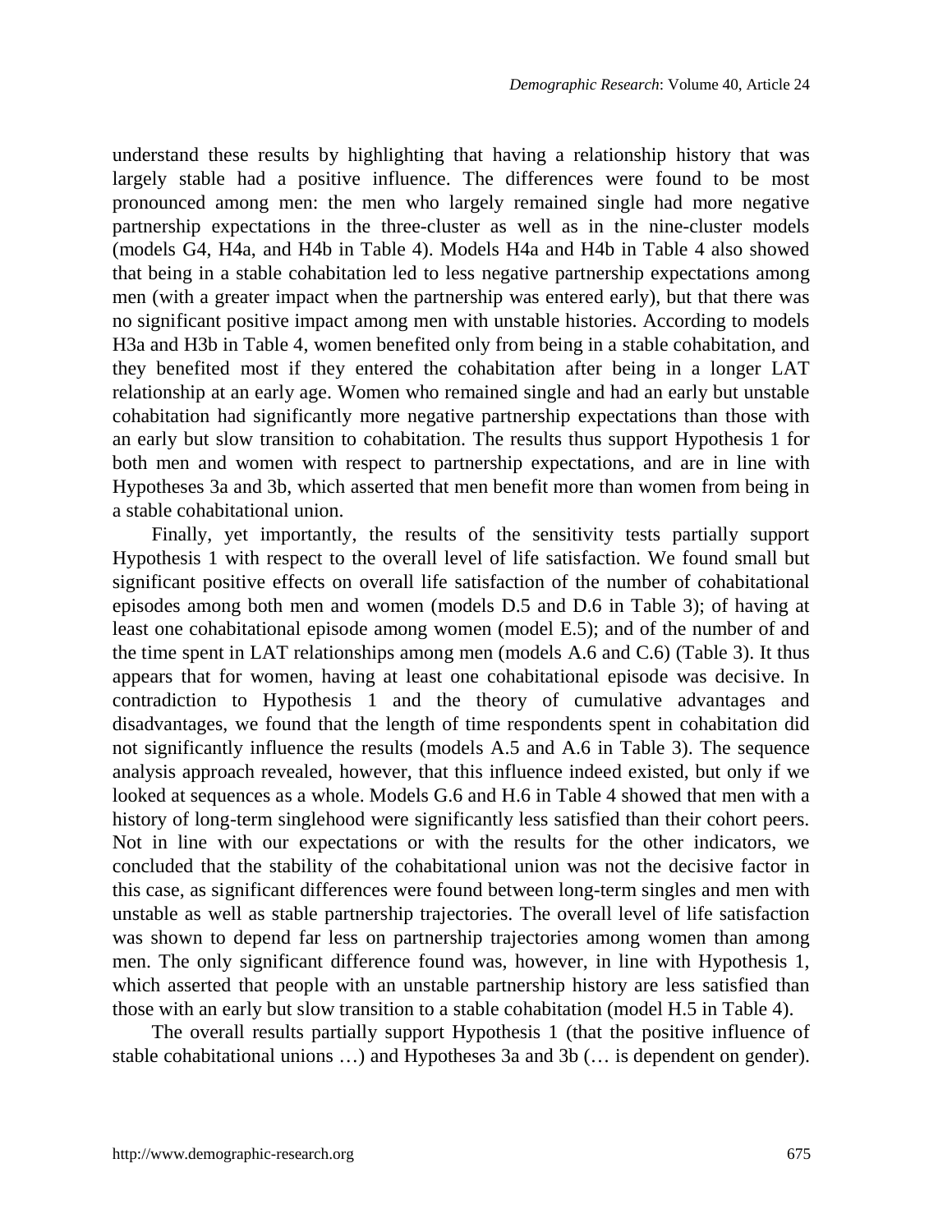Being in a stable cohabitational union was found to positively influence partnership expectations among men and women (but more among men); to reduce levels of depressiveness and to increase levels of overall life satisfaction among men and women (but, again, more among men). The findings indicate that, overall, men were strongly and negatively affected by being single, but not by being in unstable relationships; while women were less negatively affected by being in unstable relationships, and not at all by being single. The results also clearly demonstrate the additional value of using the sequence analysis approach, because the main impacts were not clearly visible in the analyses using simple sequence characteristics. The parallel analyses conducted by two models with different levels of complexity were also helpful, because the results of the three-cluster model more clearly revealed the dominant influences, whereas the results of the nine-cluster model improved our understanding of these influences.

Hypothesis 2 was also only partially supported by our results. In line with this hypothesis, we found significant effects on partnership expectations of average sequence dissimilarities (models I.3 and I.4 in Table 4), which indicates that respondents with unusual partnership histories (that differ more from those of their cohort fellows) were less positive about partnerships. The coefficients were found to be fairly high, because the average dissimilarities were mainly distributed within a fairly small range (see Table A-7), and not within their potential range from zero to one. The magnitudes of the regression coefficients should therefore be of minor interest within our models. Other influences were shown to be less strong and not significant, although they were still mainly in line with our hypotheses. For example, men and women with unusual partnership histories were found to be less satisfied (models I.5 and I.6 in Table 4), and these men were also found to be more depressed (model I.2). Contrary to our expectations, women with unusual partnership trajectories were shown to be less depressed (model I.1 in Table 4).

### **6. Summary and discussion**

Prior cross-sectional research has proven that an individual's partnerships greatly affect their quality of life. Until now, however, there has been no evidence on whether these effects accumulate over time, and whether they depend on the stability of a union. To fill this research gap, we identified different types of partnership trajectories. Using data from the German Family Panel's 1971–1973 birth cohort, we applied the sequence analysis methodology to partnership-related events between the ages of 14 and 41. In multivariate models, we first tested the influence of these types of partnership trajectories, and then examined the impact of the average degree of dissimilarity of each respondent's trajectory relative to the trajectories of their cohort peers (i.e., the level of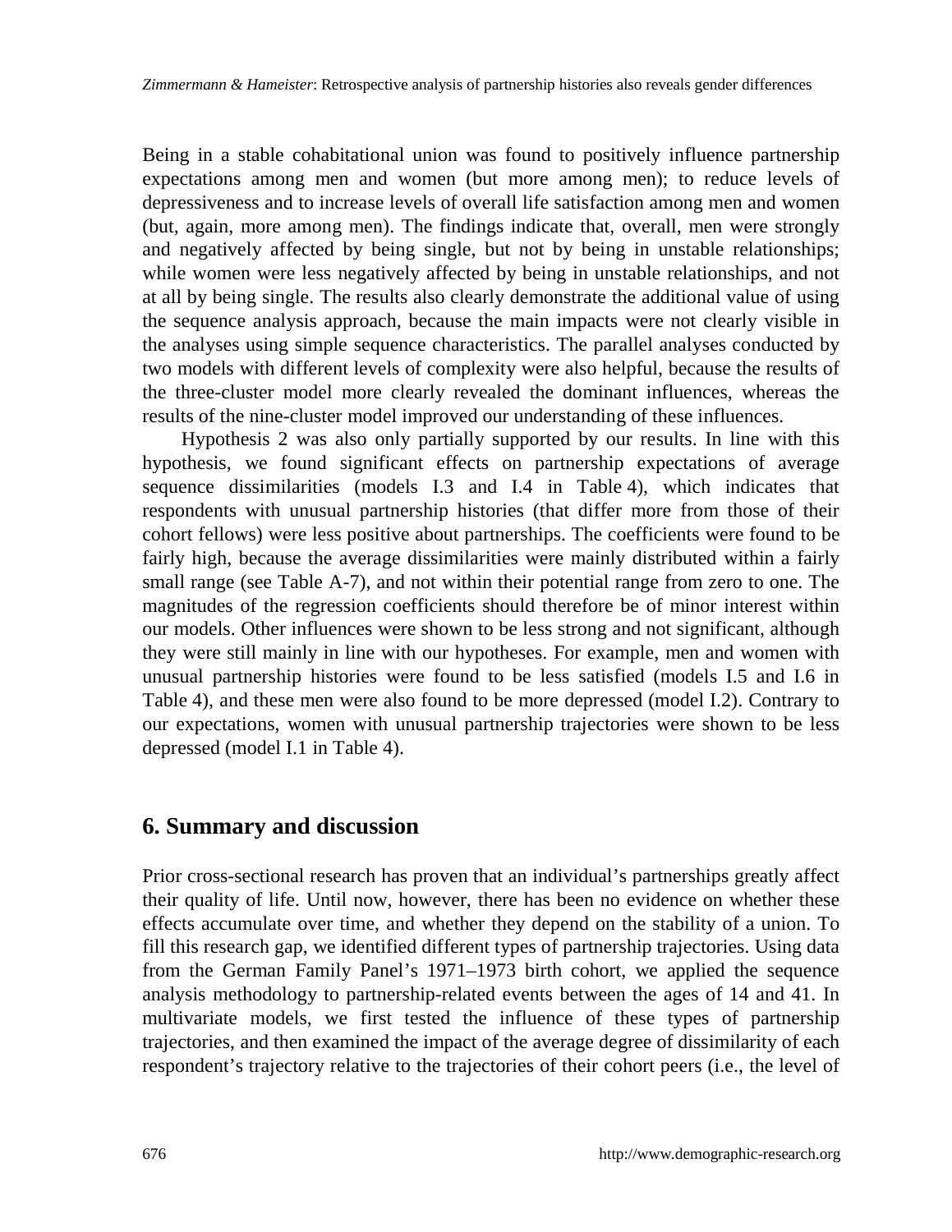destandardisation was measured at an individual level to determine how close respondents' trajectories were to relevant norms). We additionally calculated models using simple sequence characteristics as independent variables to test the value of the sequence analysis methodology for addressing the research question.

In line with our assumptions, we found positive but gender-mediated effects of both being in a stable cohabitational union and the level of standardisation (i.e., how similar the respondent's life-course was to the life-courses of their cohort peers) on partnership expectations (for men and women), and of being in a stable cohabitational union on levels of depressiveness and overall life satisfaction (for men). Thus, in line with our assumptions, we found that men were more affected than women by spending longer periods of time living without a partner. Men were shown to suffer most from being single over a long period of time, while women were more negatively affected by being in an unstable relationship but were not affected by being single for longer periods. These findings support the results of prior cross-sectional research, which attributed the gender differences in the influences of different types of partnership status to unequal gender roles within partnerships. It has been shown that while women usually make larger investments in relationships, they are also more successful in substituting the lack of support from a partner with support from a network of friends and family, and thus suffer less than men from being single. Hence, women in unstable relationships may invest more in those relationships without benefiting from their efforts. Men, on the other hand, may profit from women's investments in relationships, regardless whether they are in a long stable relationship or a number of shorter (unstable) relationships. Our results show that men had a lower quality of life only if they were single for long periods of time.

We also showed that individuals with a partnership history that differed from those of their cohort peers had more negative partnership expectations. This is a strong hint that deviating from the norm influences people's perceptions and evaluations of their relationship career and status. However, as we did not find this association for indicators of well-being (depressiveness, overall life satisfaction) in our data, investigating this question further might be an appealing task for future research, for example using different measures of sequence dissimilarity (Studer and Ritschard 2016).

Overall, our research provides a solid argument for basing the analysis of partnership biographies on the theoretical perspective of the life-course and the concept of cumulative advantages and disadvantages. We showed that an individual's relationship trajectory – which is one of the most important dimensions of the lifecourse – affects their well-being and expectations. Further research could focus on the details of how the properties of the life-course process (and the potential deviation from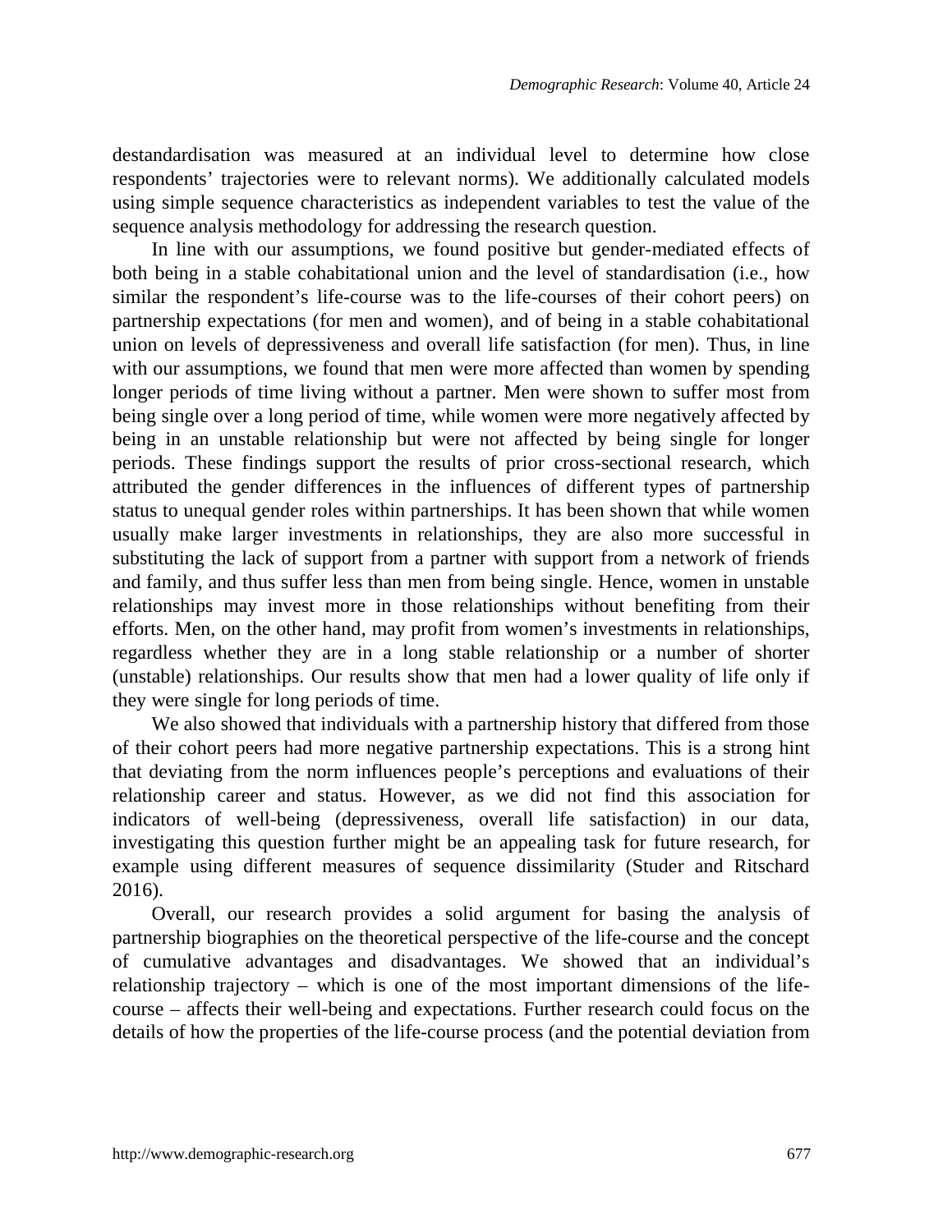the peer standard) contribute to several outcome dimensions, and which types of trajectories and transitions (or nontransitions) at which times are the most influential.

We have also added to the methodological literature by demonstrating that the use of types (clusters) of sequences was necessary to obtain these results, as simple sequence characteristics did not sufficiently reflect (gender) differences in the stability of cohabitational unions. Our analyses were limited by the fact that our dependent variables were only measured at the end of the partnership histories, as these biographical data was mainly retrospective. We were therefore unable to disentangle the effects of selection and causality. Further research using prospective data is therefore needed to improve our understanding of the connection between partnership histories and quality of life.

### **7. Acknowledgements**

This paper used data from the German Family Panel pairfam, which is coordinated by Josef Brüderl, Sonja Drobnič, Karsten Hank, Bernhard Nauck, Franz Neyer, and Sabine Walper. pairfam is funded as long-term project by the German Research Foundation (DFG). We thank the anonymous reviewers as well the editor for their helpful comments on our paper. We also thank Marco Deppe for his support in the process of analysis. While working on this paper, the employment of Marco Deppe and Okka Zimmermann at TU Braunschweig was partly financed by the German Research Foundation (DFG) within the project "Alternative Paths of Analysing (De)Standardization of Life Courses – Testing, Developing and Simplifying Methods of Sequence Analysis" (grant number KO 2867/4-1).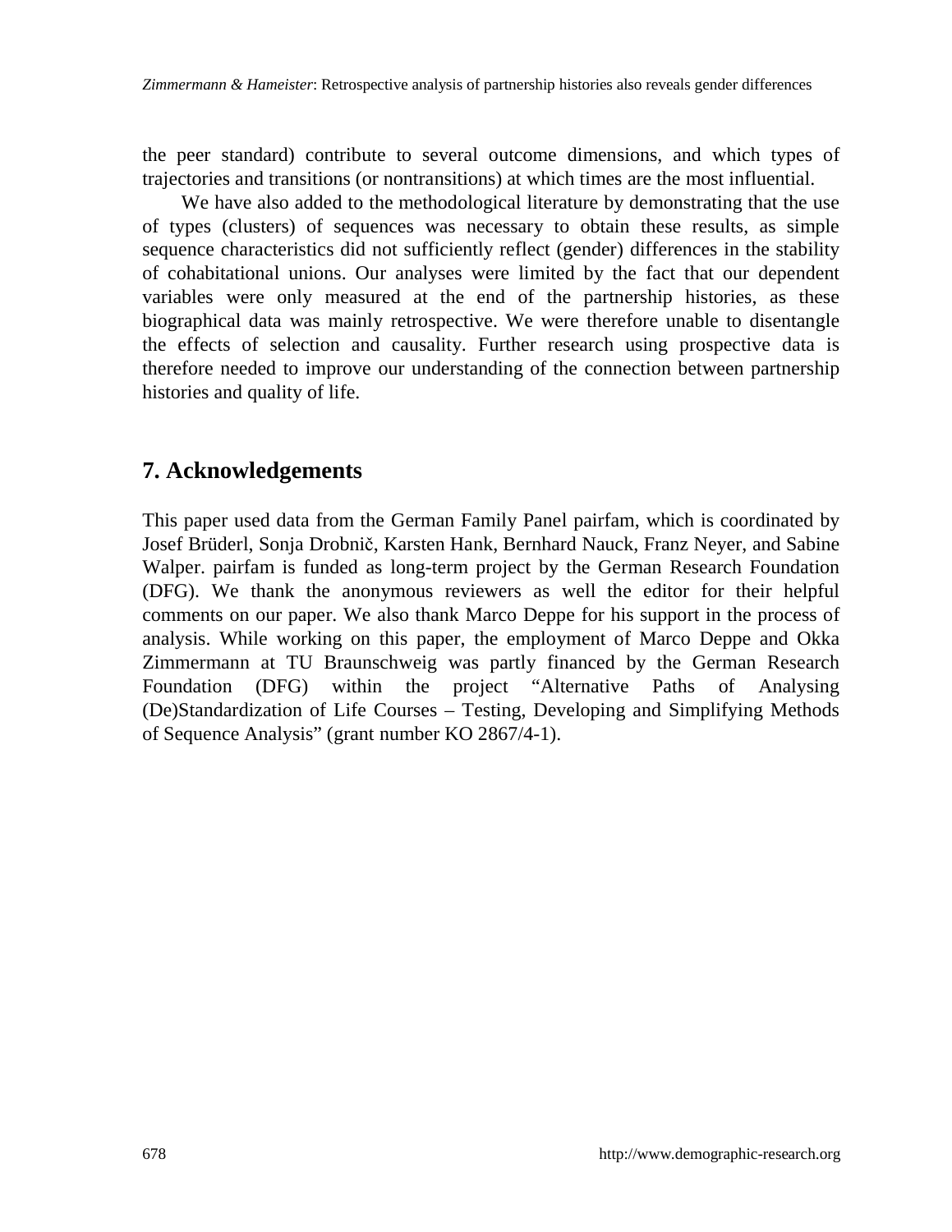### **References**

- Aassve, A., Fuochi, G., and Mencarini, L. (2014). Desperate housework: Relative resources, time availability, economic dependency and gender ideology across Europe. *Journal of Family Issues* 35(8): 1000–1022. [doi:10.1177/0192513X](https://doi.org/10.1177/0192513X14522248) [14522248.](https://doi.org/10.1177/0192513X14522248)
- Abbott, A. and Forrest, J. (1986). Optimal matching methods for historical sequences. *Journal of Interdisciplinary History* 16(3): 471–494. [doi:10.2307/204500.](https://doi.org/10.2307/204500)
- Abbott, A. and Tsay, A. (2000). Sequence analysis and optimal matching methods in sociology: Review and prospect. *Sociological Methods and Research* 29(1): 3– 33. [doi:10.1177/0049124100029001001.](https://doi.org/10.1177/0049124100029001001)
- Aisenbrey, S. and Fasang, A.E. (2010). New life for old ideas. The 'second wave' of sequence analysis. *Sociological Methods and Research* 38(3): 420–462. [doi:10.1177/0049124109357532.](https://doi.org/10.1177/0049124109357532)
- Baumbusch, J.L. (2004). Unclaimed treasures: Older women's reflections on lifelong singlehood. *Journal of Woman and Aging* 16(1–2): 105–121. [doi:10.1300/](https://doi.org/10.1300/J074v16n01_08) [J074v16n01\\_08.](https://doi.org/10.1300/J074v16n01_08)
- Berkman, L.F., Glass, T., Brissette, I., and Seeman, T.E. (2000). From social integration to health: Durkheim in the new millennium. *Social Science and Medicine* 51(6): 843–857. [doi:10.1016/S0277-9536\(00\)00065-4.](https://doi.org/10.1016/S0277-9536(00)00065-4)
- Böhnke, P., Zeh, J., and Link, S. (2015). Atypische Beschäftigung im Erwerbsverlauf: Verlaufstypen als Ausdruck sozialer Spaltung? *Zeitschrift für Soziologie* 44(4): 234–252. [doi:10.1515/zfsoz-2015-0402.](https://doi.org/10.1515/zfsoz-2015-0402)
- Brüderl, J., Drobnič, S., Hank, K., Huinink, J., Nauck, B., Neyer, F.J., Walper, S., Alt, P., Borschel, E., Bozoyan, C., Finn, C., Garrett, M., Greischel, H., Hajek, K., Herzig, M., Huyer-May, B., Lenke, R., Müller, B., Peter, T., Schmiedeberg, C., Schütze, P., Schumann, N., Thönnissen, C., Wetzel, M., and Wilhelm, B. (2016). ZA5678: The German Family Panel (pairfam): Data file version 7.0.0 [electronic resource]. Cologne: GESIS Data Archive. [doi:10.4232/pairfam.5678.7.0.0.](https://doi.org/10.4232/pairfam.5678.7.0.0)
- Brzinsky-Fay, C., Kohler, U., and Luniak, M. (2006). Sequence analysis using Stata. *The Stata Journal* 6(4): 435–460. [doi:10.1177/1536867X0600600401.](https://doi.org/10.1177/1536867X0600600401)
- Connidis, I.A., Borell, K., and Ghazanfareeon Karlsson, S. (2017). Ambivalence and living apart together in later life: A critical research proposal. *Journal of Marriage and Family* 79(5): 1404–1418. [doi:10.1111/jomf.12417.](https://doi.org/10.1111/jomf.12417)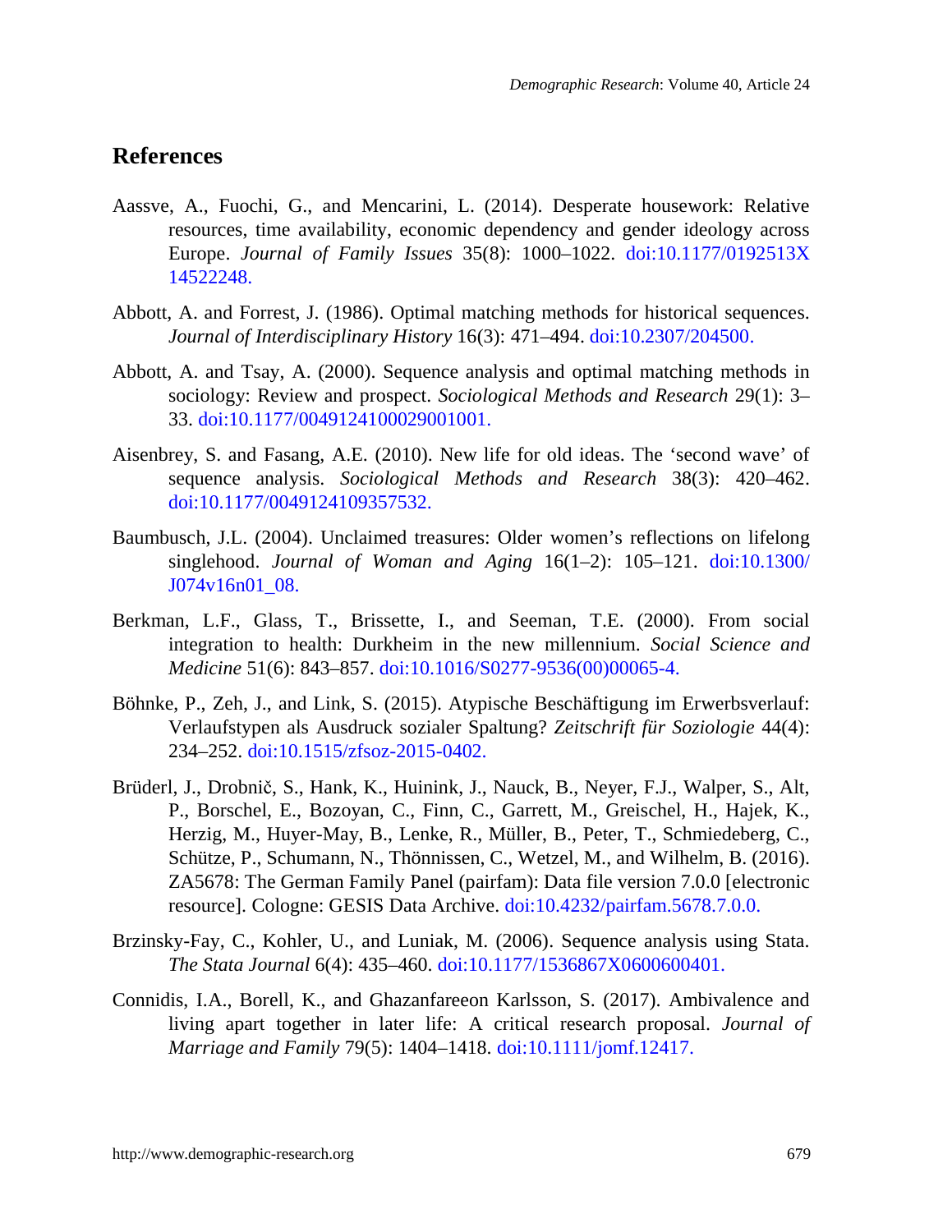- Dannefer, D. (2003). Cumulative advantage/disadvantage and the life course: Crossfertilizing age and social science theory. *The Journals of Gerontology Series B: Psychological Sciences and Social Sciences* 58(6): 327–337. [doi:10.1093/](https://doi.org/10.1093/geronb/58.6.S327) [geronb/58.6.S327.](https://doi.org/10.1093/geronb/58.6.S327)
- Dewilde, C. and Uunk, W. (2008). Remarriage as a way to overcome the financial consequences of divorce: A test of the economic need hypothesis for European women. *European Sociological Review* 24(3): 393–407. [doi:10.1093/esr/jcn025.](https://doi.org/10.1093/esr/jcn025)
- DiPrete, T.A. and Eirich, G.M. (2006). Cumulative advantage as a mechanism for inequality: A review of theoretical and empirical developments. *Annual Review of Sociology* 32(1): 271–297. [doi:10.1146/annurev.soc.32.061604.123127.](https://doi.org/10.1146/annurev.soc.32.061604.123127)
- Dykstra, P.A. and De Jong-Gierveld, J. (2004). Gender and marital-history differences in emotional and social loneliness among Dutch older adults. *Canadian Journal of Aging* 23(2): 141–155. [doi:10.1353/cja.2004.0018.](https://doi.org/10.1353/cja.2004.0018)
- Dykstra, P.A. and Poortman, A.-R. (2010). Economic resources and remaining single: Trends over time. *Sociological Methodology* 26(3): 277–290. [doi:10.1093/esr/](https://doi.org/10.1093/esr/jcp021)  $icp021$ .
- Elder, G.H. Jr. (1994). Time, human agency, and social change: Perspectives on the life course. *Social Psychology Quarterly* 57(1): 4–15. [doi:10.2307/2786971.](https://doi.org/10.2307/2786971)
- Elder, G.H. Jr., Kirkpatrick Johnson, M., and Crosnoe, R. (2003). The emergence and development of life course theory. In: Mortimer, J.T. and Shanahan, M.J. (eds.) *Handbook of the life course*. New York: Springer: 3–22. [doi:10.1007/978-0-306-](https://doi.org/10.1007/978-0-306-48247-2_1) [48247-2\\_1.](https://doi.org/10.1007/978-0-306-48247-2_1)
- Elzinga, C.H. and Liefbroer, A.C. (2007). De-standardisation of family-life trajectories of young adults: A cross-national comparison using sequence analysis. *European Journal of Population* 23(3–4): 225–250. [doi:10.1007/s10680-007-](https://doi.org/10.1007/s10680-007-9133-7) [9133-7.](https://doi.org/10.1007/s10680-007-9133-7)
- Elzinga, C.H. and Studer, M. (2015). Spell sequences, state proximities and distance metrics. *Sociological Methods and Research* 44(1): 3–47. [doi:10.1177/004912](https://doi.org/10.1177/0049124114540707) [4114540707.](https://doi.org/10.1177/0049124114540707)
- Fahlén, S. (2016). Equality at home: A question of career? Housework, norms and policies in a European comparative perspective. *Demographic Research* 35(48): 1411–1440. [doi:10.4054/DemRes.2016.35.48.](https://doi.org/10.4054/DemRes.2016.35.48)
- Halpin, B. (2017). SADI: Sequence analysis tools for Stata. *The Stata Journal* 17(3): 546–572. [doi:10.1177/1536867X1701700302.](https://doi.org/10.1177/1536867X1701700302)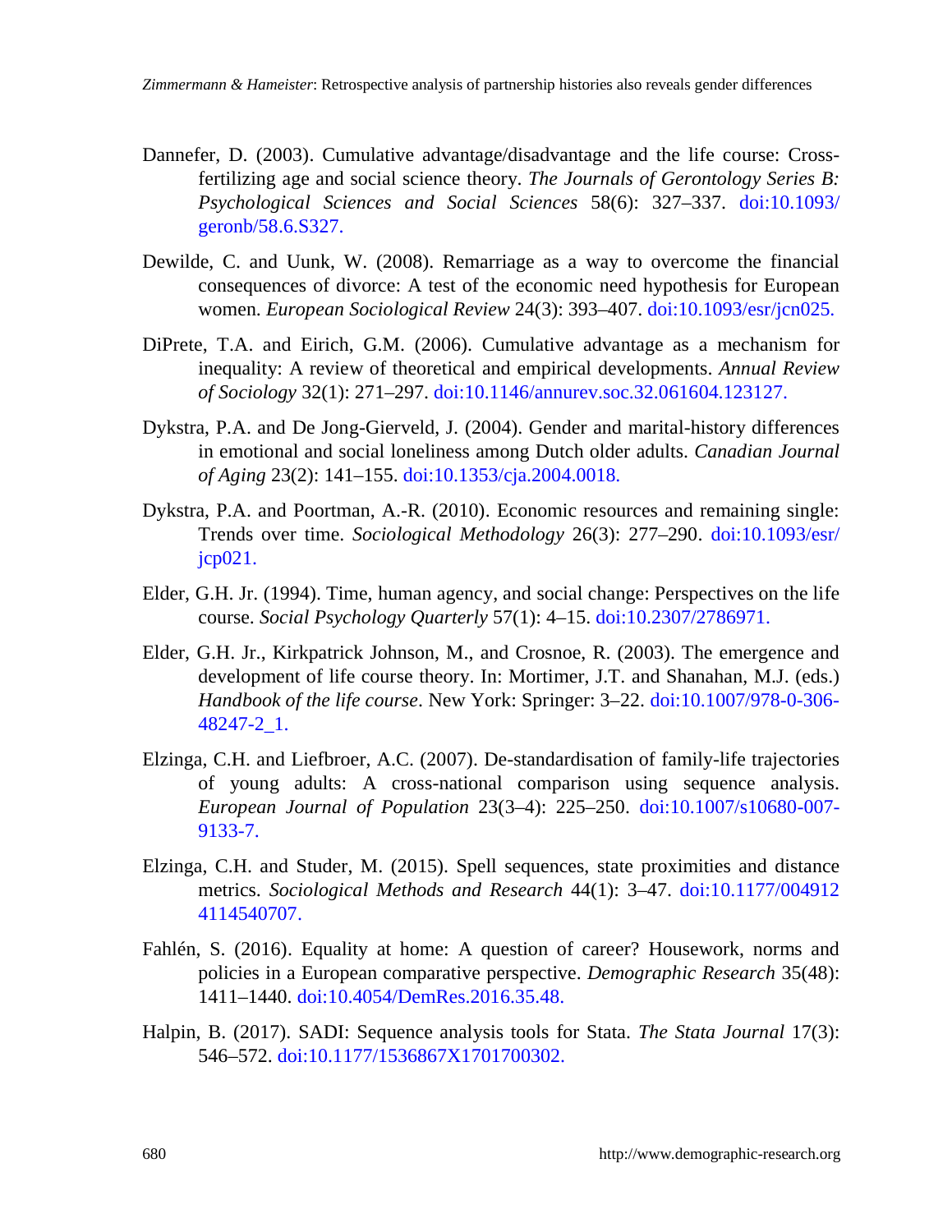- Hamming, R.W. (1950). Error-detecting and error-correcting codes. *Bell System Technical Journal* 29(2): 147–160. [doi:10.1002/j.1538-7305.1950.tb00463.x.](https://doi.org/10.1002/j.1538-7305.1950.tb00463.x)
- Hamming, R.W. (1980). *Coding and information theory*. Englewood Cliffs: Prentice Hall.
- Hoppmann, I. and Zimmermann, O. (2018). 'Living apart together' in der Jugend: Nur eine Vorstufe zur Kohabitation? *Diskurs Kindheits- und Jugendforschung* 13(1): 69–86. [doi:10.3224/diskurs.v13i1.06.](https://doi.org/10.3224/diskurs.v13i1.06)
- Huinink, J., Brüderl, J., Nauck, B., Walper, S., Castiglioni, L., and Feldhaus, M. (2011). Panel analysis of intimate relationships and family dynamics (pairfam): Conceptual framework and design. *Zeitschrift für Familienforschung* 23(1): 77– 100.
- Jalovaara, M. and Fasang, A.E. (2017). From never partnered to serial cohabitors: Union trajectories to childlessness. *Demographic Research* 36(55): 1703–1720. [doi:10.4054/DemRes.2017.36.55.](https://doi.org/10.4054/DemRes.2017.36.55)
- Johnson, M.D., Galambos, N.L., Finn, C., Neyer, F.J., and Horne, R.M. (2017). Pathways between self-esteem and depression in couples. *Developmental Psychology* 53(4): 787–799. [doi:10.1037/dev0000276.](https://doi.org/10.1037/dev0000276)
- Kalmijn, M. (2007). Gender differences in the effects of divorce, widowhood and remarriage on intergenerational support: Does marriage protect fathers? *Social Forces* 85(3): 1079*–*1104. [doi:10.1353/sof.2007.0043.](https://doi.org/10.1353/sof.2007.0043)
- Kalmijn, M. (2011). The influence of men's income and employment on marriage and cohabitation: Testing Oppenheimer's theory in Europe. *European Journal of Population* 27(3): 269–293. [doi:10.1007/s10680-011-9238-x.](https://doi.org/10.1007/s10680-011-9238-x)
- Kalmijn, M. (2013). The educational gradient in marriage: A comparison of 25 European countries. *Demography* 50(4): 1499–1520. [doi:10.1007/s13524-013-](https://doi.org/10.1007/s13524-013-0229-x) [0229-x.](https://doi.org/10.1007/s13524-013-0229-x)
- Kohli, M. (1986). The world we forgot: A historical review of the life course. In: Marshall, V.W. (ed.). *Later life: The social psychology of aging*. London: Sage: 271–303.
- Kohli, M. (2007). The institutionalisation of the life course: Looking back to look ahead. *Research in Human Development* 4(3–4): 253–271. [doi:10.1080/15427](https://doi.org/10.1080/15427600701663122) [600701663122.](https://doi.org/10.1080/15427600701663122)
- Lesnard, L. (2006). Optimal matching in social sciences. Paris: Centre de Recherche en Economie et Statistique (Série des Documents de Travail du CREST 2006-01).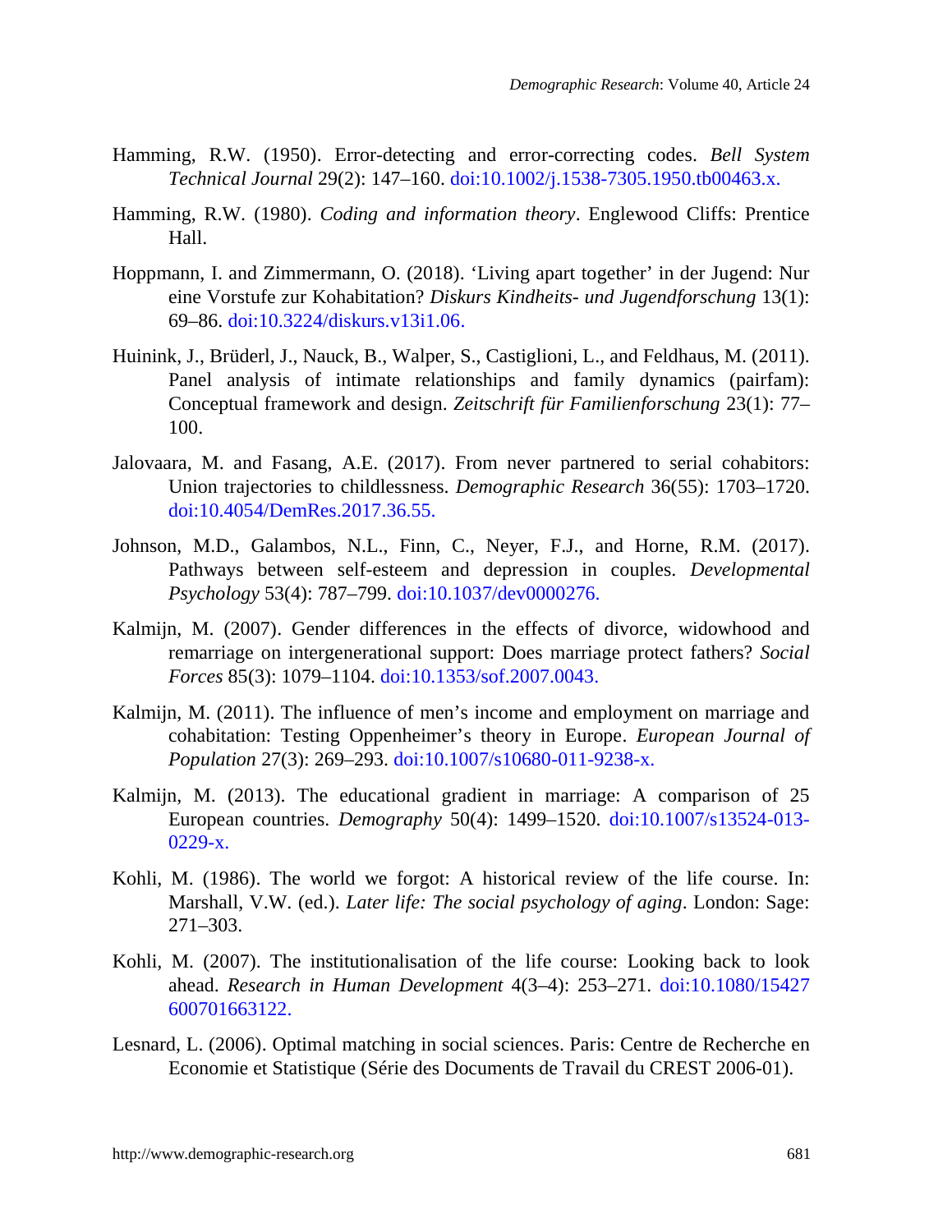- Lewin, A.C. (2016). Health and relationship quality later in life: A comparison of living apart together (LAT), first marriages, remarriages, and cohabitation. *Journal of Family Issues* 38(12): 1754–1774. [doi:10.1177/0192513X16647982.](https://doi.org/10.1177/0192513X16647982)
- Liefbroer, A.C. and Billari, F.C. (2010). Bringing norms back in: A theoretical and empirical discussion of their importance for understanding demographic behaviour. *Population, Space and Place* 16(4): 287–305. d[oi:10.1002/psp.552.](https://doi.org/10.1002/psp.552)
- Lillard, L.A. and Waite, L.J. (1995). 'Til death do us part: Marital disruption and mortality. *American Journal of Sociology* 100(5): 1131–1156. [doi:10.1086/23](https://doi.org/10.1086/230634) [0634.](https://doi.org/10.1086/230634)
- Mayer, K.U. (2009). New directions in life course research. *Annual Review of Sociology* 35(1): 413–433. [doi:10.1146/annurev.soc.34.040507.134619.](https://doi.org/10.1146/annurev.soc.34.040507.134619)
- Merton, R.K. (1968). The Matthew Effect in science. *Science* 159(3810): 56–63. [doi:10.1126/science.159.3810.56.](https://doi.org/10.1126/science.159.3810.56)
- Nieboer, A., Lindenberg, S., Boomsma, A., and van Bruggen, A.C. (2005). Dimension of well-being and their measurement. The SPF-IL Scale. *Social Indicators Research* 73(3): 313–353. [doi:10.1007/s11205-004-0988-2.](https://doi.org/10.1007/s11205-004-0988-2)
- Noyon, A. and Kock, T. (2006). Living apart together: Ein Vergleich getrennt wohnender Paare mit klassischen Partnerschaften. *Zeitschrift für Familienforschung* 18(1): 27–45.
- Pinquart, M. and Sörensen, S. (2011). Spouses, adult children, and children-in-law as caregivers of older adults: A meta-analytic comparison. *Psychology and Aging* 26(1): 1–14. [doi:10.1037/a0021863.](https://doi.org/10.1037/a0021863)
- Ryan, R.M. and Deci, E.L. (2000). Self-determination theory and facililation of intrinsic motivation, social development, and well-being. *American Psychologist* 55(1): 68–78. [doi:10.1037/0003-066X.55.1.68.](https://doi.org/10.1037/0003-066X.55.1.68)
- Soons, J.P.M., Liefbroer, A.C., and Kalmijn, M. (2009). The long-term consequences of relationship formation for subjective well-being. *Journal of Marriage and Family* 71(5): 1254–1270. [doi:10.1111/j.1741-3737.2009.00667.x.](https://doi.org/10.1111/j.1741-3737.2009.00667.x)
- Staver, C.J. (1980). Die nichteheliche Lebensgemeinschaft: Bericht über eine qualitative Untersuchung in den Niederlanden. In: *Partnerschaft und Identität: Die nichteheliche Lebensgemeinschaft: Tagung vom 25. bis 27. Januar*. Loccum: Evangelische Akademie Loccum: 18–43.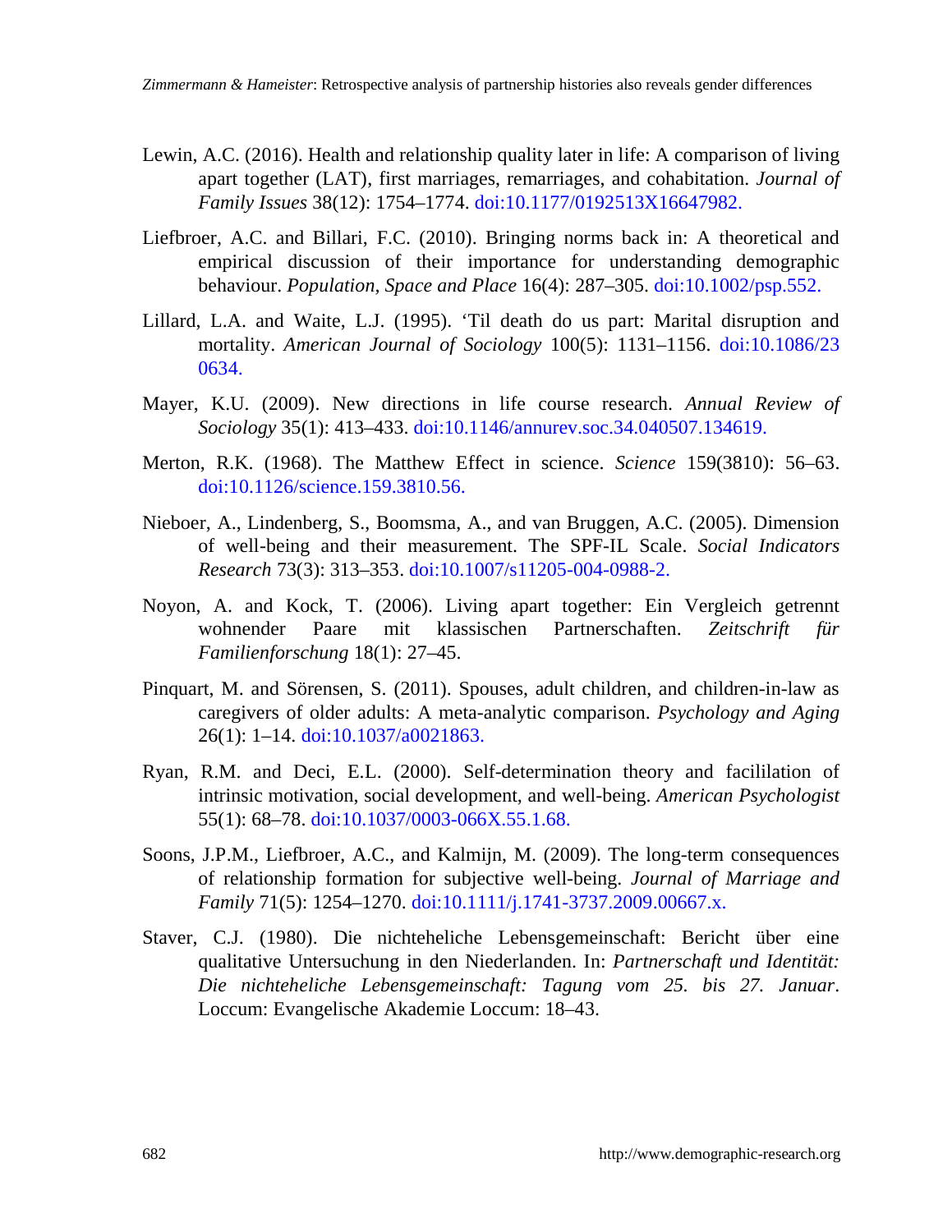- Studer, M. and Ritschard, G. (2016). What matters in differences between life trajectories: A comparative review of sequence dissimilarity measures. *Journal of the Royal Statistical Society Series A: Statistics in Society* 179(2): 481–511. [doi:10.1111/rssa.12125.](https://doi.org/10.1111/rssa.12125)
- Thönnissen, C., Wilhelm, B., Alt, P., Friedrich, S., and Walper, S. (2017). Pairfam scales and instruments manual [electronic resource]. [http://www.pairfam.de/](http://www.pairfam.de/fileadmin/user_upload/redakteur/publis/Dokumentation/Manuals/Scales_Manual_pairfam_8.0.pdf) [fileadmin/user\\_upload/redakteur/publis/Dokumentation/Manuals/Scales\\_Manual](http://www.pairfam.de/fileadmin/user_upload/redakteur/publis/Dokumentation/Manuals/Scales_Manual_pairfam_8.0.pdf) pairfam 8.0.pdf.
- Uhlenberg, P. and Mueller, M. (2003). Family context and individual well-being. In: Mortimer, J.T. and Shanahan, M.J. (eds.) *Handbook of the life course*. New York: Springer: 123–148. [doi:10.1007/978-0-306-48247-2\\_6.](https://doi.org/10.1007/978-0-306-48247-2_6)
- Umberson, D. and Karas Montez, J. (2010). Social relationships and health: A flashpoint for health policy. *Journal of Health and Social Behaviour* 51(S1): 54– 66. [doi:10.1177/0022146510383501.](https://doi.org/10.1177/0022146510383501)
- van Laningham, J., Johnson, D.R., and Amato, P. (2001). Marital happiness, marital duration and the u-shaped curve: Evidence from a five-wave panel study. *Social Forces* 79(4): 1313–1341. [doi:10.1353/sof.2001.0055.](http://doi.org/10.1353/sof.2001.0055)
- Wiik, K.A. (2011). Socioeconomic differentials in the transition to first cohabitation in Norway. *International Review of Sociology* 21(3): 533–548. [doi:10.1080/039067](https://doi.org/10.1080/03906701.2011.625662) [01.2011.625662.](https://doi.org/10.1080/03906701.2011.625662)
- Wiik, K.A. and Dommermuth, L. (2014). Who remains unpartnered by mid-life in Norway? Differentials by gender and education. *Journal of Comparative Family Studies* 45(3): 405–424. [doi:10.3138/jcfs.45.3.405.](https://doi.org/10.3138/jcfs.45.3.405)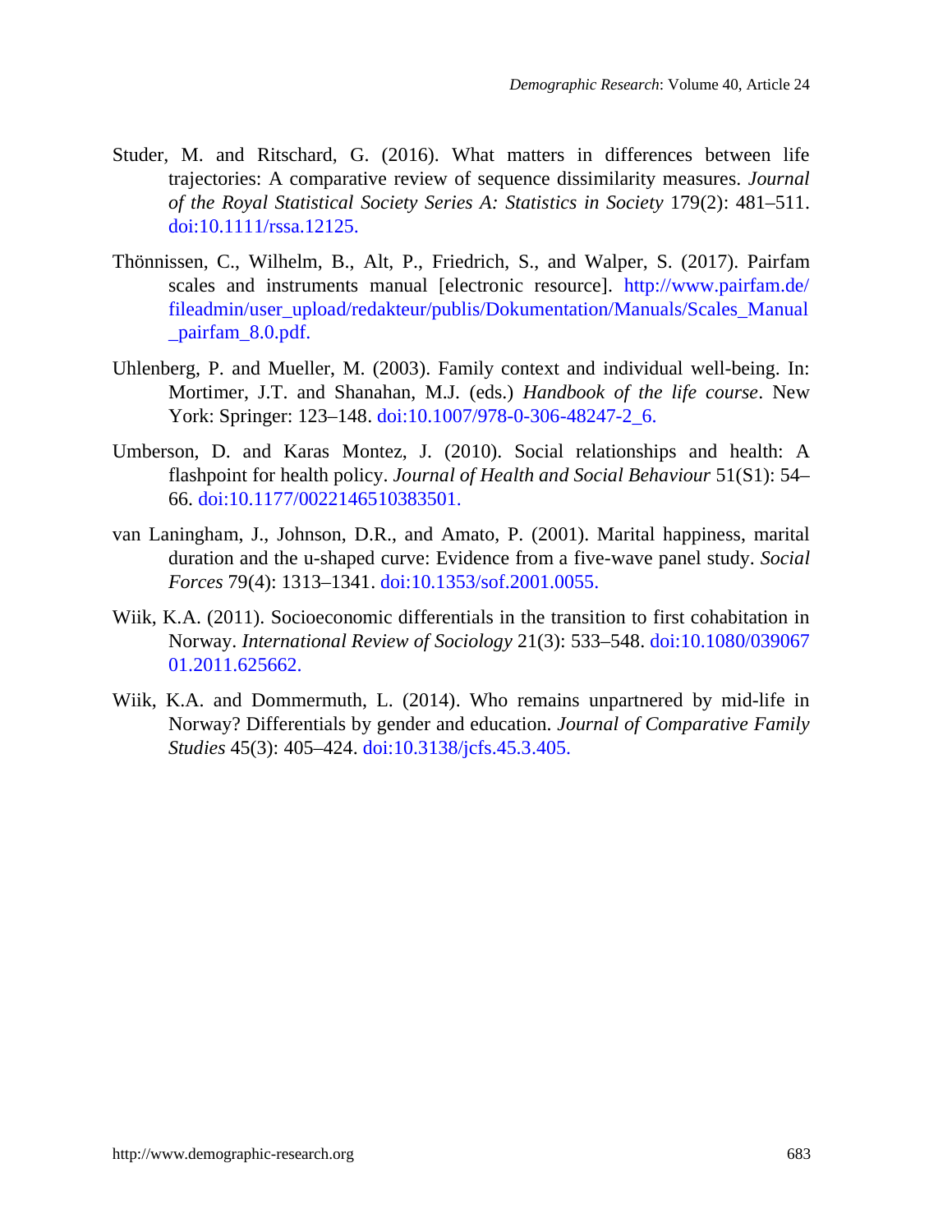# **Appendix**

#### **Table A-1: List of items used to construct indices (dependent variables)**

|                       | VOP (Negative partnership expectations scale)                      | STDS-T-scale (Depressiveness)                                                                                                                                                                                                          |
|-----------------------|--------------------------------------------------------------------|----------------------------------------------------------------------------------------------------------------------------------------------------------------------------------------------------------------------------------------|
| Question text / items | And to what extent do you fear<br>having stress in a relationship. | In the following list you see a number of statements that people can use<br>to describe themselves. Please read each statement and indicate from<br>among the four answers the one that corresponds to the way you feel in<br>general. |
|                       | becoming bored in a relationship.                                  | My mood is melancholy.                                                                                                                                                                                                                 |
|                       | that my family and friends don't accept or dislike a               | I am happy.                                                                                                                                                                                                                            |
|                       | partner.                                                           | l am depressed.                                                                                                                                                                                                                        |
|                       | that a partner will constrain me.                                  | I am sad.                                                                                                                                                                                                                              |
|                       | being hurt emotionally or encounter relationship                   | I am in desperation.                                                                                                                                                                                                                   |
|                       | problems in the partnership?                                       | My mood is gloomy.                                                                                                                                                                                                                     |
|                       |                                                                    | I feel good.                                                                                                                                                                                                                           |
|                       |                                                                    | I feel secure.                                                                                                                                                                                                                         |
|                       |                                                                    | I am calm and composed.                                                                                                                                                                                                                |
|                       |                                                                    | I enjoy life.                                                                                                                                                                                                                          |
|                       | $1 = Not at all$                                                   | $1 =$ Almost never                                                                                                                                                                                                                     |
| Scale                 | to                                                                 | $2 =$ Sometimes                                                                                                                                                                                                                        |
|                       | $5 =$ Very strongly                                                | $3 =$ Often                                                                                                                                                                                                                            |
|                       |                                                                    | $4 =$ Almost always                                                                                                                                                                                                                    |

*Source:* Pairfam, respondents from waves 6 and 7, own calculations.

### **Table A-2: Overview distribution of respondents among clusters (by gender)**

| Three-cluster solution                                   | Nine-cluster solution                                                                 |  |  |  |  |  |
|----------------------------------------------------------|---------------------------------------------------------------------------------------|--|--|--|--|--|
|                                                          | i. Unstable, 13% / women 12% / men 14%                                                |  |  |  |  |  |
| I. Mix of different states.<br>33% / women 28% / men 38% | ii. Long LAT-prelude. 5% / women 5% / men 5%                                          |  |  |  |  |  |
|                                                          | iii. Late or interrupted transition. 15% / women 12% / men 20%                        |  |  |  |  |  |
| II. Mainly single                                        | iv. Mainly Single. 9% / women 5% / men 14% [Note: cluster appears in both solutions!] |  |  |  |  |  |
|                                                          | v. Early transition (unstable). 8% / women 10% / men 5%                               |  |  |  |  |  |
|                                                          | vi. Early transition (stable). 17% / women 23% / men 9%                               |  |  |  |  |  |
| III. Cohabitation dominant.<br>58% / women 67% / men 48% | vii. Later transition, 8% / women 7% / men 9%                                         |  |  |  |  |  |
|                                                          | viii. Early slow transition. 9% / women 12% / men 6%                                  |  |  |  |  |  |
|                                                          | ix. Later slow transition. 17% / women 16% / men 19%                                  |  |  |  |  |  |

*Source:* Pairfam, respondents from waves 6 and 7, own calculations.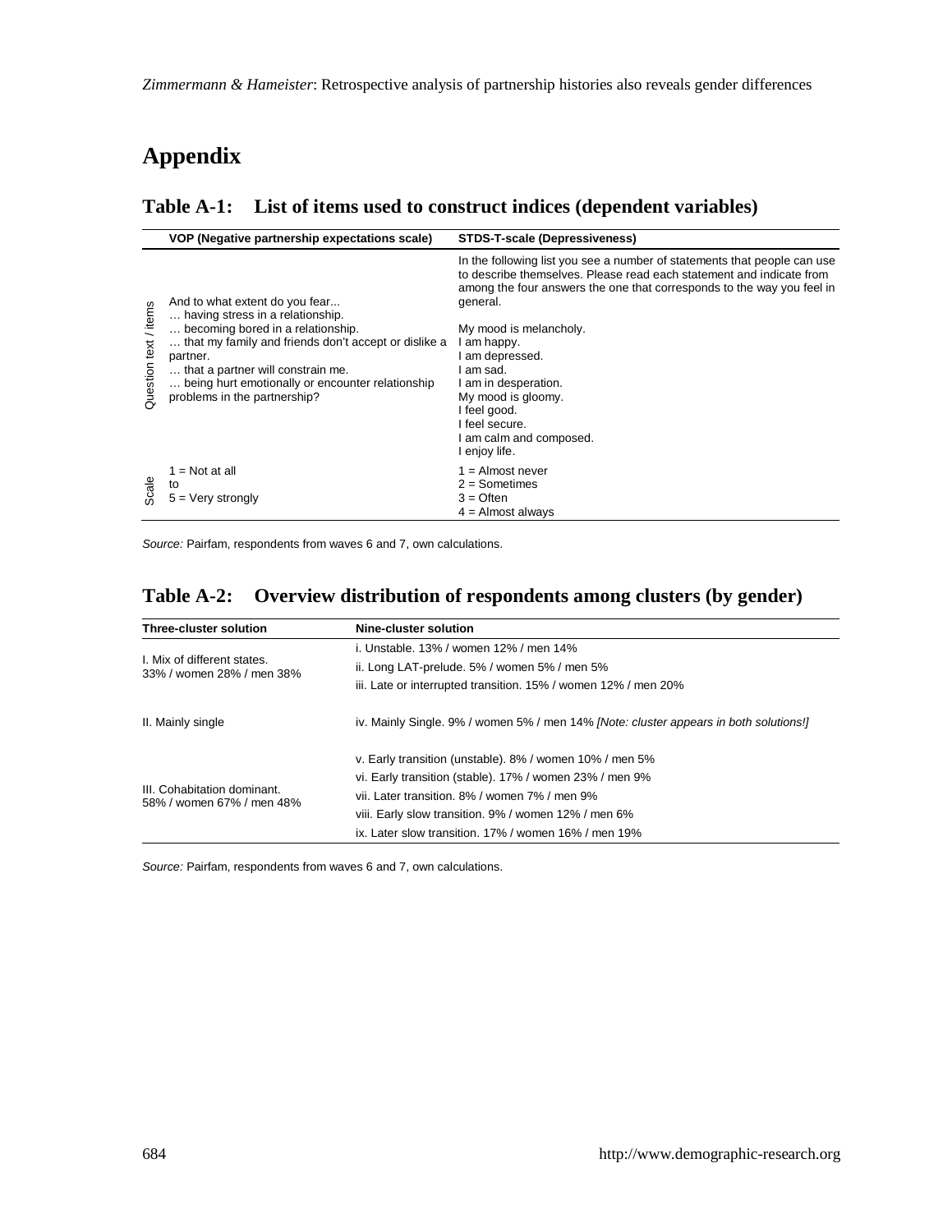| a, ooraaon wan an oo oraoac o                           |         |                             |                                        |                               |
|---------------------------------------------------------|---------|-----------------------------|----------------------------------------|-------------------------------|
| M: male. F: female                                      | Overall | Ŀ                           | H:                                     | III:                          |
| All values arithmetic means                             |         | Mix of different states     | (Mainly) single                        | <b>Cohabitation dominant</b>  |
| (1: almost always depressed)                            | 0.2508  | $***$                       | $***$                                  | $***$                         |
| M: Depression scale                                     |         | $0.242$ $\nabla$            | $0.2994 \triangle$                     | $0.2435$ $\blacktriangledown$ |
| F: Depression scale<br>(0: almost never depressed)      | 0.2612  | $0.2723 \triangle$<br>$***$ | $0.2627$ $\bullet$                     | $0.2564$ $\bullet$            |
| (1: strongly negative expectations)                     | 0.2851  | $***$                       | $***$                                  | $***$                         |
| M: Partnership expectations                             |         | $0.2957 \triangle$          | $0.3705 \triangle$                     | $0.2513$ $\nabla$             |
| F: Partnership expectations                             | 0.2723  | $0.2993 \triangle$          | $0.3366 \triangle$                     | $0.2568$ $\blacktriangledown$ |
| (0: no negative expectations)                           |         | $***$                       | $***$                                  | $***$                         |
| (1: highly satisfied)                                   | 0.7329  | $***$                       | $***$                                  | $***$                         |
| M: Overall life satisfaction                            |         | $0.7375 \triangle$          | $0.6785$ $\blacktriangledown$          | $0.7452 \triangle$            |
| F: Overall life satisfaction<br>(0: highly unsatisfied) | 0.7432  | $0.7258 \bullet$            | $0.6961$ $\blacktriangledown$<br>$***$ | $0.7539 \triangle$<br>$***$   |

#### **Table A-3: Descriptive results (dependent variables by cluster affiliation)**

#### **b) Solution with nine clusters**

**a) Solution with three clusters**

| M: male, F: female<br>All values arithmetic<br>means                     | Overall | i:<br><b>Unstable</b>                  | ii:<br>Long<br>LAT-<br>prelude    | iii:<br>Late or<br>interrupted<br>transition | iv:<br>(Mainly)<br>single            | v:<br>Early<br>transition transition transition<br>(unstable) (stable) | vi:<br>Early                         | vii:<br>Later                        | viii:<br>Early<br>slow               | ix:<br>Later<br>slow<br>transition transition |
|--------------------------------------------------------------------------|---------|----------------------------------------|-----------------------------------|----------------------------------------------|--------------------------------------|------------------------------------------------------------------------|--------------------------------------|--------------------------------------|--------------------------------------|-----------------------------------------------|
| (1: almost always<br>depressed)<br>M: Depression scale                   | 0.2508  | $***$<br>$0.2386$ $\blacktriangledown$ | $0.2624$ $\bullet$                | $***$<br>$0.2396$ $\nabla$                   | ***                                  | ***<br>$0.2994 \triangle 0.2792 \triangle$                             | ***<br>$0.2688 \triangle$            | $***$<br>$0.232$ $\sqrt{ }$          | ***<br>$0.2279$ $\nabla$             | $***$<br>$0.2325$ $\triangledown$             |
| F: Depression scale<br>(0: almost never<br>depressed)                    | 0.2612  | $0.2857$ $\triangle$<br>$***$          | $0.2626$ $\bullet$                | $0.2623 \bullet$                             |                                      | $0.2627 \bullet 0.2516 \bullet 0.2674 \bullet$                         | $**$                                 | $0.26 \bullet$                       | $0.2381$ $\nabla$<br>***             | $0.256$ $\bullet$                             |
| (1: strongly negative<br>expectations)<br>M: Partnership<br>expectations | 0.2851  | ***<br>$0.3151 \triangle$              | $***$<br>$0.3066 \triangle$       | $0.2796$ $\bullet$                           | ***                                  | ***<br>$0.3705 \triangle 0.2641$ $\triangledown$                       | ***<br>$0.2246$ $\triangledown$      | ***<br>$0.2535$ $\blacktriangledown$ | ***<br>$0.2453$ $\triangledown$      | $***$<br>$0.2615$ $\nabla$                    |
| F: Partnership<br>expectations<br>(0: no negative<br>expectations)       | 0.2723  | $0.3569 \triangle$<br>***              | $0.2641$ $\triangledown$<br>$***$ | $0.2536$ V<br>$***$                          | $0.3366 \triangle$<br>***            | $0.3138$ $\triangledown$<br>***                                        | $0.2583$ $\blacktriangledown$<br>*** | $0.2341$ $\sqrt{ }$<br>***           | $0.2326$ $\blacktriangledown$<br>*** | $0.248$ $\triangledown$<br>$***$              |
| (1: highly satisfied)<br>M: Overall life<br>satisfaction                 | 0.7329  | $***$<br>$0.7371 \triangle$            | $***$<br>$0.7463 \triangle$       | $0.7357$ $\bullet$                           | ***<br>$0.6785$ $\triangledown$      | ***<br>$0.739 \triangle$                                               | ***<br>$0.7443 \triangle$            | $0.7273 \bullet$                     | ***<br>$0.7429 \triangle$            | $0.7564$ $\bullet$                            |
| F: Overall life satisfaction<br>(0: highly unsatisfied)                  | 0.7432  | $0.6869$ $\blacktriangledown$<br>***   | $0.7469 \bullet$                  | $0.7585 \triangle$<br>***                    | $0.6961$ $\blacktriangledown$<br>*** | $0.7385$ $\blacktriangledown$<br>**                                    | $0.7444 \triangle$<br>***            | $0.7487 \bullet$                     | $0.7843 \triangle$<br>***            | $0.7565 \triangle$<br>$***$                   |

*Source:* Pairfam, respondents from waves 6 and 7, own calculations.

*Note*: Significance levels test (comparison of cluster average value with average for all respondents of gender group): \*\*\* ≙ p≤0.001, \*\* ≙ p≤0.01, \* ≙ p≤0.05; all other p>0.05, thus statistically not significant; ▲ ≙ significantly higher than average for all respondents of gender group, ● ≙ no significant deviation from average for all respondents of gender group, ▼≙ significantly lower than average for all respondents of gender group.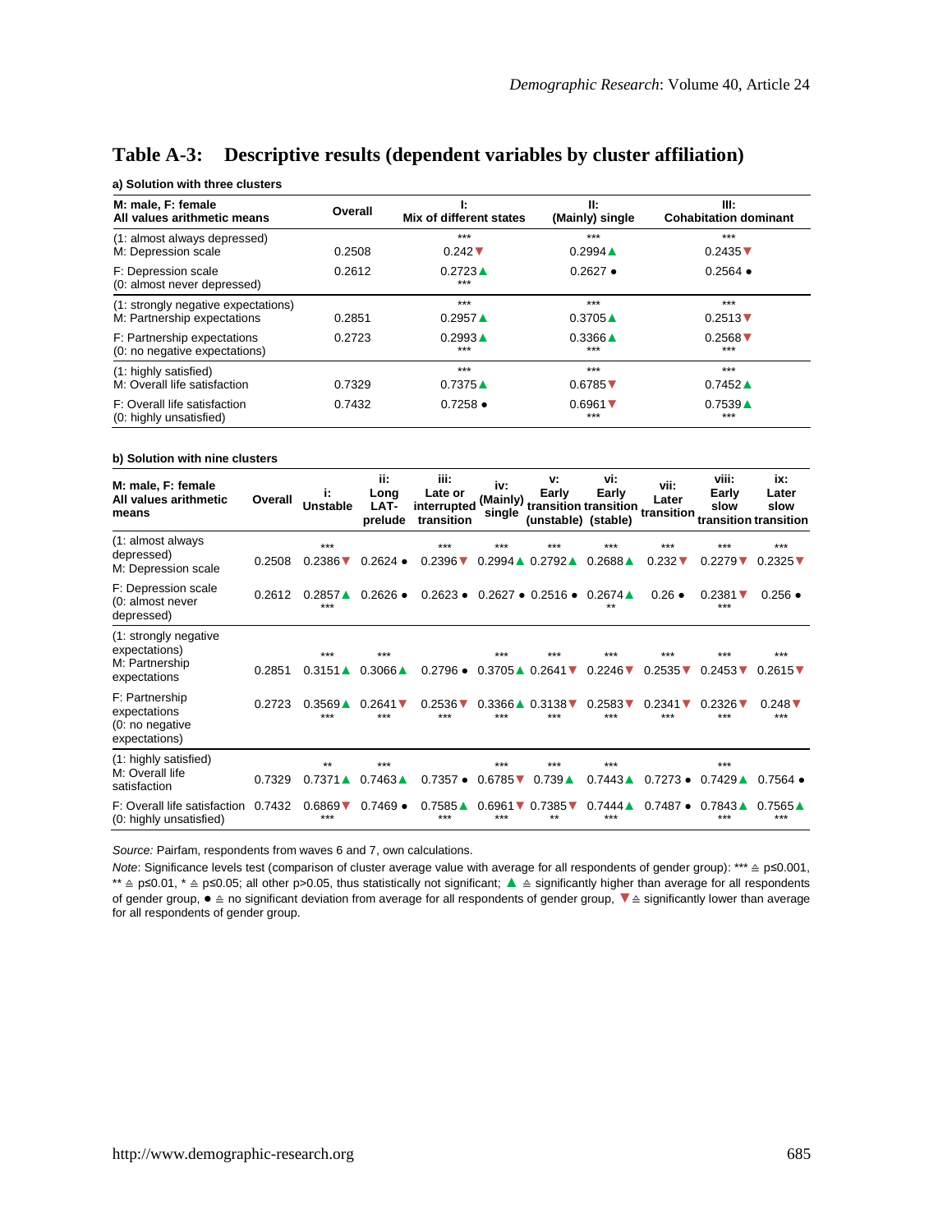| <b>Dependent variables</b>                             | Depressiveness scale<br>$(0 to 1 = \text{depressed})$ |                                          | Negative partnership<br>expectations       | $(0 to 1 = strongly negative)$           | <b>Overall life satisfaction</b><br>(0 to 1 = highly satisfied) |                                                                                                                                                                                                                                  |  |
|--------------------------------------------------------|-------------------------------------------------------|------------------------------------------|--------------------------------------------|------------------------------------------|-----------------------------------------------------------------|----------------------------------------------------------------------------------------------------------------------------------------------------------------------------------------------------------------------------------|--|
| Independent variables                                  | (G.1)<br>Women<br>Obs: 809<br>$p = 0.0054$            | (G.2)<br>Men<br>Obs: 714<br>$p = 0.0002$ | (G.3)<br>Women<br>Obs: 745<br>$p = 0.2759$ | (G.4)<br>Men<br>Obs: 668<br>$p = 0.0000$ | (G.5)<br>Women<br>Obs: 816<br>$p = 0.0301$                      | (G.6)<br>Men<br><b>Obs: 721</b><br>$p = 0.0000$<br>Adj. R <sup>2</sup> : 0.0218 Adj. R <sup>2</sup> : 0.0390 Adj. R <sup>2</sup> : 0.0039 Adj. R <sup>2</sup> : 0.0690 Adj. R <sup>2</sup> : 0.0150 Adj. R <sup>2</sup> : 0.0565 |  |
| Cluster                                                |                                                       |                                          |                                            |                                          |                                                                 |                                                                                                                                                                                                                                  |  |
| I: Mix of different states                             | 0.0015<br>(0.0137)                                    | $-0.0022$<br>(0.0131)                    | 0.0263<br>(0.0160)                         | $0.0291*$<br>(0.0143)                    | $-0.0158$<br>(0.0135)                                           | $0.0641**$<br>(0.0221)                                                                                                                                                                                                           |  |
| II: Mainly single                                      | $-0.0458$<br>(0.0319)                                 | $0.0549*$<br>(0.0238)                    | 0.0491<br>(0.0382)                         | $0.0683**$<br>(0.0259)                   | $-0.0049$<br>(0.0311)                                           | [reference]                                                                                                                                                                                                                      |  |
| III: Cohabitation dominant                             | [reference]                                           | [reference]                              | [reference]                                | [reference]                              | [reference]                                                     | $0.0513*$<br>(0.0237)                                                                                                                                                                                                            |  |
| Territory                                              |                                                       |                                          |                                            |                                          |                                                                 |                                                                                                                                                                                                                                  |  |
| West [reference]                                       |                                                       |                                          |                                            |                                          |                                                                 |                                                                                                                                                                                                                                  |  |
| East                                                   | $-0.0239$                                             | $-0.0213$                                | 0.0059                                     | $-0.0111$                                | 0.0108                                                          | $-0.0018$                                                                                                                                                                                                                        |  |
| Level of formal education                              |                                                       |                                          |                                            |                                          |                                                                 |                                                                                                                                                                                                                                  |  |
| No qualifications                                      | 0.0216                                                | $-0.036$                                 | 0.0219                                     | 0.0186                                   | 0.1022                                                          | 0.0258                                                                                                                                                                                                                           |  |
| Low level of education [reference]                     |                                                       |                                          |                                            |                                          |                                                                 |                                                                                                                                                                                                                                  |  |
| Medium level of education                              | $-0.0374$                                             | $-0.0252$                                | 0.0054                                     | $-0.012$                                 | 0.0221                                                          | 0.0052                                                                                                                                                                                                                           |  |
| High level of education                                | $-0.0439$                                             | $-0.0104$                                | 0.0015                                     | $-0.0203$                                | 0.0387                                                          | $-0.0224$                                                                                                                                                                                                                        |  |
| Other educational qualification                        | (omitted)                                             | 0.0755                                   | 0.0191                                     | $-0.1456$                                | $-0.1224$                                                       | $-0.0286$                                                                                                                                                                                                                        |  |
| Individual net income (in 1000€)                       | $-0.0302$ ***                                         | $-0.024$ ***                             | $-0.0059$                                  | $-0.0113$                                | $0.0222**$                                                      | $0.0285$ ***                                                                                                                                                                                                                     |  |
| Hours of work per week                                 | $0.0014*$                                             | 0.0009                                   | 0.0001                                     | 0.0012                                   | $-0.0014*$                                                      | $-0.0009$                                                                                                                                                                                                                        |  |
| No children in household [reference]                   |                                                       |                                          |                                            |                                          |                                                                 |                                                                                                                                                                                                                                  |  |
| Child(ren) present in household                        | 0.0129                                                | 0.0231                                   | 0.0465                                     | $-0.0322$                                | $-0.0115$                                                       | $-0.0115$                                                                                                                                                                                                                        |  |
| Household size of main residence -0.002                |                                                       | $-0.0066$                                | $-0.0182*$                                 | $-0.0101$                                | 0.0051                                                          | 0.0077                                                                                                                                                                                                                           |  |
| Migration status (1 <sup>st</sup> generation excluded) |                                                       |                                          |                                            |                                          |                                                                 |                                                                                                                                                                                                                                  |  |
| No migration background [reference.]                   |                                                       |                                          |                                            |                                          |                                                                 |                                                                                                                                                                                                                                  |  |
| $2nd$ generation                                       | $-0.023$                                              | 0.0274                                   | 0.033                                      | 0.0125                                   | 0.0146                                                          | $-0.0139$                                                                                                                                                                                                                        |  |
| BIK classification (simplified)                        |                                                       |                                          |                                            |                                          |                                                                 |                                                                                                                                                                                                                                  |  |
| 500,000+ [reference]                                   |                                                       |                                          |                                            |                                          |                                                                 |                                                                                                                                                                                                                                  |  |
| 100,000 to <500,000                                    | $-0.0064$                                             | $-0.0048$                                | 0.0076                                     | 0.0065                                   | 0.0202                                                          | $-0.0033$                                                                                                                                                                                                                        |  |
| 50,000 to <100,000                                     | $-0.0006$                                             | 0.001                                    | $-0.0115$                                  | 0.0306                                   | 0.0178                                                          | 0.0013                                                                                                                                                                                                                           |  |
| 20,000 to <50,000                                      | $-0.0114$                                             | $-0.0153$                                | $-0.0232$                                  | $-0.0132$                                | $-0.0019$                                                       | 0.005                                                                                                                                                                                                                            |  |
| < 20,000                                               | 0.0032                                                | 0.0056                                   | $-0.0037$                                  | $-0.0175$                                | $-0.0029$                                                       | $-0.0362*$                                                                                                                                                                                                                       |  |

### **Table A-4: Linear regression for the three-cluster solution (full models in addition to Table 4, models G)**

*Source:* Pairfam, respondents from waves 6 and 7, own calculations.

*Note*: \*\*\* ≙ p≤0.001, \*\* ≙ p≤0.01, \* ≙ p≤0.05; all significant influences of clusters are highlighted in grey; all others are p>0.05 and are thus statistically not significant.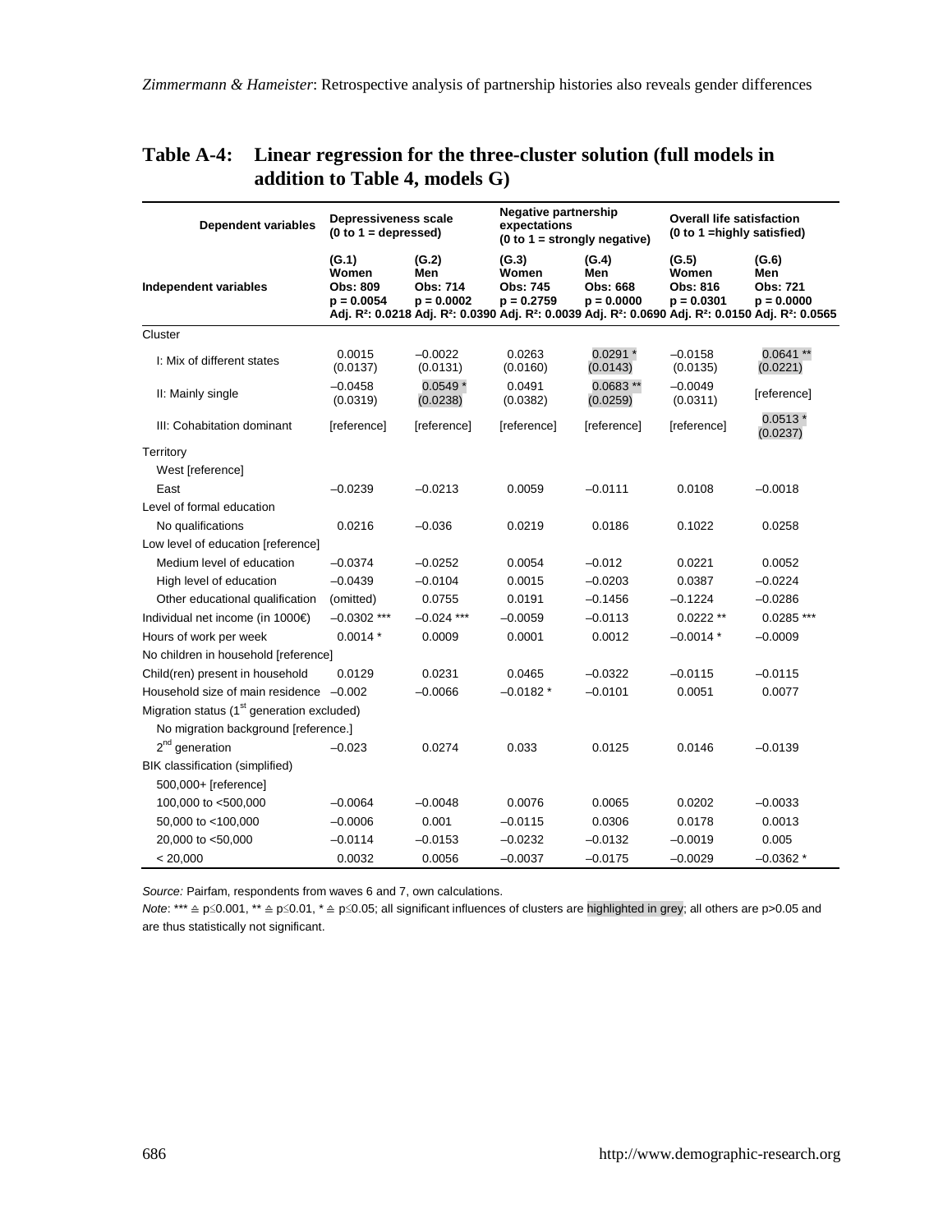| Dependent variables                             | Depressiveness scale (0 to 1 = depressed)                                         |                                                                          |                      |  |  |  |  |  |
|-------------------------------------------------|-----------------------------------------------------------------------------------|--------------------------------------------------------------------------|----------------------|--|--|--|--|--|
| Independent variables                           | (H.1)<br>Women<br><b>Obs: 809</b><br>$p = 0.0125$<br>Adj. R <sup>2</sup> : 0.0213 | (H.2)<br>Men<br>Obs: 714<br>$p = 0.0002$<br>Adj. R <sup>2</sup> : 0.0429 |                      |  |  |  |  |  |
| Cluster                                         |                                                                                   | (a)                                                                      | (b)                  |  |  |  |  |  |
| i: Unstable                                     | 0.0329(0.0340)                                                                    | $-0.0747$ ** (0.0253)                                                    | $-0.0751 * (0.0322)$ |  |  |  |  |  |
| ii: Long LAT prelude                            | 0.0449(0.0413)                                                                    | $-0.0387(0.0325)$                                                        | $-0.0391(0.0376)$    |  |  |  |  |  |
| iii: Late or interrupted transition             | $0.0703 * (0.0354)$                                                               | $-0.0516*(0.0246)$                                                       | $-0.0521(0.0301)$    |  |  |  |  |  |
| iv: (Mainly) single                             | [reference]                                                                       | [reference]                                                              | $-0.0005(0.0345)$    |  |  |  |  |  |
| v: Early transition (unstable)                  | 0.0395(0.0354)                                                                    | 0.0005(0.0345)                                                           | [reference]          |  |  |  |  |  |
| vi: Early transition (stable)                   | 0.0652(0.0339)                                                                    | $-0.0439(0.0295)$                                                        | $-0.0444(0.0332)$    |  |  |  |  |  |
| vii: Later transition                           | 0.0615(0.0385)                                                                    | $-0.0796$ ** (0.0295)                                                    | $-0.0800*(0.0331)$   |  |  |  |  |  |
| viii: Early slow transition                     | 0.0317(0.0354)                                                                    | $-0.0741 * (0.0322)$                                                     | $-0.0746*(0.0352)$   |  |  |  |  |  |
| ix: Later slow transition [reference]           | 0.0483(0.0346)                                                                    | $-0.0548 * (0.0259)$                                                     | $-0.0552(0.0300)$    |  |  |  |  |  |
| Territory                                       |                                                                                   |                                                                          |                      |  |  |  |  |  |
| West [reference]                                |                                                                                   |                                                                          |                      |  |  |  |  |  |
| East                                            | $-0.0263$                                                                         | $-0.0209$                                                                |                      |  |  |  |  |  |
| Level of formal education                       |                                                                                   |                                                                          |                      |  |  |  |  |  |
| No qualifications                               | 0.0343                                                                            | $-0.043$                                                                 |                      |  |  |  |  |  |
| Low level of education [reference]              |                                                                                   |                                                                          |                      |  |  |  |  |  |
| Medium level of education                       | $-0.0358$                                                                         | $-0.0264$                                                                |                      |  |  |  |  |  |
| High level of education                         | $-0.041$                                                                          | $-0.0097$                                                                |                      |  |  |  |  |  |
| Other educational qualification                 | (omitted)                                                                         | 0.079                                                                    |                      |  |  |  |  |  |
| Individual net income (in 1000€)                | $-0.0303$ ***                                                                     | $-0.026$ ***                                                             |                      |  |  |  |  |  |
| Hours of work per week                          | $0.0015*$                                                                         | 0.0009                                                                   |                      |  |  |  |  |  |
| No children in household [reference]            |                                                                                   |                                                                          |                      |  |  |  |  |  |
| Child(ren) present in household                 | 0.0124                                                                            | 0.0245                                                                   |                      |  |  |  |  |  |
| Household size of main residence                | $-0.0046$                                                                         | $-0.0066$                                                                |                      |  |  |  |  |  |
| Migration (1 <sup>st</sup> generation excluded) |                                                                                   |                                                                          |                      |  |  |  |  |  |
| No migration background [reference.]            |                                                                                   |                                                                          |                      |  |  |  |  |  |
| 2 <sup>nd</sup> generation                      | $-0.0197$                                                                         | 0.0288                                                                   |                      |  |  |  |  |  |
| BIK classification (simplified)                 |                                                                                   |                                                                          |                      |  |  |  |  |  |
| 500,000+ [reference]                            |                                                                                   |                                                                          |                      |  |  |  |  |  |
| 100,000 to <500,000                             | $-0.0058$                                                                         | $-0.0038$                                                                |                      |  |  |  |  |  |
| 50,000 to <100,000                              | $-0.0018$                                                                         | 0.0114                                                                   |                      |  |  |  |  |  |
| 20,000 to <50,000                               | $-0.013$                                                                          | $-0.0166$                                                                |                      |  |  |  |  |  |
| < 20,000                                        | 0.0044                                                                            | 0.009                                                                    |                      |  |  |  |  |  |

### **Table A-5: Linear regression for the nine-cluster solution (full models in addition to Table 4, models H.1, H.2a, and H.2b)**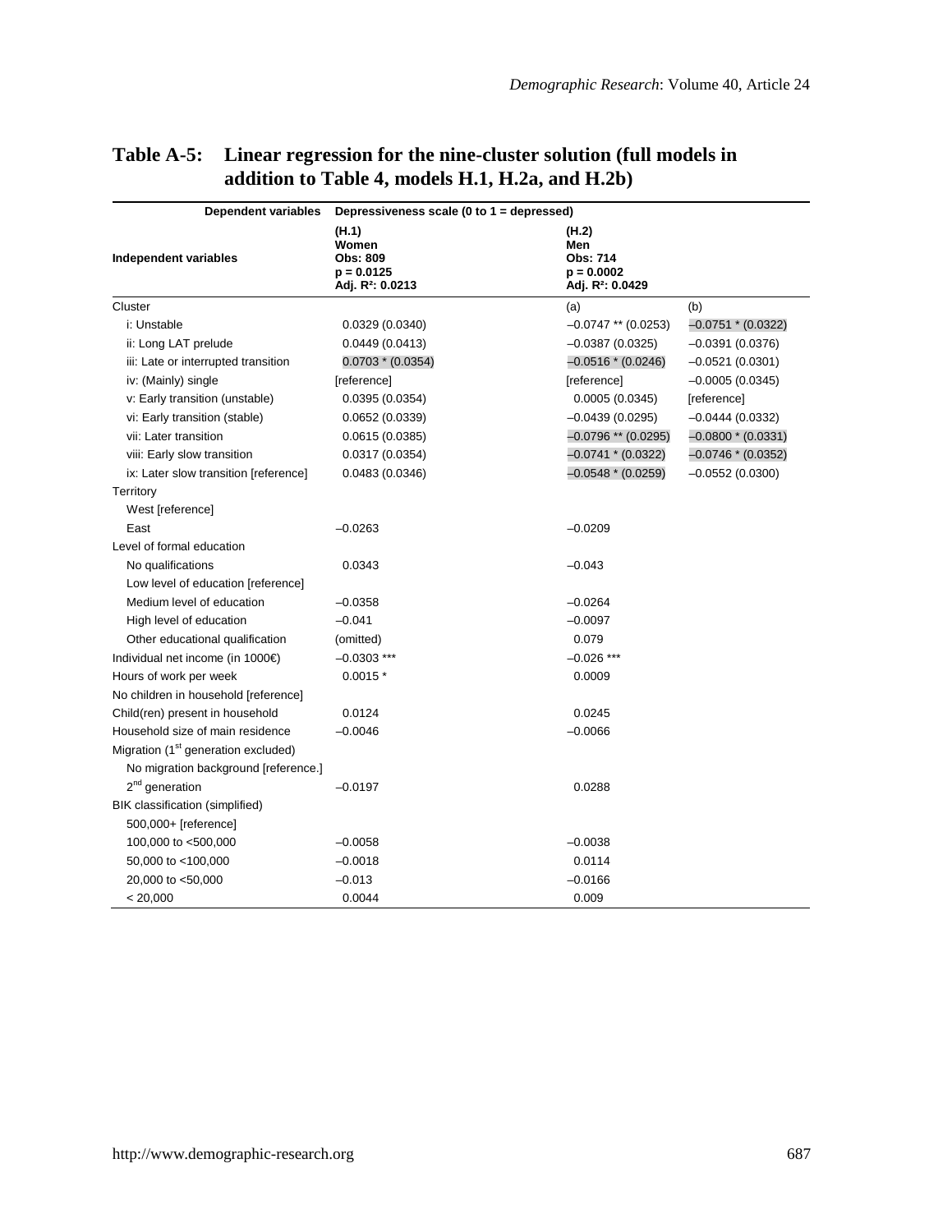| <b>Dependent variables</b>                      | Negative partnership expectations (0 to $1 =$ strongly negative)                  |                       |                                                                          |                       |  |  |  |
|-------------------------------------------------|-----------------------------------------------------------------------------------|-----------------------|--------------------------------------------------------------------------|-----------------------|--|--|--|
| Independent variables                           | (H.3)<br>Women<br><b>Obs: 745</b><br>$p = 0.0305$<br>Adj. R <sup>2</sup> : 0.0190 |                       | (H.4)<br>Men<br>Obs: 668<br>$p = 0.0000$<br>Adj. R <sup>2</sup> : 0.0713 |                       |  |  |  |
| Cluster                                         | (a)                                                                               | (b)                   | (a)                                                                      | (b)                   |  |  |  |
| i: Unstable                                     | [reference]                                                                       | $0.1176$ *** (0.0291) | $-0.0274(0.0272)$                                                        | $0.0877**$ (0.0286)   |  |  |  |
| ii: Long LAT prelude                            | $-0.0965*(0.0376)$                                                                | 0.0212(0.0371)        | $-0.0244(0.0348)$                                                        | $0.0907 * (0.0353)$   |  |  |  |
| iii: Late or interrupted transition             | $-0.0946$ ** (0.0289)                                                             | 0.0231(0.0275)        | $-0.0557*(0.0267)$                                                       | $0.0594 * (0.0254)$   |  |  |  |
| iv: (Mainly) single                             | $-0.0246(0.0404)$                                                                 | $0.0931 * (0.0419)$   | [reference]                                                              | $0.1151$ *** (0.0323) |  |  |  |
| v: Early transition (unstable)                  | $-0.0554(0.0292)$                                                                 | $0.0622 * (0.0286)$   | $-0.0563(0.0372)$                                                        | 0.0588 (0.0361)       |  |  |  |
| vi: Early transition (stable)                   | $-0.0823$ ** (0.0260)                                                             | 0.0353(0.0238)        | $-0.1151$ *** (0.0323)                                                   | [reference]           |  |  |  |
| vii: Later transition                           | $-0.0999$ ** (0.0336)                                                             | 0.0176 (0.0319)       | $-0.0746*(0.0321)$                                                       | 0.0405(0.0290)        |  |  |  |
| viii: Early slow transition                     | $-0.1176$ *** (0.0291) [reference]                                                |                       | $-0.0800*(0.0357)$                                                       | 0.0351 (0.0330)       |  |  |  |
| ix: Later slow transition [reference]           | $-0.0859$ ** (0.0274)                                                             | 0.0317(0.0251)        | $-0.0567$ * (0.0282)                                                     | $0.0584 * (0.0253)$   |  |  |  |
| Territory                                       |                                                                                   |                       |                                                                          |                       |  |  |  |
| West [reference]                                |                                                                                   |                       |                                                                          |                       |  |  |  |
| East                                            | 0.0033                                                                            |                       | $-0.0081$                                                                |                       |  |  |  |
| Level of formal education                       |                                                                                   |                       |                                                                          |                       |  |  |  |
| No qualifications                               | 0.0545                                                                            |                       | 0.0172                                                                   |                       |  |  |  |
| Low level of education [reference]              |                                                                                   |                       |                                                                          |                       |  |  |  |
| Medium level of education                       | 0.0086                                                                            |                       | $-0.0149$                                                                |                       |  |  |  |
| High level of education                         | 0.008                                                                             |                       | $-0.0267$                                                                |                       |  |  |  |
| Other educational qualification                 | 0.0708                                                                            |                       | $-0.1317$                                                                |                       |  |  |  |
| Individual net income (in 1000€)                | $-0.0056$                                                                         |                       | $-0.0116$                                                                |                       |  |  |  |
| Hours of work per week                          | 0.0001                                                                            |                       | $0.0014*$                                                                |                       |  |  |  |
| No children in household [reference]            |                                                                                   |                       |                                                                          |                       |  |  |  |
| Child(ren) present in household                 | $0.0563*$                                                                         |                       | $-0.0325$                                                                |                       |  |  |  |
| Household size of main residence                | $-0.0126$                                                                         |                       | $-0.0078$                                                                |                       |  |  |  |
| Migration (1 <sup>st</sup> generation excluded) |                                                                                   |                       |                                                                          |                       |  |  |  |
| No migration background [reference.]            |                                                                                   |                       |                                                                          |                       |  |  |  |
| 2 <sup>nd</sup> generation                      | 0.0289                                                                            |                       | 0.0141                                                                   |                       |  |  |  |
| BIK classification (simplified)                 |                                                                                   |                       |                                                                          |                       |  |  |  |
| 500,000+ [reference]                            |                                                                                   |                       |                                                                          |                       |  |  |  |
| 100,000 to <500,000                             | 0.0099                                                                            |                       | 0.0066                                                                   |                       |  |  |  |
| 50,000 to <100,000                              | $-0.0104$                                                                         |                       | 0.0313                                                                   |                       |  |  |  |
| 20,000 to <50,000                               | $-0.0237$                                                                         |                       | $-0.013$                                                                 |                       |  |  |  |
| < 20,000                                        | $-0.0017$                                                                         |                       | $-0.0178$                                                                |                       |  |  |  |

### **Table A-5: (Continued – full models in addition to Table 4, models H.3a, H.3b, H.4a, and H.4b)**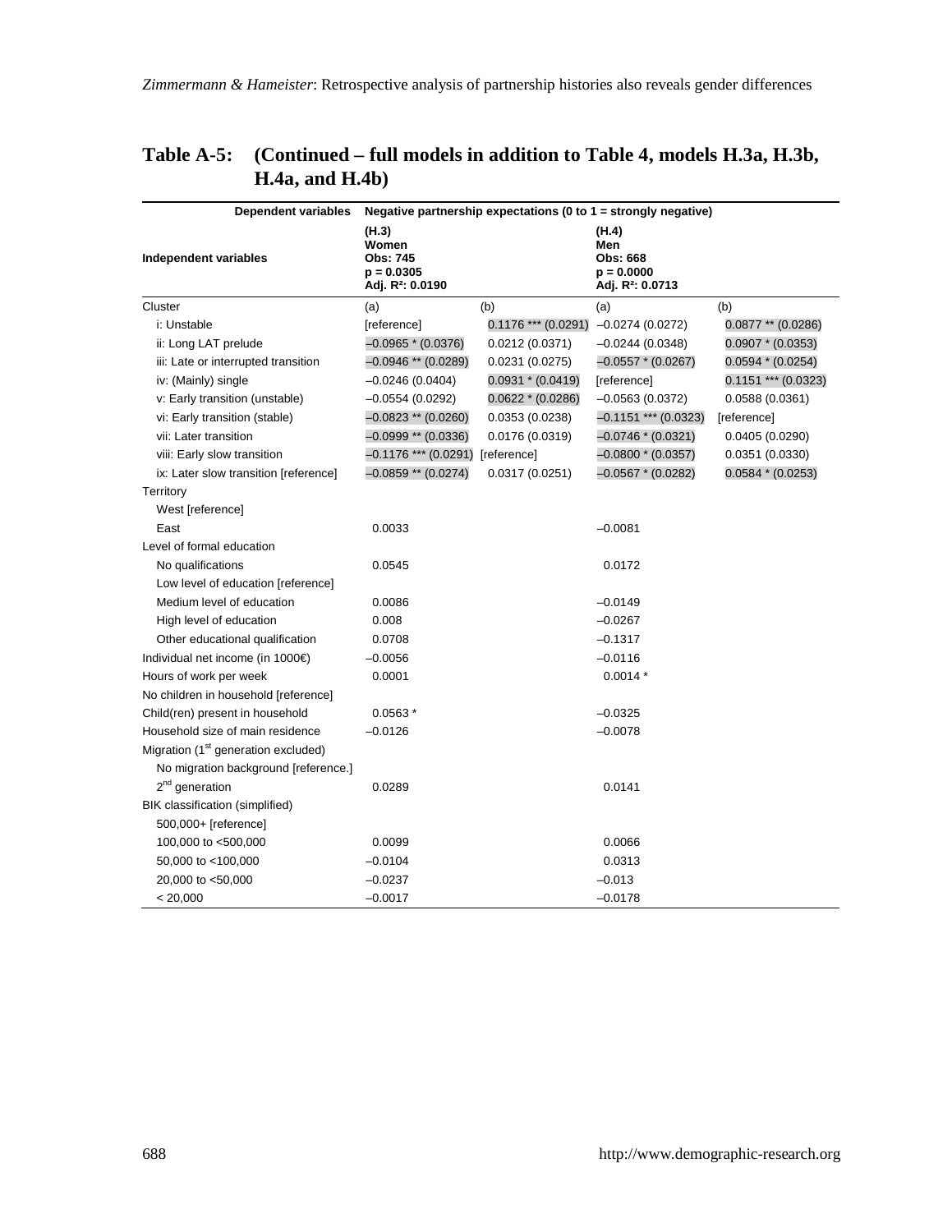| Dependent variables                             | Overall life satisfaction (0 to 1 = highly satisfied)                              |                                                                          |  |  |  |  |
|-------------------------------------------------|------------------------------------------------------------------------------------|--------------------------------------------------------------------------|--|--|--|--|
| Independent variables                           | (11.5)<br>Women<br><b>Obs: 816</b><br>$p = 0.0679$<br>Adj. R <sup>2</sup> : 0.0131 | (H.6)<br>Men<br>Obs: 721<br>$p = 0.0000$<br>Adj. R <sup>2</sup> : 0.0543 |  |  |  |  |
| Cluster                                         |                                                                                    |                                                                          |  |  |  |  |
| i: Unstable                                     | $-0.0538 * (0.0242)$                                                               | $0.0833**$ (0.0252)                                                      |  |  |  |  |
| ii: Long LAT prelude                            | $-0.0311(0.0320)$                                                                  | $0.0654 * (0.0321)$                                                      |  |  |  |  |
| iii: Late or interrupted transition             | $-0.0402(0.0234)$                                                                  | 0.0459(0.0246)                                                           |  |  |  |  |
| iv: (Mainly) single                             | $-0.0356(0.0346)$                                                                  | [reference]                                                              |  |  |  |  |
| v: Early transition (unstable)                  | $-0.0407(0.0241)$                                                                  | 0.0444(0.0342)                                                           |  |  |  |  |
| vi: Early transition (stable)                   | $-0.0356(0.0202)$                                                                  | $0.0649 * (0.0295)$                                                      |  |  |  |  |
| vii: Later transition                           | $-0.0289(0.0271)$                                                                  | 0.0365(0.0294)                                                           |  |  |  |  |
| viii: Early slow transition                     | [reference]                                                                        | 0.0480 (0.0322)                                                          |  |  |  |  |
| ix: Later slow transition [reference]           | $-0.0300(0.0212)$                                                                  | 0.0422(0.0259)                                                           |  |  |  |  |
| Territory                                       |                                                                                    |                                                                          |  |  |  |  |
| West [reference]                                |                                                                                    |                                                                          |  |  |  |  |
| East                                            | 0.0125                                                                             | $-0.0008$                                                                |  |  |  |  |
| Level of formal education                       |                                                                                    |                                                                          |  |  |  |  |
| No qualifications                               | 0.0822                                                                             | 0.0201                                                                   |  |  |  |  |
| Low level of education [reference]              |                                                                                    |                                                                          |  |  |  |  |
| Medium level of education                       | 0.0203                                                                             | 0.0037                                                                   |  |  |  |  |
| High level of education                         | 0.0349                                                                             | $-0.0243$                                                                |  |  |  |  |
| Other educational qualification                 | $-0.155$                                                                           | $-0.0318$                                                                |  |  |  |  |
| Individual net income (in 1000€)                | $0.0222**$                                                                         | $0.0294$ ***                                                             |  |  |  |  |
| Hours of work per week                          | $-0.0014*$                                                                         | $-0.0009$                                                                |  |  |  |  |
| No children in household [reference]            |                                                                                    |                                                                          |  |  |  |  |
| Child(ren) present in household                 | $-0.0132$                                                                          | $-0.0124$                                                                |  |  |  |  |
| Household size of main residence                | 0.0038                                                                             | 0.0103                                                                   |  |  |  |  |
| Migration (1 <sup>st</sup> generation excluded) |                                                                                    |                                                                          |  |  |  |  |
| No migration background [reference.]            |                                                                                    |                                                                          |  |  |  |  |
| $2nd$ generation                                | 0.0145                                                                             | $-0.0176$                                                                |  |  |  |  |
| BIK classification (simplified)                 |                                                                                    |                                                                          |  |  |  |  |
| 500,000+ [reference]                            |                                                                                    |                                                                          |  |  |  |  |
| 100,000 to <500,000                             | 0.019                                                                              | $-0.0038$                                                                |  |  |  |  |
| 50,000 to <100,000                              | 0.0175                                                                             | 0.0031                                                                   |  |  |  |  |
| 20,000 to <50,000                               | $-0.0013$                                                                          | 0.0043                                                                   |  |  |  |  |
| < 20,000                                        | $-0.0046$                                                                          | $-0.0359*$                                                               |  |  |  |  |

### **Table A-5: (Continued – full models in addition to Table 4, models H.5 and H.6)**

*Source:* Pairfam, respondents from waves 6 and 7, own calculations.

*Note*: \*\*\* ≙ p≤0.001, \*\* ≙ p≤0.01, \* ≙ p≤0.05; all significant influences of clusters are highlighted in grey; all others are p>0.05 and are thus statistically not significant.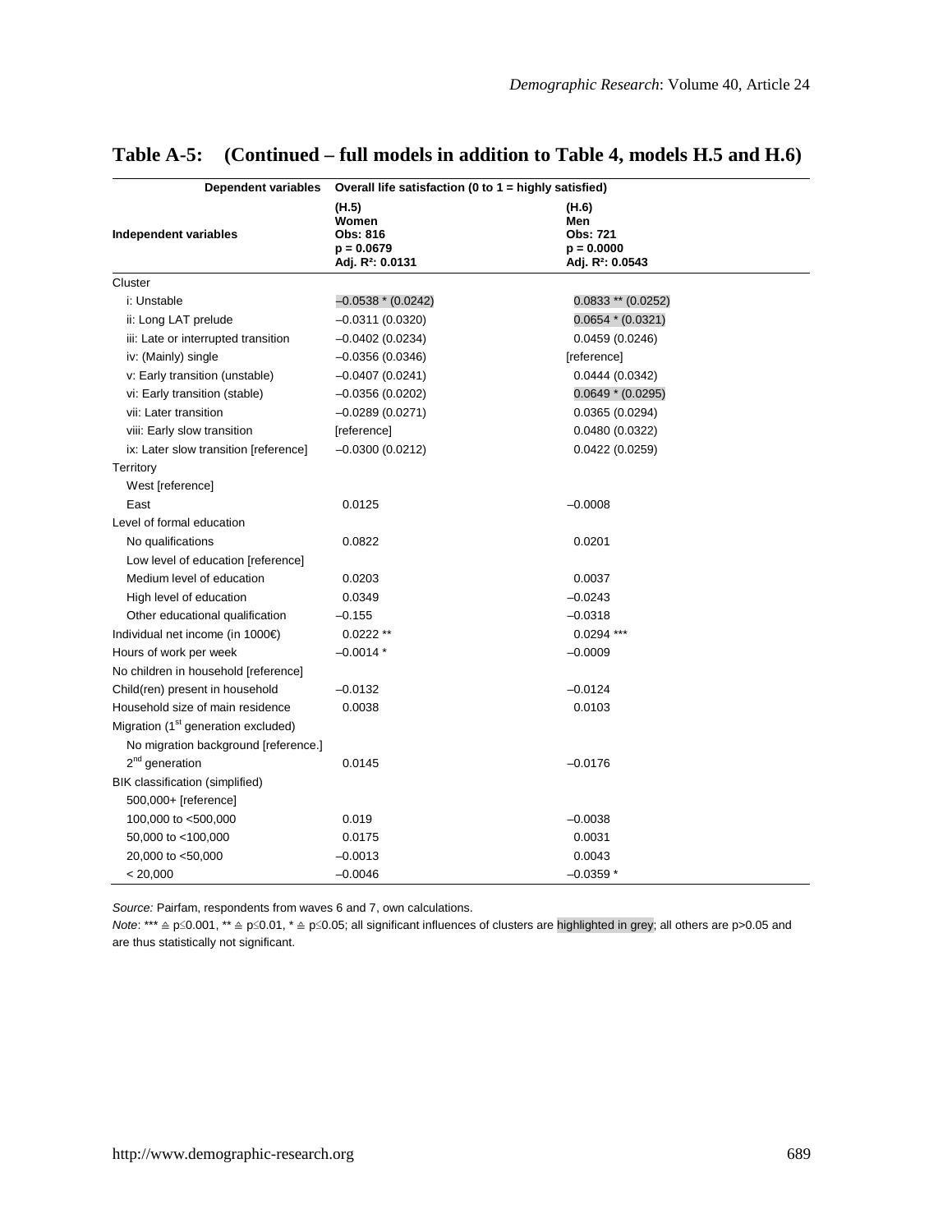| <b>Dependent variables</b>                      | Depressiveness scale<br>$(0 to 1 = depressed)$    |                                          | Negative partnership<br>expectations              | $(0 to 1 = strongly negative)$           | <b>Overall life satisfaction</b><br>(0 to 1 = highly satisfied) |                                                                                                                                                                                                                                  |
|-------------------------------------------------|---------------------------------------------------|------------------------------------------|---------------------------------------------------|------------------------------------------|-----------------------------------------------------------------|----------------------------------------------------------------------------------------------------------------------------------------------------------------------------------------------------------------------------------|
| Independent variables                           | (I.1)<br>Women<br><b>Obs: 809</b><br>$p = 0.0033$ | (I.2)<br>Men<br>Obs: 714<br>$p = 0.0004$ | (I.3)<br>Women<br><b>Obs: 745</b><br>$p = 0.0833$ | (I.4)<br>Men<br>Obs: 668<br>$p = 0.0000$ | (I.5)<br>Women<br>Obs: 816<br>$p = 0.0209$                      | (I.6)<br>Men<br><b>Obs: 721</b><br>$p = 0.0000$<br>Adj. R <sup>2</sup> : 0.0230 Adj. R <sup>2</sup> : 0.0358 Adj. R <sup>2</sup> : 0.0109 Adj. R <sup>2</sup> : 0.0701 Adj. R <sup>2</sup> : 0.0162 Adj. R <sup>2</sup> : 0.0479 |
| Average dissimilarity                           | $-0.1197$                                         | 0.1438                                   | $0.262**$                                         | $0.2396**$                               | $-0.0903$                                                       | $-0.087$                                                                                                                                                                                                                         |
| Territory                                       |                                                   |                                          |                                                   |                                          |                                                                 |                                                                                                                                                                                                                                  |
| West [reference]                                |                                                   |                                          |                                                   |                                          |                                                                 |                                                                                                                                                                                                                                  |
| East                                            | $-0.025$                                          | $-0.0199$                                | 0.0072                                            | $-0.0118$                                | 0.0108                                                          | $-0.0036$                                                                                                                                                                                                                        |
| Level of formal education                       |                                                   |                                          |                                                   |                                          |                                                                 |                                                                                                                                                                                                                                  |
| No qualifications                               | 0.024                                             | $-0.0321$                                | 0.0183                                            | 0.0216                                   | 0.1029                                                          | 0.0193                                                                                                                                                                                                                           |
| Low level of education [reference]              |                                                   |                                          |                                                   |                                          |                                                                 |                                                                                                                                                                                                                                  |
| Medium level of education                       | $-0.0383$                                         | $-0.0273$                                | 0.0071                                            | $-0.0112$                                | 0.0225                                                          | 0.0085                                                                                                                                                                                                                           |
| High level of education                         | $-0.0449*$                                        | $-0.0132$                                | 0.0047                                            | $-0.0177$                                | 0.0373                                                          | $-0.0173$                                                                                                                                                                                                                        |
| Other educational qualification                 | (omitted)                                         | 0.0784                                   | 0.031                                             | $-0.1533$                                | $-0.1262$                                                       | $-0.0353$                                                                                                                                                                                                                        |
| Individual net income (in 1000€)                | $-0.0301$ ***                                     | $-0.0232$ ***                            | $-0.0054$                                         | $-0.0119$                                | $0.0218**$                                                      | $0.0275$ ***                                                                                                                                                                                                                     |
| Hours of work per week                          | $0.0015*$                                         | 0.0008                                   | 0.0001                                            | 0.0012                                   | $-0.0013*$                                                      | $-0.0008$                                                                                                                                                                                                                        |
| No children in household [reference]            |                                                   |                                          |                                                   |                                          |                                                                 |                                                                                                                                                                                                                                  |
| Child(ren) present in household                 | 0.0125                                            | 0.0153                                   | $0.0494*$                                         | $-0.0289$                                | $-0.0132$                                                       | $-0.0031$                                                                                                                                                                                                                        |
| Household size of main residence                | $-0.0039$                                         | $-0.0044$                                | $-0.0152*$                                        | $-0.008$                                 | 0.0042                                                          | 0.0058                                                                                                                                                                                                                           |
| Migration (1 <sup>st</sup> generation excluded) |                                                   |                                          |                                                   |                                          |                                                                 |                                                                                                                                                                                                                                  |
| No migration background [reference.]            |                                                   |                                          |                                                   |                                          |                                                                 |                                                                                                                                                                                                                                  |
| $2nd$ generation                                | $-0.0213$                                         | 0.0226                                   | 0.0297                                            | .0093                                    | 0.0154                                                          | $-0.0093$                                                                                                                                                                                                                        |
| BIK classification (simplified)                 |                                                   |                                          |                                                   |                                          |                                                                 |                                                                                                                                                                                                                                  |
| 500,000+ [reference]                            |                                                   |                                          |                                                   |                                          |                                                                 |                                                                                                                                                                                                                                  |
| 100,000 to <500,000                             | $-0.008$                                          | $-0.0035$                                | 0.0076                                            | 0.005                                    | 0.0207                                                          | $-0.0052$                                                                                                                                                                                                                        |
| 50,000 to <100,000                              | $-0.0023$                                         | 0.0011                                   | $-0.0106$                                         | 0.0325                                   | 0.0176                                                          | 0.0003                                                                                                                                                                                                                           |
| 20,000 to <50,000                               | $-0.0125$                                         | $-0.0136$                                | $-0.0206$                                         | $-0.0123$                                | $-0.003$                                                        | 0.0028                                                                                                                                                                                                                           |
| < 20,000                                        | 0.0006                                            | 0.0054                                   | $-0.0033$                                         | $-0.02$                                  | $-0.0021$                                                       | $-0.0364*$                                                                                                                                                                                                                       |

### **Table A-6: Linear regression for the average dissimilarity (full models in addition to Table 4, models I.1 to I.6)**

*Source:* Pairfam, respondents from waves 6 and 7, own calculations.

*Note*: \*\*\* ≙ p≤0.001, \*\* ≙ p≤0.01, \* ≙ p≤0.05; all others are p>0.05 and are thus statistically not significant.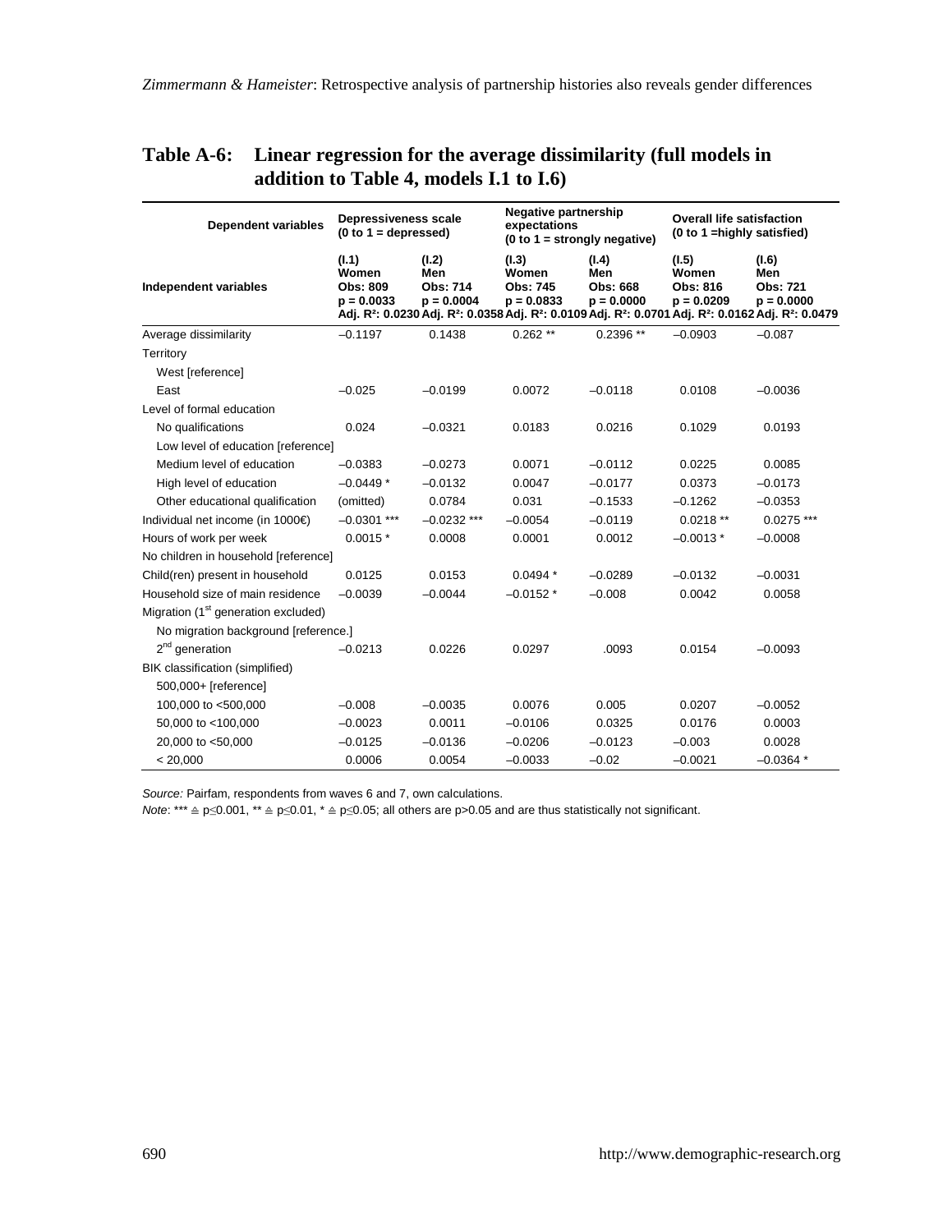|                        | Depressiveness scale<br>$(0 to 1 = depends)$ |      | Negative partnership<br>expectations<br>$(0 to 1 = strongly$<br>negative) |          | <b>Overall life satisfaction</b><br>(0 to 1 = highly satisfied) |      | Average dissimilarity<br>$(0 to 1 = completely)$<br>dissimilar) |      |
|------------------------|----------------------------------------------|------|---------------------------------------------------------------------------|----------|-----------------------------------------------------------------|------|-----------------------------------------------------------------|------|
|                        | Women                                        | Men  | Women                                                                     | Men      | Women                                                           | Men  | Women                                                           | Men  |
| Mean                   | 0.26                                         | 0.25 | 0.27                                                                      | 0.29     | 0.74                                                            | 0.73 | 0.39                                                            | 0.40 |
| Standard deviation     | 0.18                                         | 0.16 | 0.19                                                                      | 0.17     | 0.18                                                            | 0.17 | 0.09                                                            | 0.11 |
| Minimum                | 0                                            | 0    | 0                                                                         | $\Omega$ | $\Omega$                                                        | 0    | 0.29                                                            | 0.29 |
| 25-percentile          | 0.13                                         | 0.13 | 0.15                                                                      | 0.15     | 0.70                                                            | 0.70 | 0.33                                                            | 0.32 |
| 50-percentile (median) | 0.23                                         | 0.23 | 0.25                                                                      | 0.25     | 0.80                                                            | 0.80 | 0.36                                                            | 0.36 |
| 75-percentile          | 0.37                                         | 0.33 | 0.40                                                                      | 0.40     | 0.80                                                            | 0.80 | 0.41                                                            | 0.46 |
| Maximum                | 1                                            | 1    | 1                                                                         | 4        | 1                                                               | 4    | 0.69                                                            | 0.65 |

### **Table A-7: Distribution of the dependent variables and the average dissimilarities**

*Source:* Pairfam, respondents from waves 6 and 7, own calculations.

#### **Table A-8: Distribution of the summarising features of life-courses**

|                        | Proportion of time in<br>LAT (0 to 1) |      | Proportion of time in<br>Cohabitation (0 to 1) |          | <b>Number of LAT</b><br>episodes |                | Number of<br>cohabitational episodes |                |
|------------------------|---------------------------------------|------|------------------------------------------------|----------|----------------------------------|----------------|--------------------------------------|----------------|
|                        | Women                                 | Men  | Women                                          | Men      | Women                            | Men            | Women                                | Men            |
| Mean                   | 0.18                                  | 0.17 | 0.53                                           | 0.42     | 2.03                             | 2.03           | 1.33                                 | 1.21           |
| Standard deviation     | 0.15                                  | 0.14 | 0.23                                           | 0.24     | 1.39                             | 1.42           | 0.72                                 | 0.74           |
| Minimum                | 0                                     | 0    | $\Omega$                                       | $\Omega$ | 0                                | 0              | 0                                    | 0              |
| 25-percentile          | 0.07                                  | 0.05 | 0.39                                           | 0.23     |                                  |                |                                      |                |
| 50-percentile (median) | 0.15                                  | 0.15 | 0.58                                           | 0.46     | $\overline{2}$                   | $\overline{2}$ |                                      |                |
| 75-percentile          | 0.26                                  | 0.24 | 0.70                                           | 0.60     | 3                                | 3              | $\overline{2}$                       | $\overline{2}$ |
| Maximum                | 0.80                                  | 0.74 |                                                | 0.93     | 8                                | 8              | 5                                    | 4              |

*Source:* Pairfam, respondents from waves 6 and 7, own calculations.